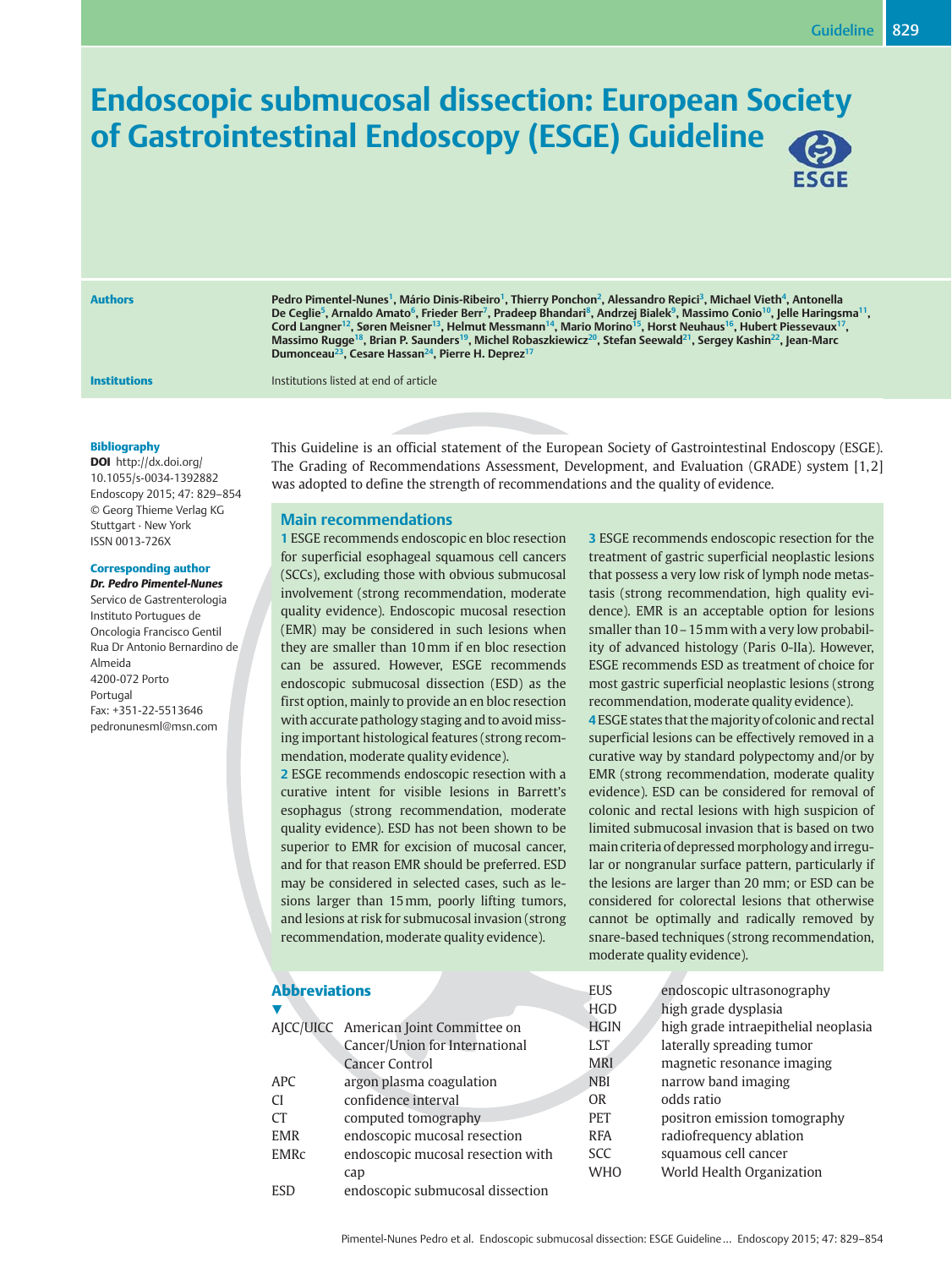## Introduction

The widespread use of gastrointestinal endoscopy has increased the detection of early neoplastic lesions of the gastrointestinal tract, commonly known as gastrointestinal superficial lesions. Although these lesions are precancerous in most cases, invasion can be definitively excluded only after an adequate endoscopic resection. Endoscopic biopsies do not appear to be suitable for appropriate estimation of the malignant potential of the lesions, as shown by the substantial rate of histological upstaging in the passage from biopsies to adequately resected specimens. Endoscopic resection has also been shown to be an adequate treatment for patients with early gastrointestinal cancers with no or limited submucosal involvement and no additional risk factors. However, certainty on the endoscopic and histological completeness of such resection is needed, in order to spare these patients from pointless surgical treatment.

Most superficial gastrointestinal neoplasia may be treated by means of endoscopic mucosal resection (EMR). EMR is unsuitable for en bloc resection of lesions larger than 20mm or of nonlifting lesions, as it does not permit adequate histological examination of early cancers. To overcome these limitations, endoscopic submucosal dissection (ESD) has been developed. ESD enables the operator to achieve an en bloc resection regardless of tumor size. However, ESD is technically demanding and associated with a higher risk of adverse events. ESD is nowadays extensively used in Eastern countries for the treatment of upper gastrointestinal superficial neoplasia, where it has been shown to be an extremely effective and safe procedure. Despite the different prevalence of gastrointestinal diseases, ESD is progressively gaining more attention in Western countries; this is also because of the technological innovations in this field.

The aim of this evidence-based and consensus-based Guideline, commissioned by the European Society of Gastrointestinal Endoscopy (ESGE), is to provide caregivers with a comprehensive review of the clinical indications for ESD for the treatment of gastrointestinal superficial lesions, as well as guidance on post-ESD management and on technical details. Details on pathology and the definitions applied (Appendix 2) and recommendations on training (Appendix 3) are also provided.

## **Methods**

#### v,

The ESGE commissioned this Guideline and appointed a guideline leader (M.D.R.) who invited the listed authors to participate in the project development. The key questions were prepared by the coordinating team (P.D., M.D.R., M.V., T.P., A.R.) and then approved by the other members. The coordinating team formed task force subgroups, each with its own leader, and divided the key topics (esophagus, stomach, duodenum, and colorectum) among these task forces (see Appendix 1).

Each task force performed a systematic literature search to prepare evidence-based and well-balanced statements on their assigned key questions. The coordinating team independently performed systematic literature searches, including at least the Medline database, and at a minimum the following key words: ESD and neoplasia. All articles studying the use of ESD in esophageal, gastric, or colorectal epithelial tumors were selected by title or abstract. All selected articles were graded by the level of evidence and strength of recommendation according to the GRADE system  $[1, 2]$ .

Each task force proposed statements on their assigned key questions which were discussed and voted on during the plenary meeting held in March 2014 in Munich. The literature searches were updated through December 2014. In February 2015, a draft prepared by the coordinating team was sent to all group members. The manuscript was also reviewed by two members of the ESGE Governing Board and sent for further comments to the National Societies and Individual Members. After agreement on a final version, the manuscript was submitted to the journal Endoscopy for publication. All authors agreed on the final revised manuscript.

This Guideline was issued in 2015 and will be considered for review and update in 2020 or sooner if new and relevant evidence becomes available. Any updates to the Guideline in the interim will be noted on the ESGE website: http://www.esge.com/esgeguidelines.html.

## Recommendations and statements

## $\blacktriangledown$ **ESOPHAGUS** Efficacy in the esophagus Squamous cell cancer

ESGE recommends endoscopic en bloc resection for superficial esophageal squamous cell cancers (SCCs), excluding those with obvious submucosal involvement (strong recommendation, moderate quality evidence). Endoscopic mucosal resection (EMR) may be considered in such lesions when they are smaller than 10mm if en bloc resection can be assured. However, ESGE recommends endoscopic submucosal dissection (ESD) as the first option, mainly to provide an en bloc resection with accurate pathology staging and to avoid missing important histological features (strong recommendation, moderate quality evidence).

Endoscopic resection (EMR or ESD) is indicated for esophageal cancer with no or minimal risk of lymph node invasion. The incidence of lymph node invasion of esophageal cancer relates closely to the depth of invasion, tumor histology and differentiation, and lymphatic or vascular invasion. Features influencing deeper invasion include the endoscopic pattern, size of the lesion, and histological features, such as deep invasion limit, differentiation grade (G1–2, vs. G3) and lymphovascular invasion. These features can only be accurately assessed with an en bloc resection. Endoscopic resection is the standard treatment for superficial esophageal SCC classified as m1 (intraepithelial) or m2 (invading the lamina propria), with an almost null risk for lymph node metastasis [3, 4]. The risk increases to 8 %–18 % for lesions invading the muscularis mucosae (m3),  $11\% - 53\%$  for lesions invading the submucosal layer to 200  $\mu$ m or less (sm1) and 30%–54% for deeper lesions (sm2) [5–7]. Paris type 0–I and 0–III lesions have often submucosal infiltration and are not an ideal indication for endoscopic treatment, whereas types 0–IIa, 0–IIb, and 0–IIc are often intramucosal. According to the Japan Esophageal Society guidelines for treatment of esophageal cancer, the absolute indication for endoscopic resection is defined as flat lesions (Paris 0–II), with m1–m2 invasion, and circumferential extent of ≤2/3, while the relative indication is defined as m3–sm1 esophageal cancer and where endoscopic resection would leave a mucosal defect of circumferential extent ≥3/4 [4].

With ESD, these criteria tend to expand, accepting endoscopic treatment of lesions larger than 3 cm, and occupying the entire circumference of the esophagus, provided that all are restricted to the mucosa. The 15 series reporting ESD for superficial SCC [8–22] showed rates of en bloc resection of 83 %–100 %, com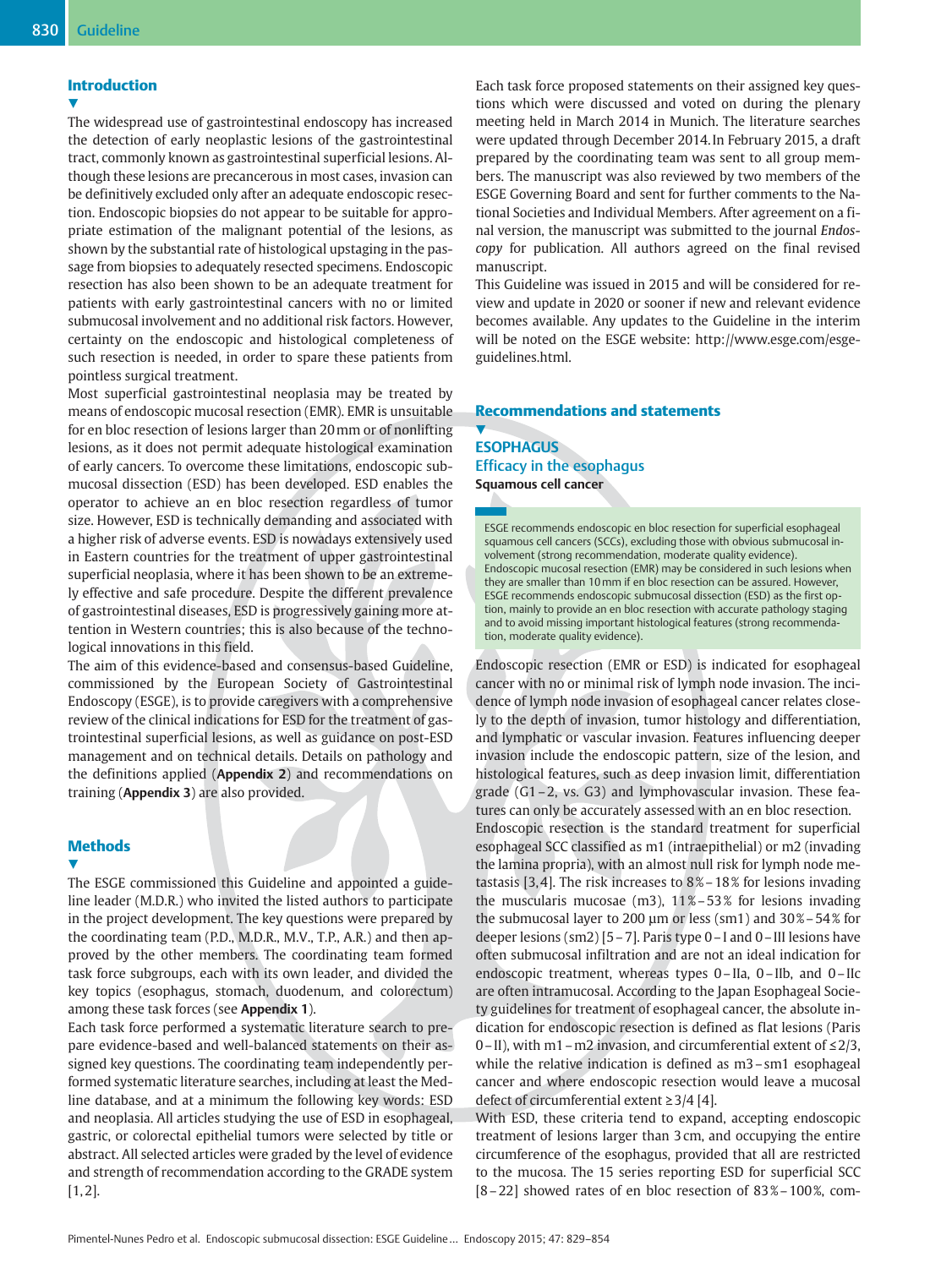plete resection rates of 78 %–100 % and local recurrence rates of 0–2.6% (**© Table 1**).

The risk of lymph node metastasis of m3 or sm1 lesions without lymphovascular invasion has indeed been reported to be as low as 4.7 % [5, 46]. Moreover, several studies have shown higher morbidity with surgery than endoscopic resection [47–49]. Therefore, for patients with co-morbid diseases or unwilling to undergo esophagectomy, ESD should be considered as an appropriate alternative for m3 or sm1 well-differentiated cancers without lymphatic or vessel infiltration and with free margins, particularly in older patients and/or significant comorbidities [3, 50, 51].

The size of the lesion is the main criterion for choosing between EMR and ESD excision. En bloc R0 resection is mandatory for SCC removal to provide a better disease-free survival in a cancer with a high risk of lymph node metastasis. The risk of lymph node metastasis can only be assessed on a single entire pathological specimen; otherwise important histological features may be missed. EMR may not provide en bloc resection (and R0 excision) in large lesions, with recurrence rates ranging from 9% to 23% following piecemeal excision [15, 51–54]. Ishihara et al. [37] considered cap-assisted EMR (EMRc) to be a good alternative for small lesions, because they reported no difference concerning local recurrence, R0 resection, and en bloc resection for lesions < 15 mm, while results were significantly better for ESD for lesions between 15 and 20mm. However, in a meta-analysis Cao et al. showed that even for lesions < 10mm local recurrence was lower with ESD [55]. Based on these studies we consider that ESD should be the preferred technique and that EMRc could be an acceptable option for lesions smaller than 10mm.

## Barrett's esophagus

ESD has not been shown to be superior to EMR for excision of mucosal cancer, and for that reason EMR should be preferred. ESD may be considered in selected cases, such as lesions larger than 15mm, poorly lifting tumors, and lesions at risk for submucosal invasion (strong recommendation, moderate quality evidence).

Available data on ESD in Barrett esophagus neoplasia are scarce [23, 24, 27, 28, 32, 38]. In Western countries, the safety and high success rates of EMR are offset by technical difficulties and the risk of ESD to the esophagus [56, 57]. In Asian countries, Barrett's esophagus is an uncommon condition, and adenocarcinoma is still rare [58]. For these reasons, EMR is the gold standard in current clinical practice for endoscopic excision in Barrett's esophagus neoplasia. The main limitation of EMR is that it usually entails piecemeal resection, thus hampering histopathological assessment and curative resection as defined by "oncology standards," namely with en bloc resection and free margins [59].

Patients with Barrett's esophagus and the presence of high grade dysplasia (HGD) or intramucosal cancer without visible lesions (flat HGD/intramucosal cancer) are managed with an endoscopic ablative technique. Among ablative techniques, radiofrequency ablation (RFA) has high efficacy and a good safety and side-effect profile. In patients with dysplastic Barrett's esophagus associated with visible lesions, endoscopic resection is considered to be the therapy of choice. Tumors confined to the mucosa (T1a) have been shown to have significantly better 5-year recurrence-free and overall survival rates (100% and 91%, respectively) than those showing involvement of the submucosa  $(60\%$  and  $58\%)$  [60]. Endoscopic therapy for Barrett's neoplasia has been developed on the evidence that HGD and T1a carcinoma are associated with a low rate of lymph node metastasis: endoscopic and surgical series indicate a 0 %–10 % risk in T1a cancer, while submucosal invasion carries a higher risk (up to  $46\%$ ) [60 – 68].

A recent systematic review reported no evidence of nodal metastasis in patients with a lesion finally staged as HGD [69]. EMR is usually used to resect all visible abnormalities. Focal EMR is combined with eradication of residual Barrett's esophagus by RFA because it reduces the risk of metachronous neoplasia [70]. This combined approach has become widely accepted by Western endoscopists as an ideal endoscopic treatment for early Barrett's adenocarcinoma.

Studies have shown that EMR of visible lumps shown to have HGD by biopsy leads to upgrading to cancer in 25 %–40 % of cases [70–72]. Paris type I lesions may be more likely to harbor unsuspected cancer, as may Paris type IIa + c lesions. In a surgical series of esophagectomies done for presumed HGD, the prevalence of coexisting cancer in patients was 45 % (14/31) [73]. Cancer was found in the resected specimens from 7 of 9 patients (78 %) with a visible lesion and 7 of 22 patients (32 %) without a visible lesion  $(P= 0.019)$ . Lesions at high risk of harboring cancers should therefore be removed en bloc to achieve accurate histological staging. This helps in deciding the role of additional therapy if indicated, as in patients with cancers classified as sm2 cancers and higher. For ESD in Barrett's esophagus, outcomes of five measures of ef-

fectiveness and three measures related to safety were considered **(C Table 1**). Although the data came from observational studies (mostly retrospective) and may have been affected by a high risk of bias, all the studies reported a high rate of en bloc resection  $(81\% - 100\%)$ , with a low rate of complications, most of which were managed endoscopically. The mean operation time ranged from 70 to 107min. Complete resection (R0) rates were somewhat lower than for SCC and ranged from 38 % to 97 %. Recent European studies confirm that similar results may be obtained in Western countries [24, 28, 38]. However, resection of large lesions, involving more than 3/4 of the circumference may cause the onset of esophageal strictures. For Barrett's adenocarcinomas, according to reports that analyzed the rate of lymph node involvement relative to the depth of tumor infiltration, endoscopic resection might be extended to lesions with invasion into the submucosa ( $\leq$ 500 µm, sm1), for low risk tumors (well or moderately differentiated tumor [G1–2], without lymphatic or vascular invasion [L0 and V0], and size < 3 cm) because they harbor a low risk of lymph node metastasis (1.4 %) [25, 26, 55, 62, 74]. However few data are available, the reported number of adenocarcinomas being only 237 (67 Barrett's esophagus, 16 esophageal, and 154 esophagogastric junction [EGJ]).

In a systematic review comparing EMR versus ESD resection, no significant differences were noticed for complications, patients with subsequent surgery, positive margins, positive lymph nodes, local recurrence, or metachronous cancer [75]. In instances where piecemeal tumor resection was predicted, local recurrence rates were significantly lower with ESD compared with EMR [76]. Based on this study, ESD should be considered in selected cases, such as for lesions larger than 15mm, poorly lifting tumors, and lesions at risk for submucosal invasion. Indeed, an en bloc resection might provide improved histological evaluation, such as evidence of deeper invasion (>  $pT1m2$ ) or G3 differentiation. Since ESD has not been shown to be superior to EMR for excision of mucosal cancer, multicenter, randomized, controlled trials are needed to define the role of ESD compared with EMR.

ESGE recommends endoscopic resection with a curative intent for visible lesions in Barrett's esophagus (strong recommendation, moderate quality evidence).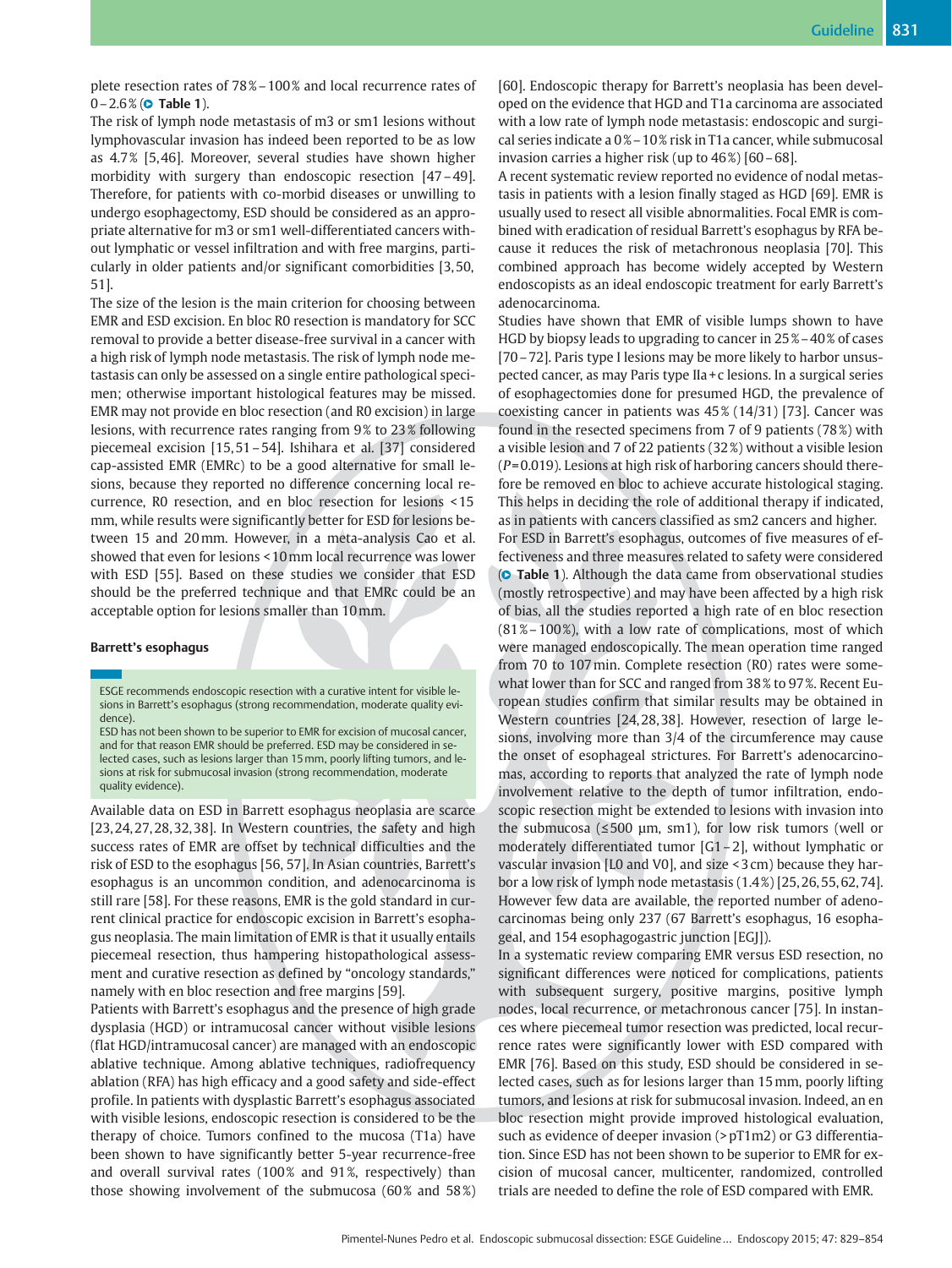| Table 1 Outcomes of ESD for esophageal superficial lesions. | (Number of studies)<br>First author, year<br>Tumor type                                              | Adenocarcinoma arising<br>Squamous cell carcino-<br>Yamashina 2012 [12]<br>Yamashita 2011 [13]<br>Kawahara 2013 [10]<br>Takahashi 2010 [15]<br>Mokizuki 2011 [14]<br>Fujinami 2014 [11]<br>Toyonaga 2013 [9]<br>Fujishiro 2006 [21]<br>Nonaka 2010 [19]<br>Chaves 2010 [17]<br>Oyama 2005 [22]<br>Kanzaki 2013 [8]<br>Repici 2010 [16]<br>Teoh 2010 [18]<br>Ono 2009 [20]<br>(15 studies)<br>ma | carcinoma (superficial)<br>Kakushima 2006 [27]<br>Yoshinaga 2008 [26]<br>in Barrett esophagus<br>Hirasawa 2010 [25]<br>Neuhaus 2012 [24]<br>Chevaux 2015 [28]<br>or esophagogastric<br>+ adenocarcinoma<br>Hoteya 2013 [23]<br>Squamous cell<br>(6 studies)<br>junction |
|-------------------------------------------------------------|------------------------------------------------------------------------------------------------------|-------------------------------------------------------------------------------------------------------------------------------------------------------------------------------------------------------------------------------------------------------------------------------------------------------------------------------------------------------------------------------------------------|-------------------------------------------------------------------------------------------------------------------------------------------------------------------------------------------------------------------------------------------------------------------------|
|                                                             | Lesions included,<br>$\equiv$                                                                        | 970<br>346                                                                                                                                                                                                                                                                                                                                                                                      | 678                                                                                                                                                                                                                                                                     |
|                                                             | En bloc resection<br>Studies, n/N*<br>Lesions, n/N<br>(Range, %)<br>Overall %<br>rate                | $(83.3\% - 100\%)$<br>963/970<br>15/15<br>99%                                                                                                                                                                                                                                                                                                                                                   | $(81\% - 100\%)$<br>336/346<br>97.1%<br>5/6                                                                                                                                                                                                                             |
|                                                             | resection rate<br>Complete R <sub>0</sub><br>Lesions, n/N<br>Overall %<br>(Range, %)<br>Studies, n/N | $(78\% - 100\%)$<br>719/868<br>82.8%<br>14/15                                                                                                                                                                                                                                                                                                                                                   | (819)<br>265/336<br>$(38.5% -$<br>$78.8\,\%$<br>6/6                                                                                                                                                                                                                     |
|                                                             | Curative resection<br>Studies, n/N<br>Lesions, n/N<br>(Range, %)<br>Overall %<br>rate                | $(69\% - 100\%)$<br>528/698<br>75.6%<br>10/15                                                                                                                                                                                                                                                                                                                                                   | $(64.5\% - 86\%)$<br>246/336<br>73.2%<br>6/6                                                                                                                                                                                                                            |
|                                                             | Local recurrence<br>Studies, n/N<br>Lesions, n/N<br>(Range, %)<br>Overall %<br>rate                  | $(0 % -2.6 % )$<br>3/850<br>14/15<br>0.3%                                                                                                                                                                                                                                                                                                                                                       | 6/6<br>0%                                                                                                                                                                                                                                                               |
|                                                             | ESD-related<br>Mortality,                                                                            | 0%                                                                                                                                                                                                                                                                                                                                                                                              | 6/6<br>0%                                                                                                                                                                                                                                                               |
|                                                             | Procedure-related<br>bleeding rate<br>Studies, n/N<br>Lesions, n/N<br>(Range, %)<br>Overall %        | $(0\% - 22.8\%)$<br>40/970<br>15/15<br>4.1%                                                                                                                                                                                                                                                                                                                                                     | $(0\% - 2.7\%)$<br>4/346<br>$1.1\%$<br>6/6                                                                                                                                                                                                                              |
|                                                             | Procedure-related<br>perforation rate<br>Studies, n/N<br>Lesions, n/N<br>(Range, %)<br>Overall %     | $(0 % -4 % )$<br>37/970<br>15/15<br>3.8%                                                                                                                                                                                                                                                                                                                                                        | $(0% - 4% )$<br>8/346<br>2.3%<br>6/6                                                                                                                                                                                                                                    |
|                                                             | <b>Mean operation</b><br>Studies, n/N<br>Range, min<br>time                                          | $24 - 160$<br>9/15                                                                                                                                                                                                                                                                                                                                                                              | $(70 - 145)$<br>5/6                                                                                                                                                                                                                                                     |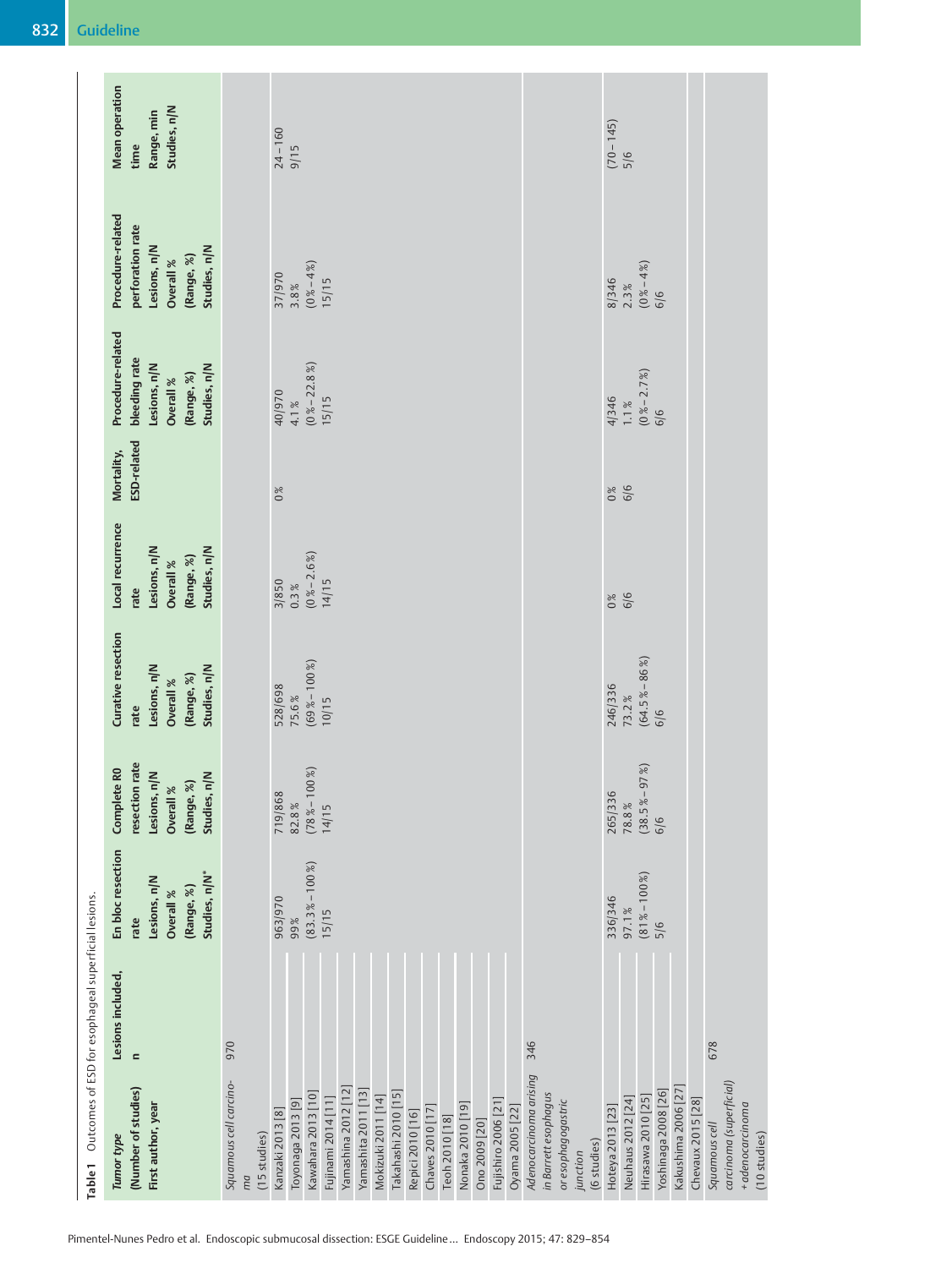| Table 1 (Continuation)                                                                                                                                                                                                                     |                               |                                                                                       |                                                                                                                  |                                                                                              |                                                                                     |                           |                                                                                               |                                                                                                  |                                                             |
|--------------------------------------------------------------------------------------------------------------------------------------------------------------------------------------------------------------------------------------------|-------------------------------|---------------------------------------------------------------------------------------|------------------------------------------------------------------------------------------------------------------|----------------------------------------------------------------------------------------------|-------------------------------------------------------------------------------------|---------------------------|-----------------------------------------------------------------------------------------------|--------------------------------------------------------------------------------------------------|-------------------------------------------------------------|
| (Number of studies)<br>First author, year<br>Tumor type                                                                                                                                                                                    | Lesions included,<br>$\equiv$ | En bloc resection<br>Studies, n/N*<br>Lesions, n/N<br>(Range, %)<br>Overall %<br>rate | <b>I</b> rate<br>Complete R <sub>0</sub><br>Lesions, n/N<br>(Range, %)<br>Studies, n/N<br>Overall %<br>resection | <b>Curative resection</b><br>Lesions, n/N<br>Studies, n/N<br>(Range, %)<br>Overall %<br>rate | Local recurrence<br>Lesions, n/N<br>Studies, n/N<br>(Range, %)<br>Overall %<br>rate | ESD-related<br>Mortality, | Procedure-related<br>bleeding rate<br>Lesions, n/N<br>(Range, %)<br>Studies, n/N<br>Overall % | Procedure-related<br>perforation rate<br>Lesions, n/N<br>Studies, n/N<br>(Range, %)<br>Overall % | <b>Mean operation</b><br>Studies, n/N<br>Range, min<br>time |
| Tumor not specified<br>Isomoto 2013 [31]<br>Higuchi 2013 [29]<br>Arantes 2013 [30]<br>Ishihara 2008 [37]<br>Kikuchi 2012 [35]<br>Chaves 2013 [33]<br>Probst 2015 [38]<br>Sato 2013 [32]<br>Ishii 2010 [36]<br>Lee 2012 [34]<br>(4 studies) | 44                            | $(81.2\% - 100\%)$<br>637/678<br>93.9%<br>10/10                                       | $(50\% - 100\%)$<br>589/678<br>86.8%<br>10/10                                                                    | $(50\% - 97\%)$<br>560/678<br>82.6%<br>10/10                                                 | $(0\,8 - 8\%)$<br>4/359<br>1.1%<br>8/10                                             | 0%                        | $0\% - 3.2\%$<br>10/10<br>7/678                                                               | $(0\% - 4\%)$<br>10/10<br>3/678<br>0.4%                                                          | $(67 - 142)$<br>8/10                                        |
| Motohashi 2009 [42]<br>Submucosal tumor<br>Linghu 2013 [39]<br>Farhat 2011 [40]<br>Coda 2010 [41]                                                                                                                                          | 185                           | $(88.9\% - 100\%)$<br>93.1%<br>41/44<br>4/4                                           | 100%<br>$(77.8\% -$<br>86.3%<br>38/44<br>4/4                                                                     | $(77\% - 100\%)$<br>82.8%<br>29/35<br>3/4                                                    | 3/4<br>0%                                                                           | 0%                        | (1 case of bleeding + perforation)<br>$(0\% - 18.5\%)$<br>11.3%<br>5/44<br>4/4                |                                                                                                  | $77 - 150$<br>2/4                                           |
| Gong 2012 [44]<br>Shi 2011 [45]<br>Li 2012 [43]<br>(3 studies)                                                                                                                                                                             |                               | $(83.3\% - 94.4\%)$<br>173/185<br>93.5%<br>3/3                                        | 100%)<br>$(94.4% -$<br>163/173<br>94.2%<br>2/3                                                                   | $(94.4\% - 100\%)$<br>175/185<br>94.5%<br>3/3                                                | 3/3<br>0%                                                                           | 0%                        | 3/3<br>0%                                                                                     | $(0 % - 10.7%)$<br>3/3<br>9/185<br>4.8%                                                          | $45 - 73$<br>3/3                                            |
| (38 studies)<br><b>Total</b>                                                                                                                                                                                                               | 2223                          | 2150/2223<br>96.7%                                                                    | 1774/2099<br>84.5%                                                                                               | 1538/1932<br>79.6%                                                                           | 7/1560<br>0.4%                                                                      | 0%                        | 53/2045<br>2.5%                                                                               | 59/2179<br>2.7%                                                                                  | $24 - 160$                                                  |
| Excluding submucosal<br>tumors                                                                                                                                                                                                             | 2046                          | $(81\% - 100\%)$<br>1965/2038<br>96.4%<br>37/38                                       | 100%<br>1611/1926<br>(38.5%<br>83.6%<br>36/38                                                                    | 1363/1747<br>32/38<br>78%                                                                    | $(0 % - 8 % )$<br>7/1375<br>35/38<br>0.5%                                           |                           | $(0\% - 22.8\%)$<br>53/1860<br>38/38<br>2.8%                                                  | $(0 8 - 10.7 8)$<br>50/1994<br>38/38<br>2.5%                                                     | 27/38                                                       |
| "n/N, number of studies reporting outcome/number of studies considering each type of tumor                                                                                                                                                 |                               |                                                                                       |                                                                                                                  |                                                                                              |                                                                                     |                           |                                                                                               |                                                                                                  |                                                             |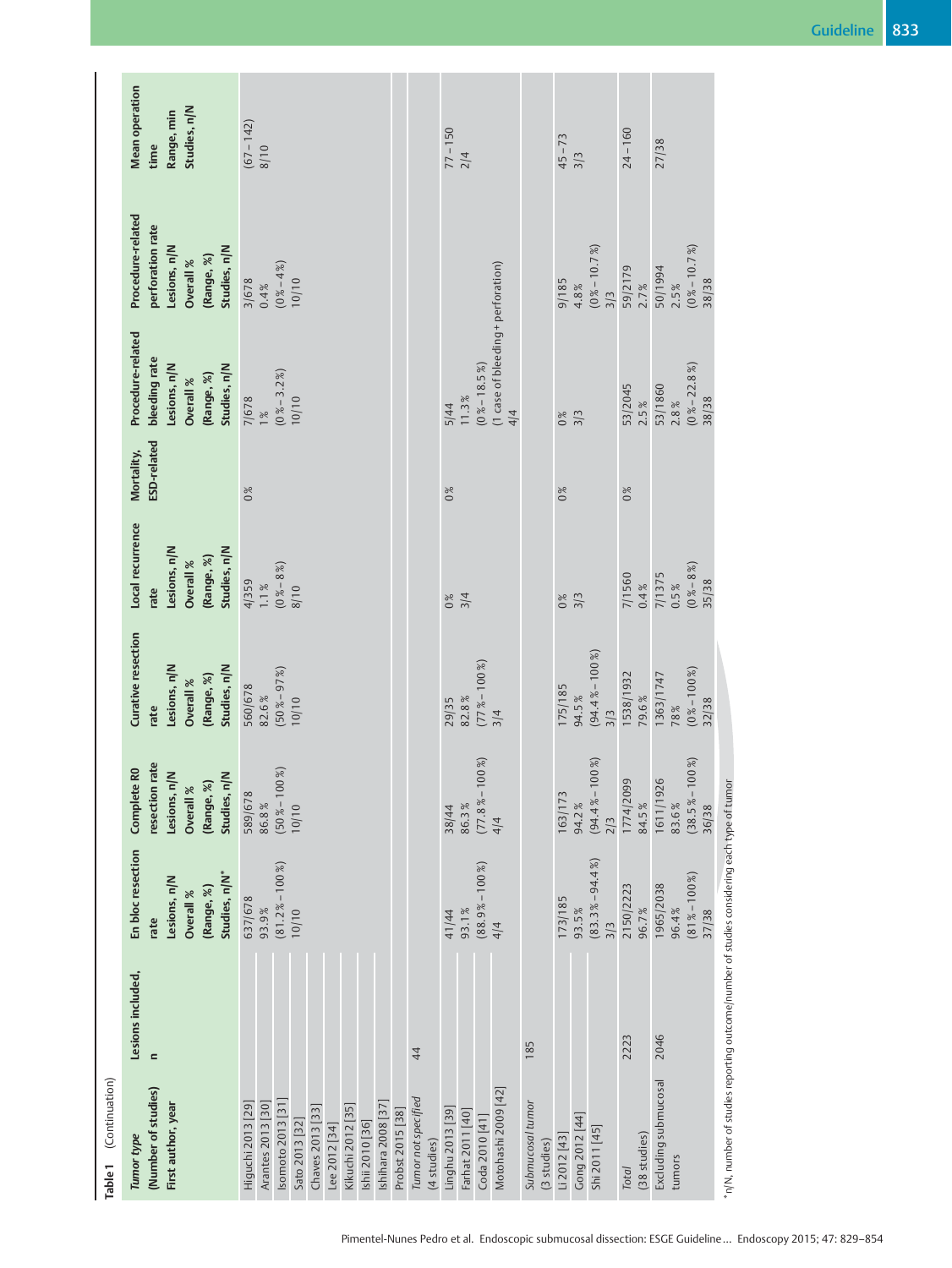## Safety of ESD for SCC and Barrett esophagus-associated adenocarcinoma

The complication rate of ESD is thought to be higher than that of EMR because of technical issues and because of the relatively long procedure times which are potential concerns in elderly patients who often have co-morbidities. The outcomes of three measures related to safety, as described in 37 out of 38 studies included in the analysis, are summarized in��� <mark>Table 1.</mark> No mortality was observed during and after ESD procedures. Bleeding was observed in a range of 0–22.8 % of procedures and perforation in 0– 10.7 %. A systematic review reported that bleeding was managed conservatively in 95 % of cases and required intervention in < 10 % of cases [75]. Most bleeding is observed during the procedure or within the first 24 hours [77]. Small perforations recognized during the procedure can be successfully sealed with endoscopic clips [21, 37]. Large perforations require urgent salvage surgery.

No significant differences in procedural complications were observed between EMR versus ESD patients, except for the significantly higher prevalence of esophageal stenosis, probably related to the extent of the tumor removed and not to the technique itself (P< 0.001) [21, 28, 37, 75].

Ono et al. analyzed predictors of postoperative stricture following 11 ESD procedures for superficial SCC [78]. In multivariate analysis, a circumferential extent involving over 75 % of the whole lumen, along with greater invasion depth (> pT1m2), was significantly associated with stricture occurrence. Tumor size (> 59 % of the circumference) was also thought to potentially be involved [79]. These strictures usually can be successfully treated by endoscopic dilation, but steroids injected locally or with oral administration may decrease the need for dilation [80–82].

In comparison with esophagectomy, it appears that endoscopic resection is safer than surgery. However, there are only a few studies comparing endoscopic resection with surgery, all of them retrospective. They confirm that surgery is associated with higher rates of periprocedural mortality and morbidity, although endoscopic resection is related to higher recurrence. Moreover, long-term mortality was not different and most recurrences in the endoscopy group could be managed by another endoscopic treatment. Taking all this into account, in selected lesions and when feasible, it appears that endoscopic resection has comparable results to surgery with a better safety profile and so it should also be considered as a first-line treatment [61, 83, 84].

## Evaluation before endoscopic resection: esophagus

In the treatment of esophageal superficial neoplasms, ESGE recommends performance of lesion assessment by an experienced endoscopist, using at least a high resolution endoscope and one of the advanced endoscopic imaging modalities (narrow-band imaging [NBI]) and/or chromoendoscopy (strong recommendation, moderate quality evidence).

Routine performance of endoscopic ultrasonography (EUS), computed tomography (CT), or positron emission tomography-CT (PET-CT) is not recommended prior to endoscopic resection (strong recommendation, moderate quality evidence).

ESGE suggests that EUS should be considered in esophageal superficial carcinomas with suspicious features for submucosal invasion or lymph node metastasis (weak recommendation, low quality evidence).

Expert high resolution endoscopy should be carried out in all patients with detected HGD or superficial cancer, in order to confirm visible abnormalities suitable for endoscopic resection and to detect other possible lesions and to delineate precise margins, since the size of the lesion and signs of submucosal invasion will determine whether the indication is for EMR or for ESD. Although early esophageal neoplasia generally presents as subtle flat lesions that may be difficult to detect, most procedures performed with high resolution endoscopes do reveal these abnormalities to the experienced eye [72, 85].

The morphology of all visible lesions should be described using the Paris classification since this gives an indication of the likelihood of invasive cancer [86]. In Barrett's mucosa, endoscopic reporting should be performed using a minimum dataset including a record of the length using the Prague criteria (circumferential extent [C], maximum extent [M] of endoscopically visible columnar-lined esophagus in centimeters, and any separate islands above the main columnar-lined segment noted).

Chromoendoscopy with dyes such as Lugol (for SCC) or acetic acid (for Barrett's esophagus) may be of significant help to detect and delineate lesions, but outcome is dependent on the experience and expertise of the individual endoscopist. Concerning acetic acid, the largest studies showed sensitivity of 96 % for the diagnosis of high grade intraepithelial neoplasia (HGIN) or cancer [87– 89]. Lugol chromoendoscopy has been the gold standard for detecting esophageal SCC but should also be used to define the lateral margins of superficial tumors and to detect synchronous esophageal lesions [90].

With recent technological advances "virtual chromoendoscopy" has become available, which allows chromoendoscopy without the use of dyes. This is based on light filters (NBI, Olympus) or digital processing after image acquisition (i-Scan, Pentax; and Fujinon Intelligent Chromoendoscopy [FICE], Fujinon). The most extensively studied "virtual chromoendoscopy" technique for the esophagus is NBI, which highlights the mucosal pattern and the superficial vasculature. NBI was shown to be useful in detecting esophageal neoplasia in high risk patients [91] and was even shown to have comparable sensitivity and superior specificity when compared with Lugol chromoendoscopy [92]. In Barrett's esophagus, a meta-analysis of 8 studies has found that NBI has sensitivity and specificity of 96% and 94%, respectively, for the diagnosis of HGIN [93]. However, the interobserver agreement for the interpretation of the NBI images is only moderate [94]. All these imaging techniques can therefore aid definition and detailed mapping of the edges of visible lesions in order to guide complete endoscopic resection [94, 95].

Dysplasia should always be confirmed by direct sampling of any visible lesions before endoscopic resection. There is no recent consensus on the optimal number of biopsy specimens necessary for the diagnosis before resection. In the past, at least 4 biopsies were recommended in suspected malignant lesions [96]. There is a now a trend towards fewer biopsies to avoid increase in submucosal fibrosis that may complicate the submucosal dissection. Visible lesions should always be considered malignant until proven otherwise, even if the biopsy specimen reveals no malignancy. Furthermore, high rates  $(20\% - 40\%)$  of discordance between endoscopic biopsy and postoperative specimen have been reported [97]. En bloc endoscopic resection should always be considered to be the confirmative diagnosis.

Recent systematic reviews and meta-analyses on the diagnostic accuracy of EUS staging showed the following pooled values for EUS in T1a staging: sensitivity, 0.85 (95 %CI 0.82–0.88); specificity, 0.87 (95 %CI 0.84–0.90); positive likelihood ratio, 6.62 (95 %CI 3.61–12.12); and negative likelihood ratio, 0.20 (95 %CI 0.14– 0.30). For T1b staging, the results were: sensitivity, 0.86 (95 %CI 0.82–0.89); specificity, 0.86 (95 %CI 0.83–0.89); positive likelihood ratio, 5.13 (95 %CI 3.36 – 7.82); and negative likelihood ratio, 0.17 (95 %CI 0.09–0.30) [98]. The area under the curve was at least 0.93 for both mucosal and submucosal lesions. For regional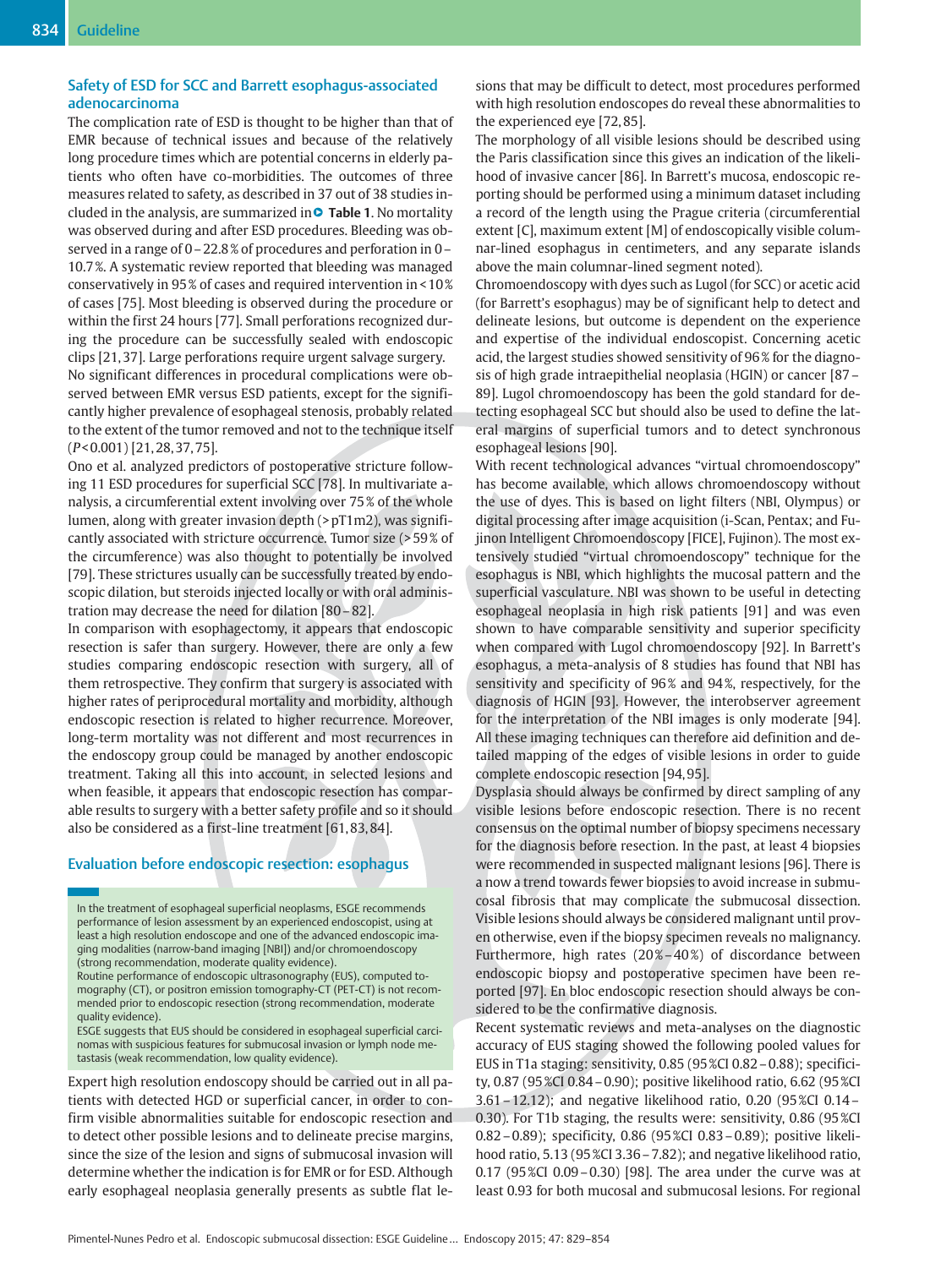lymph node metastases the pooled sensitivity and specificity have been reported as 0.76 and 0.72, respectively [99]. Although EUS has a better diagnostic performance compared with CT scanning and PET-CT, the question of regional lymph node detection has yet to be satisfactorily addressed.

Initial evidence that endoscopic resectability (discrimination between T1 and T2 lesions) could be predicted by EUS has been tempered by most of the recent series, which have indicated that 15 %–25 % of cases are understaged compared with EMR staging, while about 4% – 12% are overstaged [100, 101]. High frequency probe-EUS has been found to be no better than high resolution endoscopy in local staging of early cancer (mucosal vs. submucosal invasion), but conventional EUS has a role in assessment of nodal staging and is certainly superior to CT scan in both T and N staging. However, it has limited accuracy in the detection of submucosal invasion in early esophageal cancer [102, 103].

The cumulative data are not enough to recommend routine use of EUS prior to EMR/ESD for HGD or superficial cancer [85, 104– 107]. EUS should be considered in staging of high risk lesions as the risk of invasive cancer remains high. A negative EUS finding is not very helpful but a positive EUS finding can change management. However, when sm or T2 invasive cancer is suspected then complete staging should be performed with EUS, CT, and/ or PET-CT. EUS remains superior to CT scan in locoregional staging of early lesions.

## Management according to technical and histological outcomes: esophagus

- In squamous cell cancer, ESGE recommends that: – An en bloc R0 resection of a superficial lesion with histology no more advanced than m2 SCC, with no lymphovascular invasion, is considered curative (strong recommendation, moderate quality evidence).
- An en bloc R0 resection of a well-differentiated m3/sm1 tumor (≤200 µm) without lymphovascular invasion has a low risk of lymph node metastases and is curative in the majority of cases. The risk of further therapy should be balanced against the risk of lymph node metastasis, in a multidisciplinary discussion (strong recommendation, moderate quality evidence).
- In the case of sm2 or more advanced tumor (> 200 µm), poorly differentiated tumor, lymphovascular invasion, or positive vertical margins, further treatment is recommended (chemoradiotherapy and/or surgery) depending on patient status (strong recommendation, moderate quality evidence).
- If the horizontal margin is positive and no other high risk criteria are met, endoscopic surveillance/re-treatment is an option (strong recommendation, low quality evidence).

#### For Barrett's esophagus-associated adenocarcinoma, ESGE recommends that:

- In Barrett's esophagus, endoscopic en bloc R0 resection of a superficial lesion with mucosal adenocarcinoma is considered curative (strong recommendation, moderate quality evidence).
- Endoscopic en bloc R0 resection of a sm1 lesion (≤500 µm) with a low risk profile (well or moderately differentiated, no lymphovascular invasion) is potentially curative and in a multidisciplinary discussion the risk of surgery should be balanced against the risk of lymph node metastasis (strong recommendation, moderate quality evidence).
- Surgery is recommended when lymphovascular invasion, poorly differentiated tumor, deeper infiltration than sm1 (> 500 µm), or positive vertical margins are diagnosed (strong recommendation, moderate quality evidence).
- If the horizontal margin is positive or there is piecemeal resection with no other high risk criteria, endoscopic surveillance/re-treatment is recommended rather than surgery (strong recommendation, moderate quality evidence).
- In patients with early neoplasia in Barrett esophagus, further treatments are necessary (EMR, RFA) after the curative resection, in order to ablate or

resect the residual metaplastic epithelium where foci of synchronous intraepithelial neoplasia could be overlooked, and metachronous lesions could arise (strong recommendation, moderate quality evidence).

To our knowledge there are only few studies evaluating the risk of lymph node metastasis in superficial esophageal cancers. They are all retrospective and observational. For a given stage the risk of lymph node metastasis appears to be higher in SCC than in adenocarcinoma. In SCC, lesions that are m1 (intraepithelial) or m2 invading the lamina propria) have an almost null risk for lymph node metastasis [3,4]. The risk increases to 8% – 18% for lesions invading the muscularis mucosae (m3), to 11 %–53 % for lesions invading the submucosal layer to 200 μm or less (sm1), and to  $30\% - 54\%$  for deeper lesions (sm2) [5 – 7]. Even though m3 and sm1 tumors have a significant risk of lymph node metastasis, when the data are analyzed most of these cases are associated with lymphovascular invasion or poorly differentiated tumor. Moriya et al. showed that well-differentiated m3/sm1 tumors without lymphovascular invasion in immunostaining had no risk of lymph node metastasis [108]. Based on this study and on the fact that esophagectomy has a mortality rate that often exceeds 2 % and has significant morbidity, an en bloc R0 resection of a m3/sm1 tumor could be considered as an appropriate therapy, particularly in patients who are older and/or have significant comorbidities [3, 50, 51]. In the case of more advanced tumor, positive lymphovascular invasion, or positive vertical margins, further treatment for SCC carcinoma (chemoradiotherapy and/or surgery) is recommended, depending on the patient's clinical status.

Only a few studies report data on outcomes when horizontal margins are positive. However, a low rate of recurrence despite the presence of compromised horizontal margins has been reported (62 R1 and 47 Rx resections in 707 patients [15 %], from 15 studies), and most of the time these recurrences could be managed by further endoscopic treatments [10, 11, 16, 18,24– 27, 29, 33, 35, 37, 109]. So, positive horizontal margins per se should prompt close endoscopic surveillance rather than further treatments. In SCC the risk of a new metachronous lesion in the esophagus is high and so endoscopic follow-up is recommended. The risk of lymph node metastasis in Barrett's esophagus adenocarcinoma appears to be lower than in SCC. However, the data come from only a few studies, that are retrospective, and that include a limited number of patients. For Barrett's adenocarcinomas, according to reports that analyzed the rate of lymph node involvement relative to the depth of tumor infiltration, endoscopic resection appears to be curative for intramucosal carcinomas that are well or moderately differentiated (G1–2) and without lymphatic or vascular invasion (L0 and V0) [25, 26, 55, 62, 74]. Manner et al. suggest that these criteria might be extended to lesions with invasion into the submucosa ( $\leq$ 500 µm, sm1), namely to low risk tumors (well or moderately differentiated (G1–2), without lymphatic or vascular invasion (L0 and V0), and of size < 3 cm), because such lesions harbor a low risk of lymph node metastasis (1.4 %) [74]. However, only few patients were included in that study, and so this risk should be balanced against the risk of surgery for a particular patient.

In 30 studies (6 did not report depth of invasion), the proportion of lesions having a probability of lymph node metastasis (m3– sm2 with/without lymphovascular invasion), was 193/1860 (10.3 %); 14 studies report additional treatment by surgery and/ or chemoradiotherapy in m3–sm2 lesions or when lymphovascular invasion was present.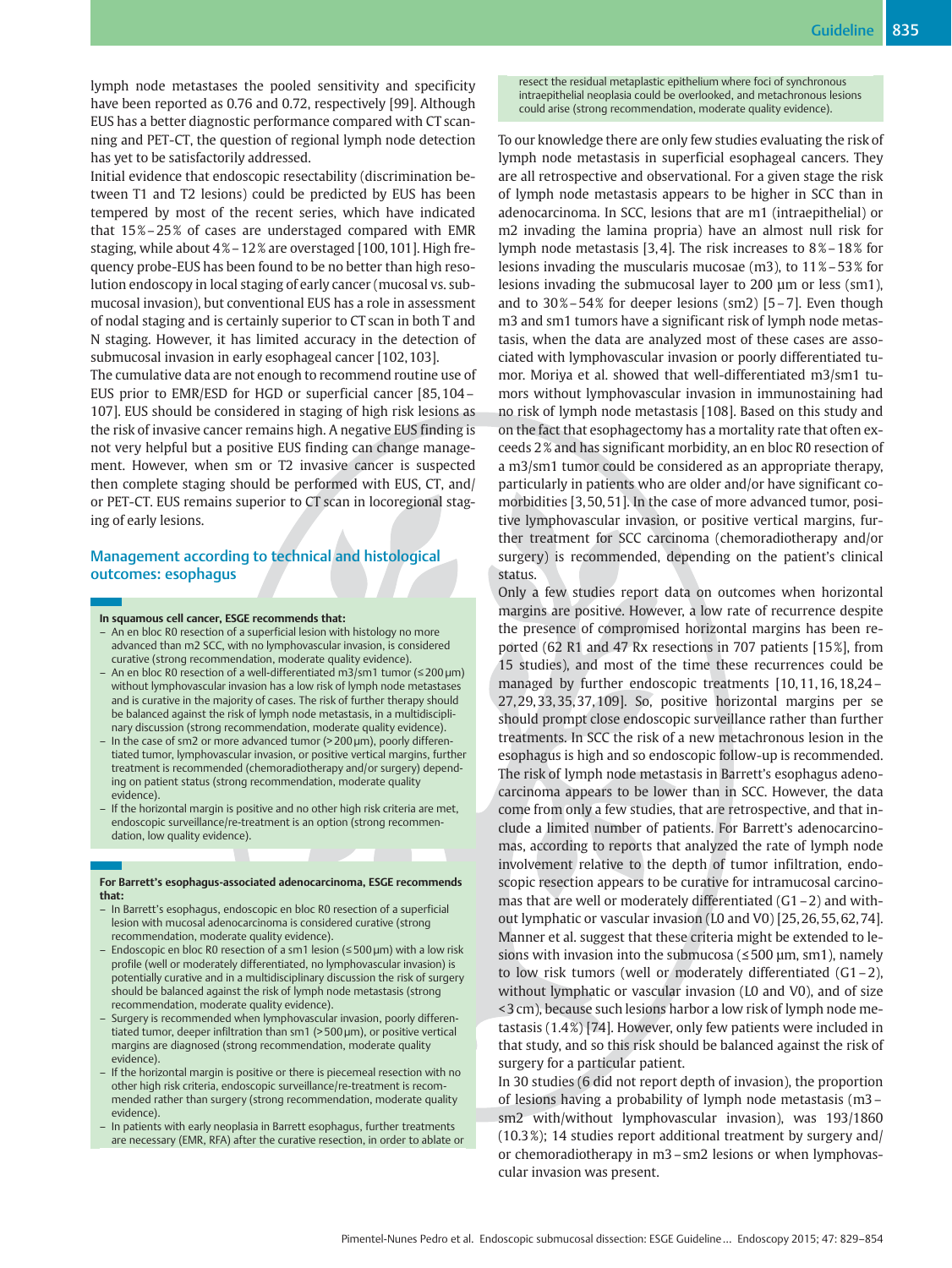In patients unfit for surgery or in patients who refused surgery, a strict follow-up was advised, but the rate of locoregional and metastatic disease, in this subgroup of patients, was modest [18– 21, 25, 26, 37].

In all patients, the entire Barrett's segment must be eradicated after resection of any visible lesion, regardless of negative resection margin findings, in order to ablate or resect the residual metaplastic epithelium where foci of synchronous intraepithelial neoplasia could be overlooked and metachronous lesions could arise [23, 24].

## Surveillance after curative endoscopic resection: esophagus

Squamous cell cancer: after a curative resection for esophageal squamous cell cancer, ESGE recommends intensive regular follow-up (endoscopy at 3–6 months and then annually), including high resolution endoscopy, virtual or dye chromoendoscopy, and biopsies of suspicious areas (strong recommendation, low quality evidence).

Since local recurrence is exceptional after en bloc curative resection, follow-up should aim at early detection of metachronous lesions in order to apply further endoscopic therapy (strong recommendation, moderate quality evidence).

ESGE does not suggest the use of EUS or CT in the follow-up after a curative resection (weak recommendation, low quality evidence).

Barrett esophagus-associated adenocarcinoma: ESGE recommends regular endoscopic follow-up after excision/ablation of Barrett esophagus-associated HGD or mucosal cancer, but more research is needed to determine the appropriate short and long intervals (strong recommendation, low quality evidence).

The risk of lymph node invasion in well-differentiated submucosal sm1 (≤500 µm) Barrett esophagus cancer appears to be lower than the surgical risk, justifying a close endoscopic follow-up as advised for HGD or mucosal cancer (strong recommendation, moderate quality evidence).

Although ESD provides high en bloc (90 %–100 %) and acceptable complete resection (38 %–97 %) of Barrett esophagus adenocarcinoma [23–25], it should be associated with eradication of the remaining Barrett segment by additional endoscopic therapy consisting of endoscopic resection, argon plasma coagulation (APC), and/or RFA, or other ablative techniques, regardless of presence or absence or residual dysplasia. The goal of endoscopic mucosal resection and ablation is to eliminate the subsequent risk of cancer. But Barrett esophagus can recur after ablative and excisional therapies. When remaining Barrett's mucosa has been left untreated, case series have reported recurrence of neoplasia, with rates varying from 11% to 30% (mean follow-up 3 years) [110 -113]. Evidence for the most appropriate follow-up is lacking, so research should establish how patients should be monitored after ablative and excisional therapies. This research should include randomized controlled trials (with a follow-up of at least 5 years) to evaluate the effectiveness and optimal timing of different follow-up approaches, such as universal surveillance, with endoscopy if symptoms recur. The durability of the eradication therapy, the frequency and importance of buried metaplasia, and the long-term efficacy of ablation therapy for cancer prevention remain unsettled issues.

Post-therapy surveillance should follow the Barrett's management guidelines: endoscopic follow-up is recommended after endoscopic therapy of Barrett's neoplasia with biopsy samples taken from the esophagogastric junction (EGJ) and within the extent of the previous Barrett's esophagus [95, 114]. In all cases, follow-up is mandatory not only to detect recurrence but also to allow further therapy to be applied as required. Empirically, in patients treated for HGD or mucosal cancer, endoscopic follow-up is

recommended 3-monthly for 1 year and yearly thereafter. This approach is followed by most experts in a recent practice survey [115].

In the case of en bloc and complete resection (R0), the risk of local recurrence was found to be null in the 6 studies reporting on Barrett esophagus adenocarcinoma or EGJ adenocarcinoma (**O) Table** 1). The risk of lymph node metastasis in mucosal cancer is very low (<2%) justifying the attitude that follow-up may be limited to endoscopic surveillance. In submucosal lesions (sm1, limited to≤500 µm), the risk for lymph node metastasis seems lower than the risk associated with surgery, but the former risk may increase in the case of G3 differentiation and when lymphatic invasion is observed, justifying adjuvant or surgical therapy [74].

## **STOMACH** Efficacy in the stomach

ESGE recommends endoscopic resection for the treatment of gastric superficial neoplastic lesions that possess a very low risk of lymph node metastasis (strong recommendation, high quality evidence).

EMR is an acceptable option for lesions smaller than 10–15mm with a very low probability of advanced histology (Paris 0-IIa). However, ESGE recommends ESD as treatment of choice for most gastric superficial neoplastic lesions (strong recommendation, moderate quality evidence).

Several studies and meta-analyses show that ESD should be considered in the treatment of gastric superficial neoplastic lesions (low or high grade noninvasive neoplasia, adenocarcinoma with no evidence of deep submucosal invasion) since it allows high rates of en bloc R0 curative resection with a good safety profile when compared with alternative therapies [116–119]. For these reasons ESD is now contemplated as a first-line treatment for early gastric cancer in Japanese guidelines for gastric cancer [120]. The lesions that should be considered for endoscopic resection because of very low risk of lymph node metastasis are the following [120–122]:

- ▶ Noninvasive neoplasia (dysplasia) independently of size
- ▶ Intramucosal differentiated-type adenocarcinoma, without ulceration (size≤2 cm absolute indication, > 2 cm expanded indication)
- Intramucosal differentiated-type adenocarcinoma, with ulcer, size≤3 cm (expanded indication)
- ▶ Intramucosal undifferentiated-type adenocarcinoma, size ≤2 cm (expanded indication)
- ▶ Differentiated-type adenocarcinoma with superficial submucosal invasion (sm1,≤500 µm), and size≤3 cm (expanded indication)

Even though the Japanese guidelines consider only lesions  $\leq 2$  cm in size as representing an absolute indication for ESD, several recent studies have shown that clinical outcomes after ESD were similar for absolute and expanded indication lesions [121, 123, 124]. For this reason it is the ESGE panel's opinion that ESD should be considered in any lesion with very low possibility of lymph node metastasis, whether it meets either the absolute or expanded indication criteria, even though surveillance may be different (see below).

EMR was the first endoscopic treatment that was a real alternative to surgery for the treatment of early gastric cancer. In early series, EMR cured cancer in more than 85 % of cases, a value that approached gastrectomy outcomes at the time [125, 126]. In selected cases long-term follow-up of this technique showed 99 % disease-specific survival both at 5 and 10 years [127]. However, EMR is clearly associated with high rates of local recurrence (al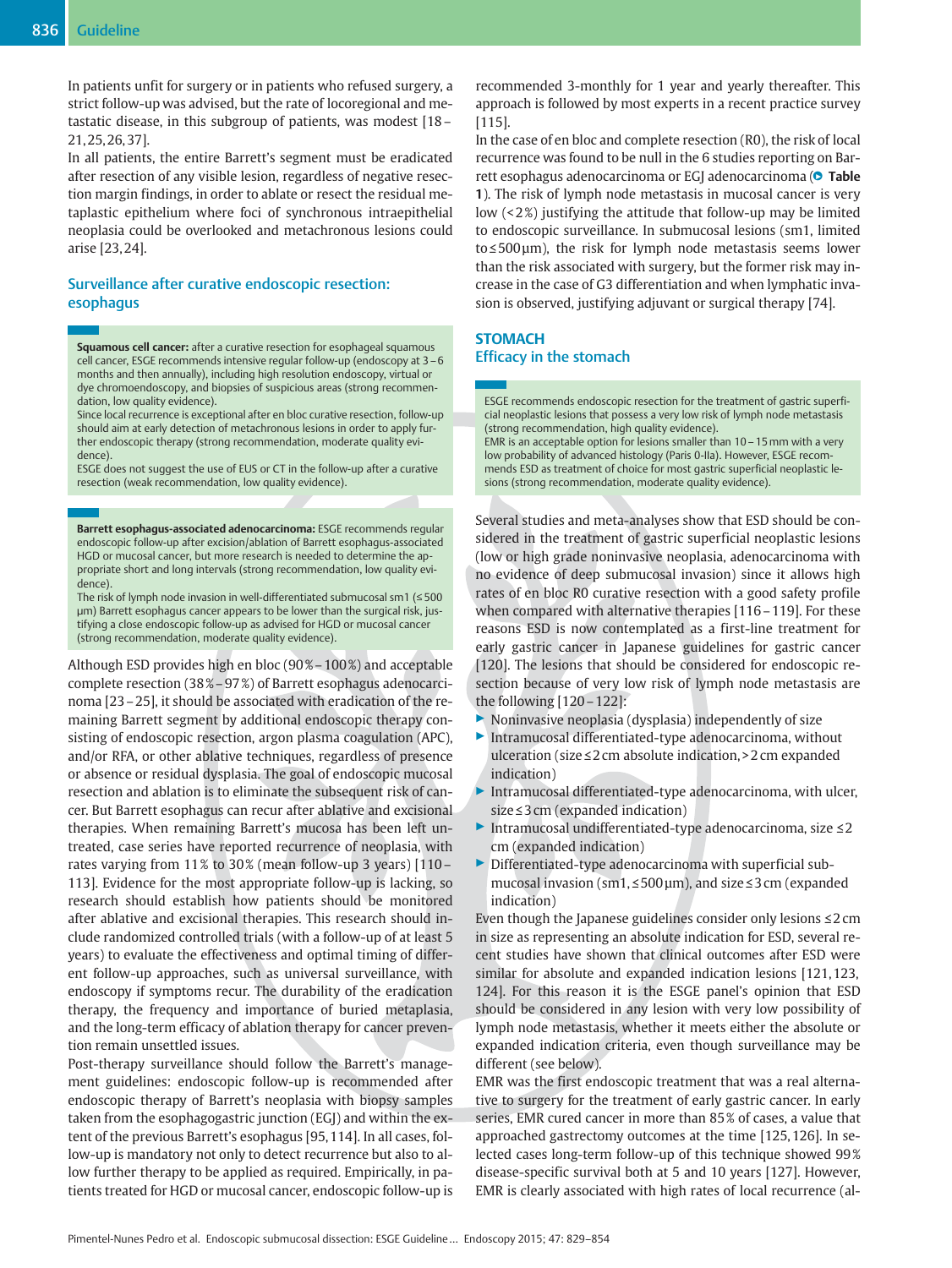most 30% in some studies), that must be treated either by another endoscopic treatment or by surgery [125–128]. ESD has emerged as a technique that could allow higher en bloc resection rates for larger lesions, consequently with lower levels of recurrence [129, 130].

In fact several retrospective studies, whose data were grouped in three meta-analyses (**O Table 2**) [118,119,131] have compared EMR with ESD for the treatment of early gastric cancer. ESD obtained higher en bloc resection rates (92% vs. 52%; odds ratio [OR] 9.69, 95 %CI 7.74 – 12.13) and histologically complete resection rates (82% vs. 42%; OR 5.66, 95%CI 2.92 - 10.96), and lower recurrence frequency (1% vs. 6%; OR 0.10, 95%CI 0.06-0.18). Importantly, these benefits were maintained even in smaller lesions (less than 10mm). These better outcomes were, nevertheless, associated with longer procedure times (more 59.4 min; 95 %CI 16.8 – 102) and higher risk of perforation (4% vs. 1%; OR 4.67, 95 %CI 2.77–7.87). Most perforations were managed conservatively in these studies, with no death attributed to perforation. No differences in important bleeding rates were seen (9% in both groups). Authors concluded that ESD is better than EMR for the treatment of gastric neoplastic lesions, although with a slightly higher risk of perforation. An Eastern series comparing long-term outcomes of EMR vs. ESD confirmed higher rates of recurrence in the EMR group, even though there was no difference in survival [132]. A recent long-term Western series showed similar results, with ESD obtaining a higher R0 resection rate (91 % vs. 54 %,  $P < 0.001$ ) and a lower recurrence rate (4% vs. 15%,  $P = 0.02$ ) but no differences in survival [133]. However, it should be noticed that these studies have a selection bias, with bigger and more advanced lesions being preferentially selected for ESD. Nevertheless, given the fact that long-term survival does not appear to be compromised by the technique used, it is the ESGE panel's opinion that EMR is an acceptable option for lesions smaller than 10–15mm with a very low probability of advanced histology (Paris 0–IIa).

## Safety: stomach

There is no formal study comparing different approaches to management of adverse events associated with ESD. In most ESD series bleeding and perforations are the most common complications and most of the time they are managed conservatively without surgery [116–118, 123, 134–136]. All of these ESD series prompt the following considerations:

Bleeding during ESD is generally categorized as immediate (during the procedure) or delayed (after the procedure). Some immediate bleeding occurs in almost all ESDs. As a general rule, if large vessels are observed they should be coagulated before proceeding with the dissection. If a major bleed occurs, prompt hemostasis must be performed before proceeding, in order to prevent there being more than one bleeding spot. Bleeding can initially be controlled with the knife in coagulation mode and if this fails then a coagulation forceps should be used. The use of hemoclips during the procedure should be avoided in the dissection area since this may compromise further dissection. If a bleed is not controlled by the coagulation forceps then dissection around the bleeding point should be done before placing a hemoclip, in order to fully expose the bleeding point and to enable further and complete dissection of the lesion. Delayed bleeding occurs in almost 10% of the procedures. Visible vessels should be routinely coagulated after dissection since this has been shown to significantly reduce the risk of delayed bleeding [137]. If delayed bleeding does occur, this should be handled using the standard

| Table2 Outcomes of endoscopic submucosal dissection (ESD) for gastric superficial lesions (meta-analysis data).                   |                       |                                                                      |                                                                                |                                                               |                                                 |                           |                                                           |                                                            |                                                                        |
|-----------------------------------------------------------------------------------------------------------------------------------|-----------------------|----------------------------------------------------------------------|--------------------------------------------------------------------------------|---------------------------------------------------------------|-------------------------------------------------|---------------------------|-----------------------------------------------------------|------------------------------------------------------------|------------------------------------------------------------------------|
| (number of studies)<br>First author, year<br>Meta-analysis                                                                        | included.n<br>Lesions | En bloc resection<br>Lesions, n/N<br>rate<br>$\widehat{\mathcal{S}}$ | rate<br>R <sub>0</sub><br>$\leq$<br>Complete<br>resection<br>Lesions, r<br>(%) | resection rate<br>Lesions, n/N<br>Curative<br>$\mathscr{C}_2$ | Local recurrence<br>Lesions, n/N<br>rate<br>(%) | ESD-related<br>Mortality, | Procedure-related<br>Lesions, n/N<br>bleeding<br>$\infty$ | Procedure-related<br>perforation<br>Lesions, n/N<br>$(\%)$ | <b>Mean operation</b><br>from studies,<br>cime, range<br>$\frac{1}{2}$ |
| Park 2011 [119]<br>$(12$ studies)                                                                                                 | 1734                  | 1055/1150<br>(92%                                                    | 1287/1401<br>(92%)                                                             | 774/973<br>$(80\%)$                                           |                                                 |                           | $116/1642$<br>(7%)                                        | 80/1762<br>(5%)                                            | $33 - 84$                                                              |
| Lian 2012 [118]<br>(9 studies)                                                                                                    | 1495                  | 1328/1437<br>(92%)                                                   | 1227/149<br>$(82\%)$ *                                                         |                                                               | 13/1592<br>(<1%)<br>11/1438<br>(<1%)<br>(<1%)   |                           | 82/876<br>(9%)                                            | 62/1438<br>$(4\%)$                                         | $34 - 116$                                                             |
| Facciorusso 2014 [131] 1916<br>$(10$ studies)                                                                                     |                       | 1328/1437<br>(92%)                                                   | 1227/149<br>$(82\%)$ *                                                         |                                                               | $($ < 1 %)                                      |                           | 62/1438<br>(%7)                                           | 62/1438<br>4%)                                             | $34 - 116$                                                             |
| * Considered by author to be histologically complete resection (did not differentiate between complete R0 and curative resection) |                       |                                                                      |                                                                                |                                                               |                                                 |                           |                                                           |                                                            |                                                                        |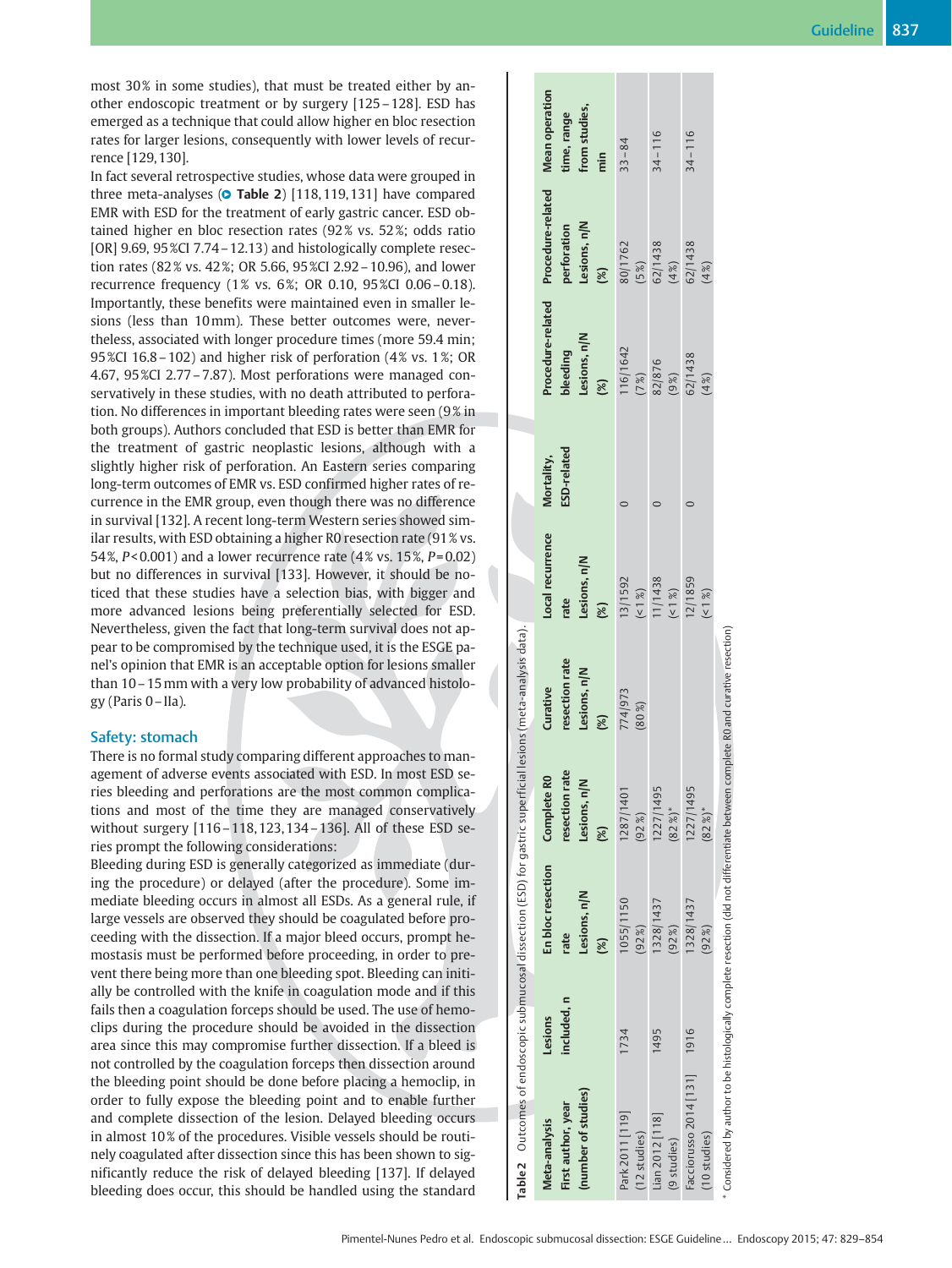methods of endoscopic hemostasis (ideally with hemoclips) and rarely by surgery.

Perforations occur rather uncommonly during gastric ESD, at an approximate rate of  $1\% - 4\%$ . In a study analyzing perforations during gastric ESD only one patient underwent surgery, because of simultaneous severe bleeding and perforation, while all the others were managed conservatively with or without endoscopic clipping [138]. When visible perforation occurs, clear visualization must first be obtained (eventually with further dissection) while minimizing  $air/CO<sub>2</sub>$  insufflation. Then a complete closure of the perforation must be achieved with application of hemoclips or any other closure device. Complete dissection and removal of the entire lesion should be attempted. If necessary exsufflation of peritoneal air/ $CO<sub>2</sub>$  should be done in order to reduce post-ESD complications and pain. There is no consensus regarding the use of a nasogastric tube with some experts defending this while others do not. In the case of delayed perforation, endoscopic or surgical closure should be discussed, with case by case management according to clinician experience and the specific situation. Broad-spectrum antibiotics should be given.

Concerning other possible complications of ESD (stenosis, pneumonia, mucosal lacerations, other), they should be handled case by case according to clinician experience and the specific situation.

Data comparing endoscopic resection techniques with surgery are limited. Only four retrospective studies compare these therapies–three for EMR and only one for ESD. Two initial studies with small numbers of patients and highly selected endoscopic cases did not find any differences in survival [139, 140]. However, it was noticeable that even for small lesions, the rates of incomplete resection and recurrence were higher in the EMR group. On the other hand it was also clear that surgery was associated with higher post-procedure morbidity particularly in elderly patients [140]. In a more recent study that included more participants, EMR was comparable to surgery not only for survival but also for recurrence [141]. Although the EMR group had a higher risk of metachronous lesions, all patients were successfully re-treated with no effect on survival. Interestingly, the complication rate was similar between the groups  $(-7%)$ , although there was no procedure-related death in the EMR group compared with 2 deaths in the surgery group. Analysis of the complications in this study shows that in the EMR group the majority were related to bleeding (all easily controlled endoscopically) in contrast to some serious complications (wound dehiscence, cholecystitis, urethral injury, etc.) in the surgery group.Moreover, the EMR group had a significantly shorter hospital stay (8 vs. 15 days) and lower cost of care, leading the authors to conclude that EMR has advantages over surgery for the treatment of early gastric cancer. In spite of these advantages, almost 30 % of patients in the EMR group were not included in the analysis because the criteria for complete resection were not met, suggesting that EMR may not be feasible for the treatment of some early gastric cancers that can be treated by surgery.

The above consideration can favor ESD. Indeed, in the only cohort where ESD was compared with surgery, gastrectomy patients had longer operative time (265 vs. 90min), longer hospital stay (10 vs. 3 days) and higher complication rates (33 % vs. 5 %), with similar oncologic outcomes and survival, leading the authors to conclude that ESD should be the first-line treatment for early gastric cancer [142]. However, it should be emphasized that in this series only a few patients underwent laparoscopic gastrectomy, a procedure that appears to have a better safety profile than

open gastrectomy [143, 144]. So, further studies should compare ESD with laparoscopic surgery. Moreover, it is common knowledge that even in selected cases with complete resection by ESD, some patients will still need surgery with removal of ganglia because of noncurative resection (e. g. undifferentiated cancer, submucosal deep invasion, vascular invasion, etc). Nevertheless, even in these cases surgery remains an option with surgery results not compromised by previous ESD [145, 146].

In conclusion, with the fallback that some patients will still need surgery after ESD, it appears that in selected cases ESD obtains similar oncologic outcomes with a better safety profile when compared with surgery.

## Evaluation before endoscopic resection: stomach

ESGE recommends a high quality endoscopy, ideally with contrast or digital chromoendoscopy, by an experienced endoscopist in order to establish the feasibility of gastric endoscopic resection (strong recommendation, moderate quality evidence).

US, CT, or other procedures are not routinely recommended for the assessment of gastric superficial lesions prior to endoscopic resection (strong recommendation, moderate quality evidence).

Abdominal CT is part of the staging process for gastric cancer. However, superficial neoplastic lesions have a very low risk of distance metastasis and, so, it is unlikely that CT findings will rule out ESD in a lesion where endoscopic treatment seems feasible. Indeed, studies show that endoscopy findings alone have a high accuracy for predicting the depth of invasion and consequently tumor stage [147, 148]. Findings associated with mucosal disease only (ESD, therefore, being feasible) included protrusion or depression of a smooth surface, slight marginal elevation, and smooth tapering of converging folds. On the other hand, findings suggestive of submucosal disease (ESD, therefore, probably not feasible) included an irregular surface, marked marginal elevation, and clubbing, abrupt cutting, or fusion of converging folds. Endoscopy with magnification and with contrast or digital chromoendoscopy may improve diagnosis and staging and might help in delineating tumor margins, factors that may be important in assessing feasibility and achieving an R0 resection [149–152]. For these reasons, ESGE recommends that when possible these techniques should be used to establish feasibility and to plan ESD. The role of EUS in establishing the feasibility of endoscopic resection is somewhat controversial. Although EUS is considered to be the most reliable method for local staging, its global accuracy particularly for gastric superficial lesions is rather low [153, 154]. Moreover, a comparative study of EUS versus endoscopic evaluation for predicting endoscopic resectability clearly favored endoscopy since EUS findings would indicate gastrectomy for many lesions that did not need surgery [148]. For this reason, in many Eastern countries performance of EUS prior to ESD is not considered for a lesion amenable to endoscopic resection [117, 135]. Nevertheless, in most Western countries EUS is generally recommended before treatment [155]. However, in one Western ESD series that systematically used EUS before endoscopic resection the feasibility of ESD was comparable and even slightly inferior to that in another Western ESD series where EUS was not performed (93% vs. 97%) [133, 156]. Thus, ESGE suggests that a strategy of precise endoscopic evaluation of these lesions is sufficient for predicting resectability, with EUS reserved only for selected cases. CT is generally not necessary since the risk of metastatic disease is very low in a lesion where endoscopic resection is considered to be feasible [122, 157, 158].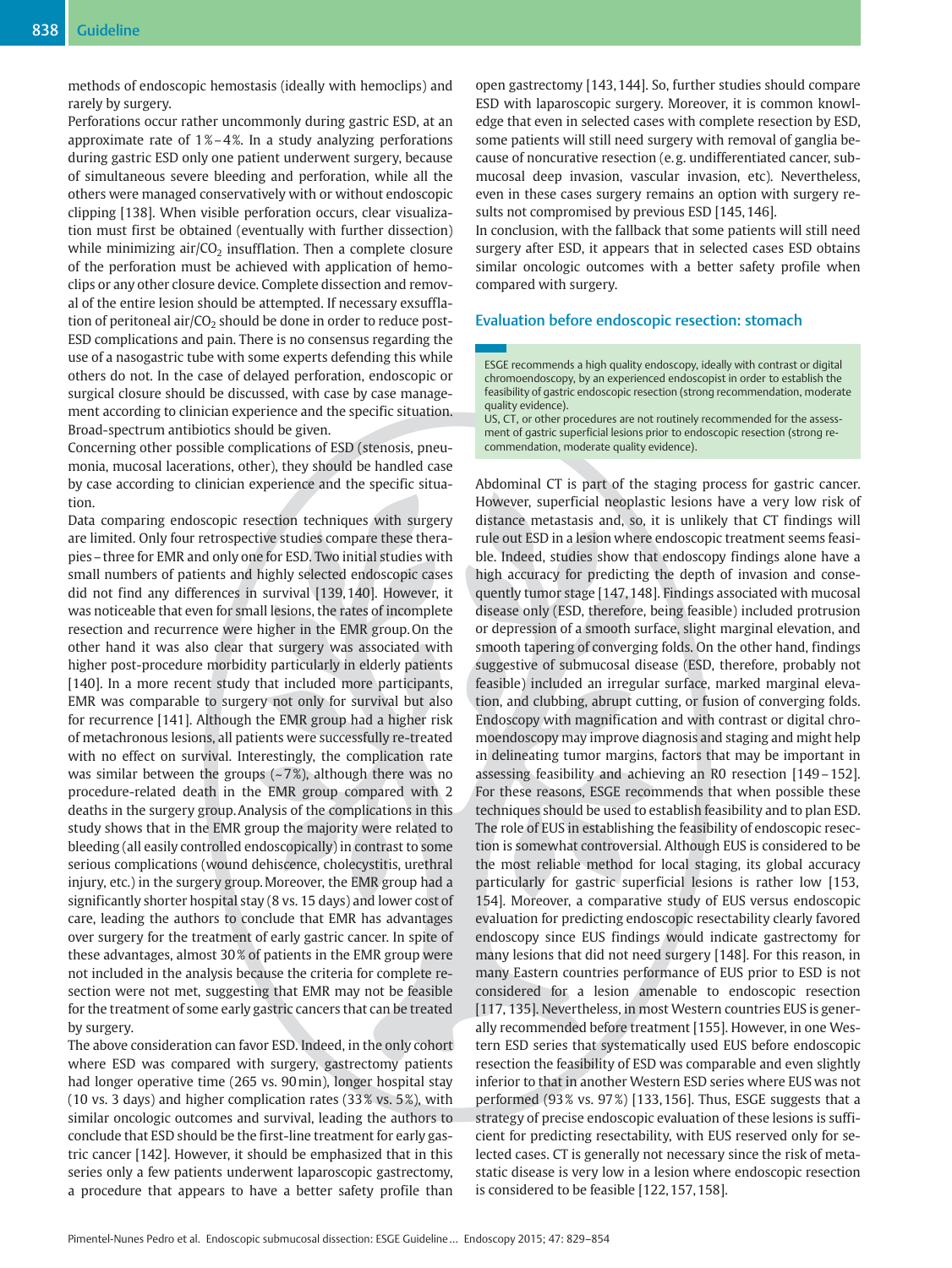## Management according to technical and histological outcomes: stomach

#### ESGE recommends that:

- An en bloc R0 resection of dysplastic lesions or intestinal-type intramucosal adenocarcinoma, without ulceration or lymphovascular invasion should be considered curative (strong recommendation, moderate quality evidence).
- En bloc R0 resection of ulcerated intestinal-type intramucosal adenocarcinoma≤30mm or of submucosal adenocarcinoma≤30mm confined to the upper 500 µm of the submucosa (sm1) and without lymphovascular invasion has a very low risk of lymph node metastasis and is curative in most instances (strong recommendation, moderate quality evidence).
- En bloc R0 resection of nonulcerated intramucosal poorly differentiated tumor of size ≤20mm is curative in most cases and surveillance is an option. However, in poorly differentiated/diffuse-type carcinomas gastrectomy should always be considered with the decision made on an individual basis (taking into account patient age and preference, and co-morbidities) in a multidisciplinary approach (strong recommendation, moderate quality evidence).
- Surgery is recommended when lymphovascular invasion, deeper infiltration than sm1 (> 500 µm), positive vertical margins, ulcerated features in tumors > 30mm or with submucosal invasion are diagnosed (strong recommendation, moderate quality evidence).
- If there is a positive horizontal margin or resection is piecemeal, but there is no submucosal invasion and no other high risk criteria are met, endoscopic surveillance/re-treatment is recommended rather than surgery (strong recommendation, moderate quality evidence).

The traditional indications for curative endoscopic resection of gastric lesions were based on the limitations of EMR, namely, the impossibility of en bloc R0 resection of large tumors, and included differentiated adenocarcinomas less than 20mm in size with no ulceration or lymphovascular invasion [120]. The risk of lymph node metastasis in these tumors appears null and so an en bloc R0 resection of these tumors should be considered curative [120]. However, after the introduction of the ESD technique, that allowed large en bloc resections, several authors noted that these criteria were too strict and led to unnecessary surgery [159]. In fact, although the risk of lymph node metastasis in intramucosal adenocarcinoma is described to be around 3 %–4 %, in one of the largest series involving 584 early gastric cancers, only undifferentiated or ulcerated intramucosal tumors presented lymph node metastases [157]. Indeed, Gotoda et al. in the largest series of early gastric cancers, involving 5265 patients who underwent gastrectomy, did not find any lymph node metastases in the 929 intramucosal intestinal-type adenocarcinomas without ulceration, regardless of lesion size [122]. Considering their results and other series, they estimated that the risk of lymph node metastasis was equal for nonulcerated well-differentiated intramucosal lesions whether less or more than 30mm (95 %CI of 0–0.3 % vs. 0–0.4 %) [117, 122, 160]. So, it appears that given the almost null risk of lymph node metastasis in nonulcerated well-differentiated intramucosal adenocarcinomas without lymphovascular invasion, an en bloc R0 resection of these lesions, independently of size, will be curative.

If the lesion is ulcerated but smaller than 30mm, the risk also appears to be negligible. Indeed Gotoda et al. did not find any lymph node metastasis in this subgroup and estimated a risk of 0–0.3 %, contrasting with the 3.4 % risk of ulcerated tumors larger than 30 mm [122]. However, other groups found that ulceration was an independent risk factor for lymph node metastasis and so it is not absolutely clear that ulcerated tumors smaller than 30mm have the low risk estimated by Gotoda et al. [157, 161].

Considering submucosal invasion, it is clear that tumors with submucosal invasion have an increased risk of lymph node metastasis, approaching 20%–30% in some series, particularly in larger lesions with deep infiltration and lymphovascular invasion [122, 157, 161]. Nevertheless, Gotoda et al. found that in the subgroup of well-differentiated tumors smaller than 30mm, with submucosal infiltration of less than 500 µm and without lymphovascular invasion, the risk was also negligible (95 %CI 0–2.5 %) [117, 122, 160].

Again, another controversial issue is whether any kind of diffuse/ undifferentiated carcinoma can be cured by endoscopic therapy. Most series show that even intramucosal diffuse carcinomas may have a significant risk of lymph node metastasis approaching 5 % [122, 157, 161]. However, Gotoda et al. found that intramucosal poorly differentiated/diffuse tumors, that were nonulcerated, smaller than 20mm, and with no lymphovascular invasion can be cured by endoscopy since the risk of lymph node metastasis is very low (95 %CI 0 - 2.6%) [122]. A recent report including 310 patients with poorly differentiated carcinoma with these characteristics confirmed these results, since the authors did not find any lymph node metastasis in those patients and they estimated a lower risk of metastasis in this subgroup (95 %CI 0–0.96 %) [162]. However, this is a matter of some controversy since the biology of these tumors is different, they are more frequent in younger patients, and the upper limit of the 95 %CI (1 % to 2.6 %) may not be acceptable for a young and fit patient. Moreover, although long-term follow-up of ESD series for early gastric cancer did not show differences in survival when comparing the classic with the expanded criteria, it was true that curative resection rates were lower and recurrence with need for surgery was significantly higher in the expanded criteria group [163, 164]. And so, ESGE suggests that after an en bloc R0 resection of lesions meeting the expanded criteria (particularly ulcerated, minimally submucosally invasive, or undifferentiated/diffuse carcinomas), the option of gastrectomy should be discussed with the patient and a decision made on an individual basis taking into account patient preference, co-morbidities, and information from other procedures (for example CT in the case of suspicious lymph nodes).

Another controversial issue concerns what to do when the resection was piecemeal or showed positive borders–was the resection curative or not? This question remains a challenge and there is no definitive standard for management of these patients. Indeed, it appears that even in the worse scenarios with piecemeal resection and/or clearly positive margins the risk of recurrence is still only about 10%-30%, meaning that even in these cases, about 70 %–90 % of the patients will be cured [165, 166]. Moreover, it appears that for most of these incomplete resections the disease is amenable to further endoscopic treatment, without the need for surgery [165, 167–169]. Several series suggest that in intramucosal cancers, the implications of a positive lateral margin are clearly distinct from those of a positive vertical margin. In one series of patients with incomplete resection after EMR, 93 % of the intramucosal cancers with positive lateral margins could be managed endoscopically (surveillance or further treatment) with only 7% being submitted to surgery [128]. But even in the latter group all recurrences were dysplasia/intramucosal cancer and no lymph node had metastasis (and so the recurrences, potentially, could also have been managed endoscopically). This was in clear contrast to patients with positive vertical margins (40 % having residual cancer and 10 % lymph node metastasis) and with minimal submucosal invasion and piecemeal resection (7 % residual cancer but 14 % lymph node metastasis) [128]. These findings were confirmed in other series, leading the authors to conclude that patients with lesions with positive lateral margins, in the absence of positive vertical margins, or submucosal or lymphovascular invasion, can be managed with further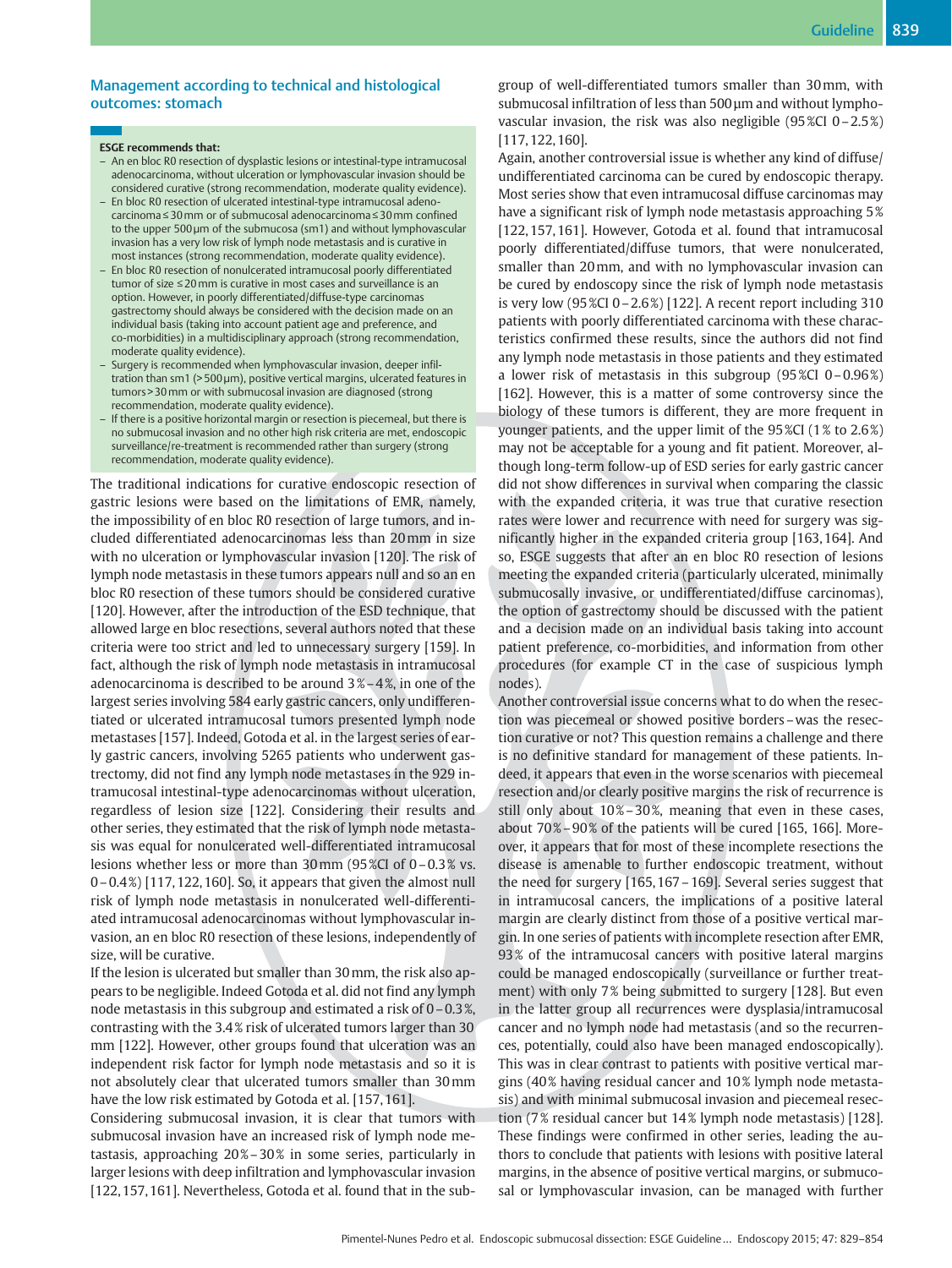endoscopic surveillance or therapy, without the need of surgery [128, 165,167–170]. Moreover, Japanese guidelines for gastric cancer also consider that in this subgroup of patients with incomplete resection, nonsurgical options may be proposed to these patients given the very low risk of lymph node metastasis [120].

## Surveillance after curative endoscopic resection: stomach

ESGE recommends scheduled endoscopic surveillance after a curative ESD (strong recommendation, moderate quality evidence).

After piecemeal resection or presence of positive lateral margins without meeting criteria for surgery, an endoscopy with biopsies is recommended at 3 and 9–12 months and then annually (strong recommendation, low quality evidence).

Long-term follow-up of patients after successful ESD for early gastric cancer has shown that these patients are at high risk, of around 10% to 20%, for developing synchronous or metachronous multiple gastric neoplastic lesions [133, 163, 164, 171]. A multicenter retrospective cohort study has shown that scheduled endoscopic surveillance should be recommended since it allows early identification of these lesions, making curative endoscopic treatment possible for almost all lesions [160]. In accordance with these results, Japanese guidelines also recommend annual or biannual endoscopy in all patients as well as a CT abdominal scan in the subgroup of patients treated under extended indications [120].

Although it seems clear that follow-up endoscopy is beneficial for these patients, no study has analyzed which surveillance schedule is optimal. Based on a histopathological study that analyzed biopsy samples from several time points after endoscopic resection, it appears that endoscopy sooner than 3 months after resection is of limited value since it can be difficult to differentiate between regenerative changes and recurrence [172]. For these reasons we recommend that the first endoscopy after ESD should be performed 3–6 months after ESD and then annually, similarly to the schedule in most series. If the resection was incomplete but there were no clear indications for surgery (see preceding section), we recommend a first endoscopy at 3 months followed by another endoscopy in the first year, since some studies show that most of the recurrences after incomplete resection are identified in the first year [133, 165, 167, 169, 170]. Although for resections performed under the expanded criteria it is not clear whether CT results influence further management, given the very low but existent risk of metastasis, a staging abdominal CT can be considered, as recommended by other authors and guidelines [120, 171]. In this context the value of biopsy sampling in the absence of clear endoscopic recurrence is not established. Nevertheless, given the higher risk of recurrence after piecemeal resection and/or positive margin findings, we believe that in this context biopsies should be performed [172]. In the other scenarios, whether or not to perform biopsies should be decided on an individual basis.

## DUODENUM AND SMALL BOWEL

ESGE does not recommend routine use of ESD for duodenal or small-bowel lesions, because of its high risk of perforation (strong recommendation, moderate quality evidence).

Standard polypectomy and EMR or piecemeal EMR are acceptable treatments for duodenal and small-bowel superficial lesions, and have a good safety profile (strong recommendation, moderate quality evidence).

Given the lack of scientific evidence, management after endoscopic resection should be individualized, with the presence of carcinoma in the specimen, particularly with submucosal invasion, being a consideration for surgery (strong recommendation, low quality evidence).

Only a few clinical series concerning the resection of nonampullary duodenal tumors are described in the literature. Most of them involve snare-based techniques (EMR) and the superficial lesions described are mostly adenomas. Short-term outcomes are good with successful resection rates of greater than 90% [173–176]. Even though the rate of piecemeal resection is high (more than 30%), local recurrence is not very frequent and most recurrences can be managed with a further endoscopic treatment [173–176]. These techniques are considered safe with perforation rates of apparently less than  $5\%$  and rates of  $10\% - 15\%$ for significant bleeding; this is mostly delayed bleeding, that can be managed with endoscopic therapies. Long-term outcomes are rarely described nevertheless it appears that after a successful endoscopic resection surgery is rarely needed and no death because of cancer progression has been described [173]. However, it should be noted that most superficial duodenal lesions included in these series are adenomas with few cases of intramucosal or submucosal adenocarcinomas, and the risk of lymph node metastasis in these carcinomas is not well described in the literature. For these reasons, and taking into account that duodenal surgery generally implies a Whipple procedure with significant associated morbidity and mortality, ESGE suggests that duodenal adenomas should be resected by endoscopy when feasible. The presence of carcinoma should raise the possibility of surgery; however, if final histology is no more advanced than well-differentiated intramucosal adenocarcinoma without lymphovascular invasion, the risk of lymph node metastasis would then appear to be low and surveillance could be an option, particularly in patients with significant co-morbidities.

Some series have also described ESD for the treatment of superficial duodenal lesions [173]. Although this provided acceptable rates for en bloc resection (>70%–80%), the perforation rate was more than 30 %, and some of these were delayed perforations requiring surgery [173, 177, 178]. Moreover, in a comparative study with EMR even though ESD presented higher rates for complete resection there were no differences in long-term outcomes and survival [173]. For these reasons ESGE does not recommend routine use of ESD for treatment of duodenal superficial lesions.

## **COLON** Efficacy in the colon

ESGE states that the majority of colonic and rectal superficial lesions can be effectively removed in a curative way by standard polypectomy and/or by EMR (strong recommendation, moderate quality evidence). ESD can be considered for removal of colonic and rectal lesions with high suspicion of limited submucosal invasion that is based on two main criteria of depressed morphology and irregular or nongranular surface pattern, particularly if the lesions are larger than 20 mm; or ESD can be considered for colorectal lesions that otherwise cannot be optimally and radically removed by snare-based techniques (strong recommendation, moderate quality evidence).

ESGE suggests an endoscopy after 3–6 months and then annually (strong recommendation, low quality evidence).

If the curative ESD was performed according to expanded indications (ulcerated, submucosal, or undifferentiated tumors) a staging abdominal CT can be considered (weak recommendation, low quality evidence).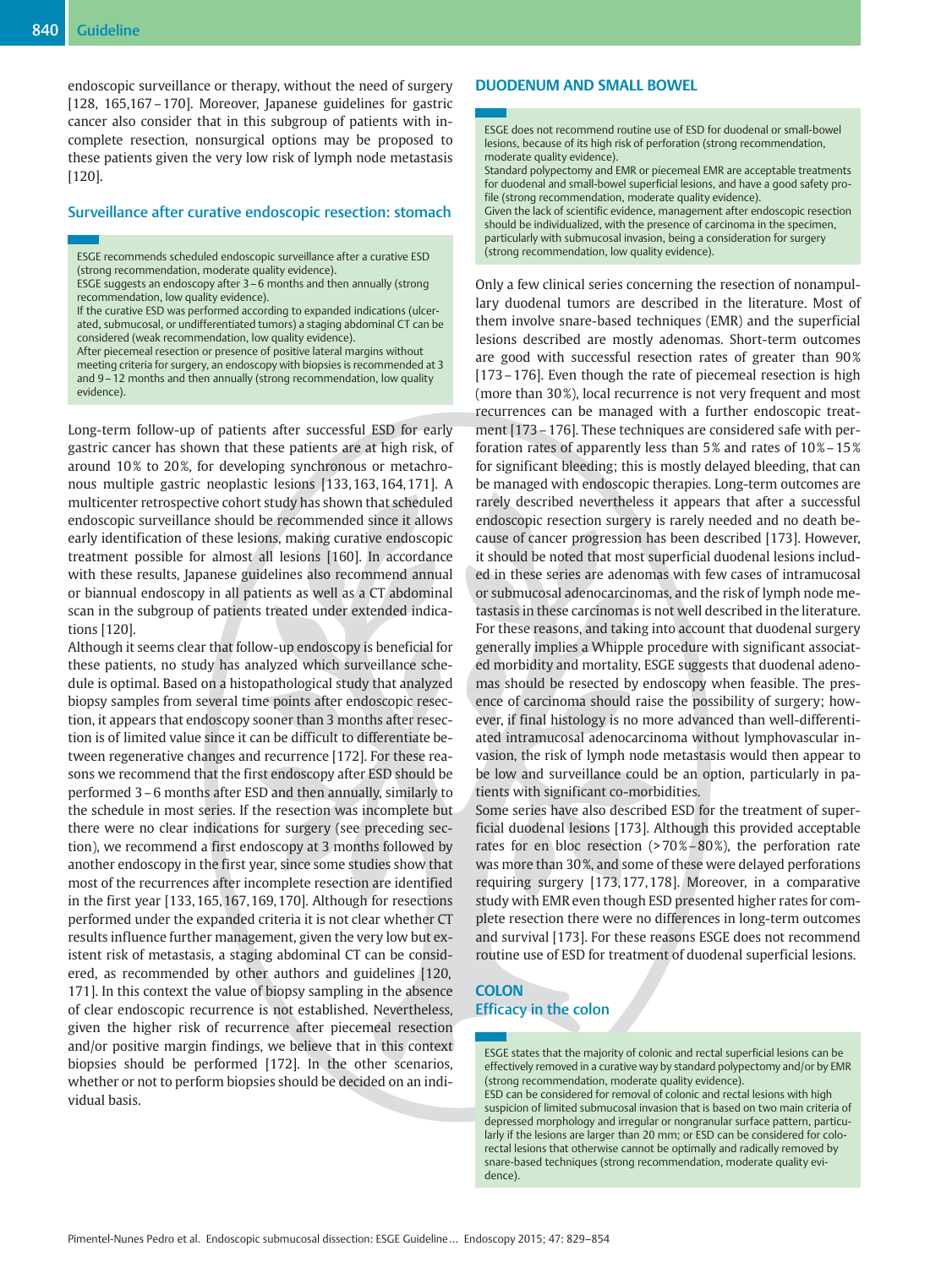| <b>Study</b><br>First author, year          | <b>Lesions</b><br>included, n | <b>Location</b><br>(colon or<br>rectum) | En bloc<br>resection<br>rate, $n/N$<br>(%) | Complete<br>RO resec-<br>tion rate RO<br>n/N<br>(%) | Local recur-<br>rence rate,<br>n/N<br>(%) | Mortality,<br>ESD-<br>related | Procedure-<br>related<br>bleeding,<br>n/N<br>(%) | <b>Procedure-</b><br>related<br>perfora-<br>tion, $n/N$<br>(%) | <b>Mean</b><br>operation<br>time, min |
|---------------------------------------------|-------------------------------|-----------------------------------------|--------------------------------------------|-----------------------------------------------------|-------------------------------------------|-------------------------------|--------------------------------------------------|----------------------------------------------------------------|---------------------------------------|
| Repici 2012 [190]<br>(systematic<br>review) | 2841                          | Both                                    | 2727/2841<br>(96)                          | 2500/2841<br>(88%)                                  | 1/1397<br>(< 0.1 %)                       | $\overline{0}$                | 47/2841<br>(2%)                                  | 135/2841<br>(4%)                                               |                                       |
| Hisabe 2012 [192]                           | 200                           | Both                                    | 172/200<br>$(86\%)$                        |                                                     |                                           |                               | 2/200<br>(1%)                                    | 14/200<br>(7%)                                                 | 109                                   |
| Takeuchi 2012<br>[193]                      | 185                           | <b>Both</b>                             | 172/185<br>(93%)                           | 140/185<br>(76%)                                    | 6/185<br>(3%)                             |                               | 4/185<br>(2%)                                    | 3/185<br>(22%)                                                 |                                       |
| Lee 2013 [194]                              | 1000                          | Both                                    | 973/1000<br>(97%)                          | 911/1000<br>(91%)                                   | 3/722<br>$($ < 1 %)                       |                               | 4/1000<br>(18)                                   | 53/1000<br>(5%)                                                |                                       |
| Repici 2013 [195]                           | 40                            | Rectum                                  | 36/40<br>$(90\%)$                          | 32/40<br>$(80\%)$                                   | 1/40<br>(2%)                              |                               | 2/40<br>(5%)                                     | 1/40<br>(2%)                                                   | 86                                    |
| Rahmi 2014 [196]                            | 45                            | Rectum                                  | 29/45<br>(64%)                             | 24/45<br>(53%)                                      | 3/45<br>(7%)                              |                               | 6/45<br>$(13\%)$                                 | 8/45<br>(18%)                                                  | 110                                   |

Table 3 Outcomes of endoscopic submucosal dissection (ESD) for colorectal superficial lesions.

EMR is highly effective for treatment of colorectal lesions smaller than 20mm in diameter [179] but is ineffective for en bloc resection in the majority of lesions larger than 20mm. Piecemeal EMR for larger lesions reduces the quality and reliability of histopathologic findings, in particular the accurate assessment of lateral and vertical resection margins and may also lead to high local recurrence rates [55]. With increasing promotion and uptake of colorectal cancer screening programs internationally, it is likely that greater numbers of advanced, but not yet malignant, sessile/flat colorectal polyps will be detected [180]. Nonetheless, piecemeal EMR is still considered to be the treatment of choice for the majority of these large colorectal lesions, with recent data showing excellent early and long-term outcomes [181–183]. Indeed, EMR appears to be successful in almost 95 % of these lesions, even though some patients may require multiple sessions.

When the likelihood of malignancy is high, as determined by morphologic factors such as Paris classification 0 - IIa + c or 0 - III, nongranular surface, and advanced surface pattern, particularly in lesions larger than 20mm, resection should be performed en bloc using ESD in order to allow accurate pathology staging and a high chance of curative resection [184].

In the rectum, the indications for ESD may be extended for all large (> 20mm) nongranular (NG) or granular lesions, or mixed laterally spreading tumors (LSTs) (> 20–30mm) because of their significant risk of harboring early cancer, the complexity of the standard surgical alternative, and the relative safety compared with colonic ESD [185, 186]. ESD can also be considered for rectal lesions that have previously been subjected to several attempts at endoscopic resection and that are not suitable for further standard endoscopic treatment, even though fibrosis may significantly increase the risk of perforation [187, 188]. However, for lesions located in the rectum, video-assisted transanal surgical approaches also present good results similar to those of ESD and should be discussed as an alternative to endoscopic therapy depending on local expertise [189].

The so called "hybrid techniques" (partial/circumferential ESD followed by EMR) could be an option in certain situations; however, the evidence is still too scarce to establish clear recommendations for these techniques.

A systematic review published in 2012 has shown ESD to be an effective technique for achieving resection of large colorectal lesions. The paper reported a per-lesion summary estimate for endoscopically complete resection of 96% (95%CI 91%-98%) and a per-lesion summary estimate for R0 resection rate of 88 % (95 %CI 82 %–92 %), although the inter-study heterogeneity was 91 %, mostly due to inclusion of carcinoid versus noncarcinoid series and Asian versus European series [190]. Data from Japanese series have also shown long-term effectiveness of this technique reporting, during a median follow-up of 38.7 months (range 12.8–104.2), 3–and 5-year overall/disease-specific survivals of 97.1%/100% and 95.3%/100%, respectively [191]. **• Table 3** [190, 192–196] summarizes the outcomes for colon and rectum ESD. In general, most superficial colonic lesions are benign and can be removed safely and efficaciously by standard polypectomy and EMR. ESGE recognizes that ESD is better than EMR for en bloc R0 resection of colonic superficial lesions larger than 20 mm; however, this benefit may be clinically significant in only a small number of lesions. Moreover, colonic ESD is technically difficult and, particularly in Western countries, few endoscopists have sufficient experience to achieve the results described in the literature. Furthermore, in lesions that are more suitable for ESD rather than EMR (IIa +  $c$ , II $c$ , III, non-lifting lesions, or nongranular LST [LST-NG] > 20 mm), surgery is currently the gold standard of treatment with no study showing that ESD has better outcomes than surgery. The only exception might be in the rectum where the complexity of the traditional surgical approach with a higher risk of poor functional outcomes and the risk of abdominoperineal amputation might prompt ESD instead of surgery. However, even in these cases a surgical transanal approach is an option. It is ESGE's opinion that before ESD acquires an established role in the resection of colorectal superficial lesions, futures studies should compare ESD versus surgical approaches in the resection of lesions with suspicion of submucosal malignancy.

## Safety: colon

The Colorectal Endoscopic Resection Standardization Implementation Working Group in Japan reported the details and results of a nationwide questionnaire survey on the situation of colorectal ESD in Japan [197]. They analyzed colorectal ESD performed from January 2000 to September 2008. The survey reported an overall incidence of perforation of 4.8 %. Reported rates from other series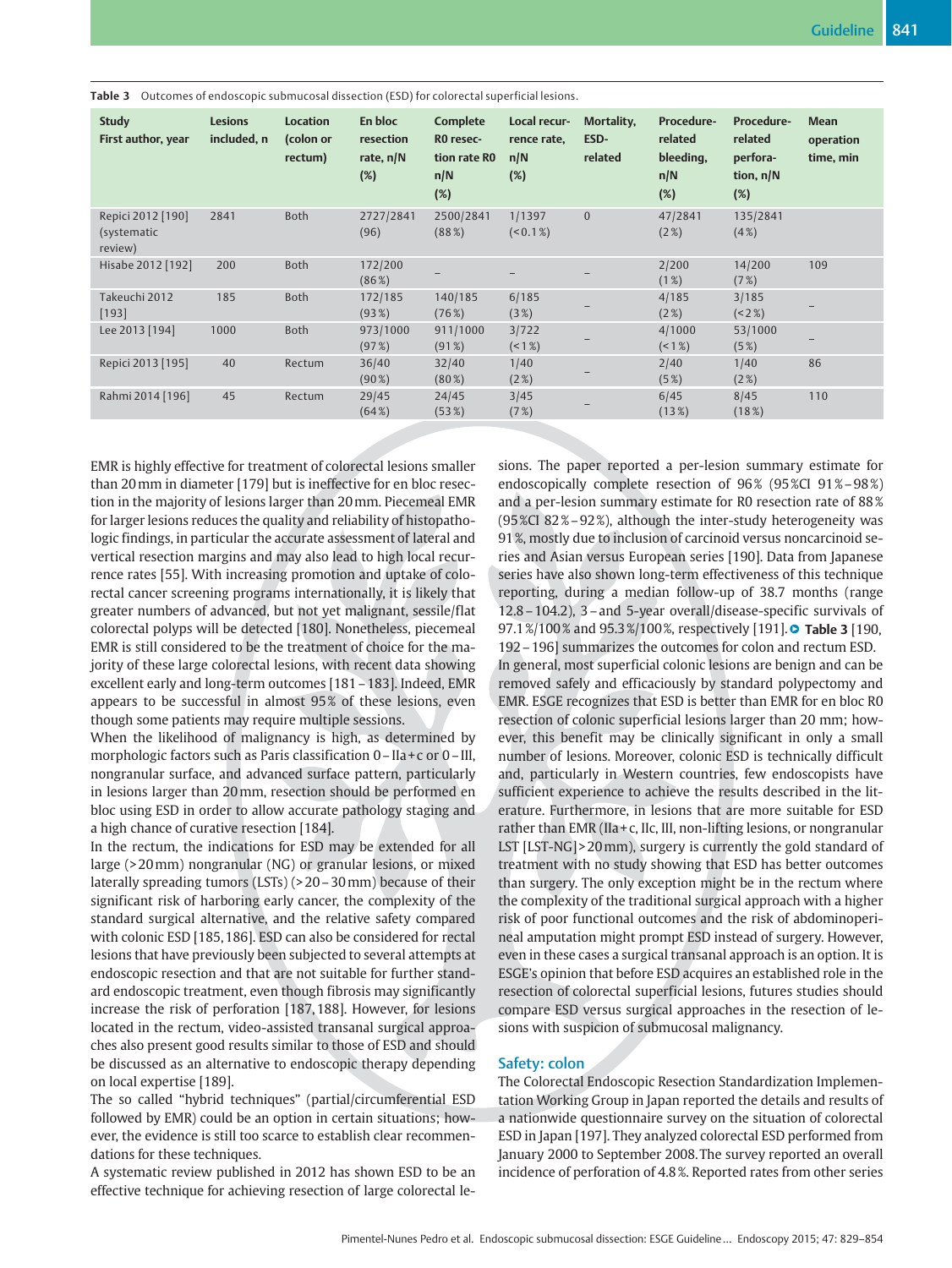

Fig. 1 Endoscopic submucosal dissection (ESD) for superficial lesions: a decision-making algorithm. EUS, endoscopic ultrasound; U sm+N/+, ultrasound suggestive of submucosal invasion or positive lymph nodes.

|                           |                                                        | VM <sub>0</sub>                                                                     |                                                                               | VM <sub>1</sub>                                                               |  |  |
|---------------------------|--------------------------------------------------------|-------------------------------------------------------------------------------------|-------------------------------------------------------------------------------|-------------------------------------------------------------------------------|--|--|
| En bloc HM0               |                                                        | R <sub>0</sub>                                                                      |                                                                               |                                                                               |  |  |
|                           | No submucosal invasion                                 | $<$ Cutoff $*$ .<br>L0 & V0.<br>Well moderately<br>differentiated                   | $>$ Cutoff $*$ , or<br>L1 or V1, or<br>Poorly differentiated                  | R <sub>1</sub>                                                                |  |  |
|                           | Low-risk resection<br>(endoscopic follow-up is enough) | High risk resection<br>(i.e. surgery $+/-$ adjuvant<br>treatment recommended)       |                                                                               |                                                                               |  |  |
| En bloc HM1c              |                                                        | R1                                                                                  |                                                                               |                                                                               |  |  |
| En bloc HM1d<br>Piecemeal |                                                        | Local-risk resection<br>(endoscopic follow-up and putative therapy may be possible) | High risk resection<br>(i.e. surgery $+/-$ adjuvant<br>treatment recommended) | High risk resection<br>(i.e. surgery $+/-$ adjuvant<br>treatment recommended) |  |  |

Notation: VM, vertical margin; HM, horizontal margin; R. resection; L, lymphatic invasion; V, vascular invasion; c, carcinoma; d, dysplasia

Fig. 2 Pathological criteria for determining whether to consider the resection as low risk, local risk (risk of local recurrence), or high risk (to be adjusted according to organ and size if required). \* Cutoff will differ: SCC ≤200 µm, Barrett's or gastric adenocarcinoma ≤500 µm and colorectal adenocarcinoma ≤1000 µm

range from 4% to 10%, higher compared with that of EMR (0.3% – 0.5 %).

A systematic review published in 2012 showed an adequate safety profile for colorectal ESD [190]. The risk of post-ESD complication-related surgery (1 %) was reported to be negligible compared with the high efficacy of this procedure. Compared with EMR, ESD has been associated with higher risk of both bleeding and perforation. However, the safety profile of the procedure may still be considered adequate, as almost all ESD complications can be managed endoscopically. In that paper, a cumulative risk of 6% for bleeding and perforation was reduced to a 1 % risk for complication-related surgery because of the efficacy of endoscopic treatment of ESD-related complications. Furthermore, nearly half of the lesions treated by ESD were located in the rectum, where, because of the extraperitoneal location of two-thirds of the rectum, most perforations are usually treated conservatively, minimizing the clinical impact of the complication.

Delayed bleeding has been reported in up to 13.9 % of patients [198]. If delayed bleeding occurs, it can be treated with standard endoscopic techniques, preferably using clips in order to avoid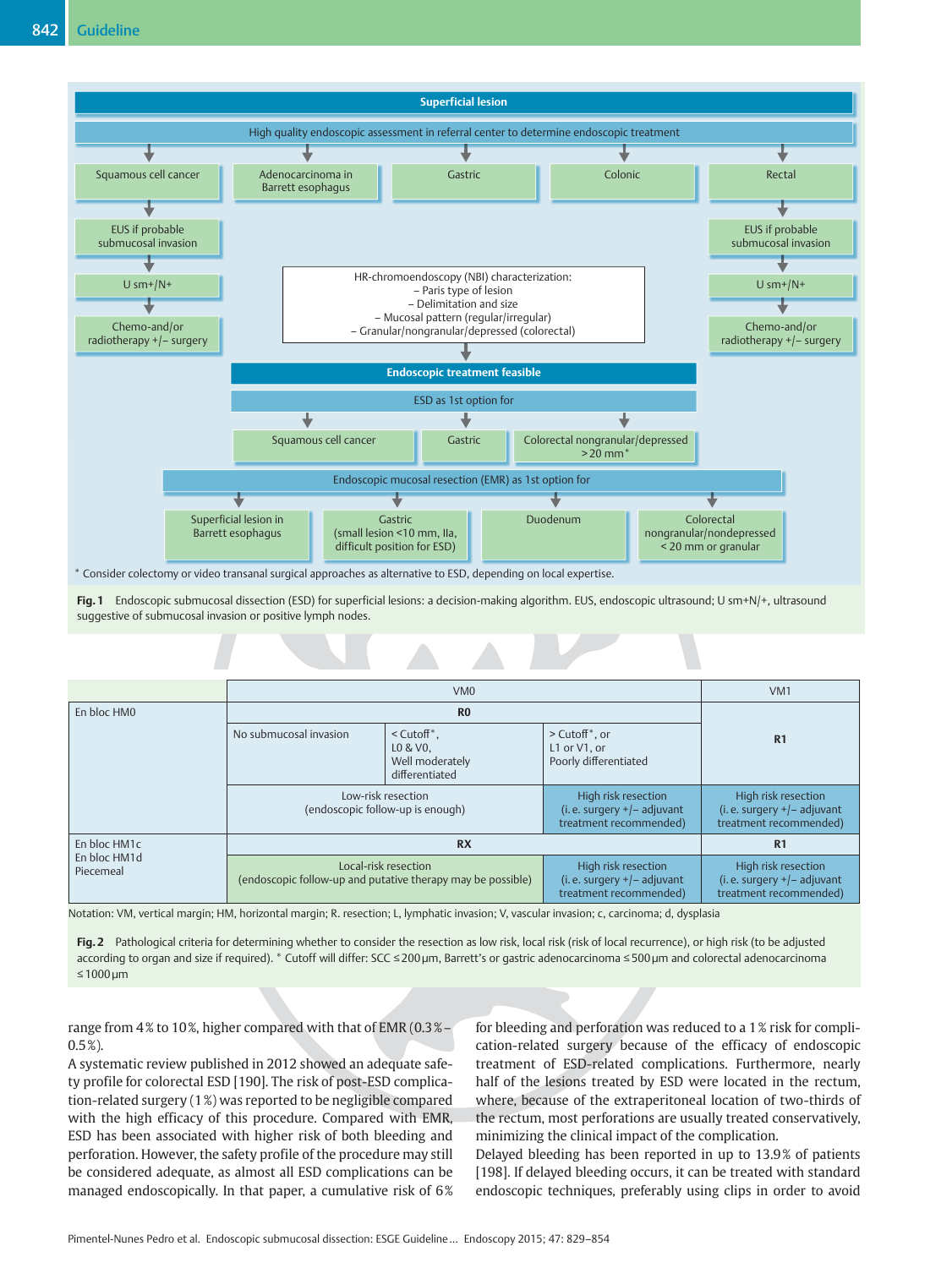further thermal injury to the muscular layer. Of note is that the rates of adverse events associated with ESD appear to be higher in centers with low experience. In the largest prospective multicenter study of ESD for colorectal lesions, the number of perforations was 12 % in the center with fewer than 50 ESDs performed compared with 4% – 5% at the other centers with greater experience [199].

## Evaluation before endoscopic resection: colon

ESGE recommends the use of high definition endoscopy and chromoendoscopy (contrast or digital), in order to establish the feasibility of endoscopic resection and to verify indications for en bloc resection with ESD (strong recommendation, moderate quality evidence).

Staging with either EUS and/or MRI can be considered for rectal lesions with endoscopic features suspicious for submucosal invasion (weak recommendation, low quality evidence).

The Paris classification [86] and the typing of LST lesions as proposed by Kudo et al. [200] should be applied to the description of the lesion since the risk of submucosal invasion varies according to the macroscopic features of the lesion. Chromoendoscopy is a validated technique for analysis of the morphologic architecture of colonic mucosal crypt orifices (surface pattern). In detail, determination of the V pit pattern can to predict the depth of invasion of submucosal cancers. Kato et al. [201] and Bianco et al. [202] have shown the accuracy of chromoendoscopy for diagnosing pit pattern V to be 85% and 79%, respectively. In a study of 4215 lesions, Matsuda et al. [203] have reported the sensitivity of the pit pattern for determining the depth of invasion of polypoid, flat, and depressed lesions to be 75.8 %, 85.7 %, and 98.6 %, respectively, confirming magnifying chromoendoscopy as a highly effective method for predicting depth of invasion by colorectal neoplasms. Hayashi et al. also showed that NBI patterns can be used to predict submucosal invasion in colonic lesions [204, 205]. These considerations are important since they may favor ESD or surgery rather than EMR.

According to a recent European prospective randomized study, EUS and MRI have similar accuracy in T and N staging for rectal cancer [206]. The presence of stenosis and polypoid morphology is inversely associated with accuracy for either EUS or MRI. Use of one of these methods is recommended for staging of rectal cancer, but not for colon cancer. However, regarding superficial lesions the roles of neither EUS nor MRI have been established.

The use of high frequency EUS has been shown to be useful in determining invasion depth of colorectal lesions. Hurlstone et al. compared high frequency EUS versus magnifying chromoendoscopy and found that high frequency EUS was superior to chromoendoscopy in determining the depth of invasion, showing an accuracy of  $93\%$  versus  $59\%$  ( $P < 0.0001$ ) [207]. More recently a systematic review and meta-analysis by Gall et al. [208] has confirmed high frequency EUS, by means of miniprobe, as an highly effective procedure for assigning clinical stage in colon cancer and identifying patients who may be suitable for nonsurgical treatment. However, for superficial lesions only (distinguishing T1a from T1b) this accuracy might be lower. Urban et al. have shown that high frequency EUS only has a positive clinical impact in lesions with high risk features [209]. Moreover, this technique is not available in most centers and has the risk of directing to surgery some patients who could have been treated by endoscopic resection. Endoscopic resection will always be the best staging tool and for this reason, if the endoscopist feels the lesion is endoscopically resectable, probably there is no need for EUS. In

rectal lesions with endoscopic features suspicious for submucosal invasion EUS or MRI could be considered, since the finding of suspicious lymph nodes could be an indication for neoadjuvant treatment.

## Management according to technical and histological outcomes: colon

#### ESGE recommends that:

- An en bloc R0 resection of a superficial lesion with histology no more advanced than well-differentiated adenocarcinoma (G1/G2), sm1 (≤1mm submucosal invasion) with no lymphovascular invasion is considered curative (strong recommendation, moderate quality evidence).
- Surgery is recommended when lymphovascular invasion, deeper infiltration than sm1, positive/nonevaluable vertical margins, or poorly differentiated tumor with submucosal invasion is diagnosed (strong recommendation, moderate quality evidence).
- If the horizontal margin is positive, but no other high risk criteria are met, endoscopic surveillance/re-treatment could be considered instead of surgery (strong recommendation, moderate quality evidence).

Technical success is considered to be removal of the target lesion in a single piece (en bloc) with macroscopic evidence of complete lesion removal. Resection is considered complete (defined as R0) when the tumor is removed en bloc with tumor-free lateral and vertical margins. Resection is considered incomplete when tumors are removed piecemeal, or when lateral or vertical margins are positive for tumor invasion (defined as R1), or when the margins are not evaluable because of artificial burn effects or because of insufficient reconstruction of the piecemeal fragments (defined as RX).

In the colon, intramucosal carcinomas have no potential for lymph node metastasis and so en bloc R0 resection of intramucosal carcinoma of any size should be considered to be a curative resection. By the same principle, positive margins in these cases are not an indication for surgery and should prompt endoscopic surveillance or further endoscopic treatment.

In the case of a malignant lesion (invasion into the submucosa) several features should be taken into account. The first is the morphology of the polyp. In a pedunculated polyp, the Haggitt classification should be applied [210, 211]. In this case, the depth of invasion in millimeters is not important, and the criteria for surgery are only Haggitt level 4 (invasion into the submucosa of the colonic wall and not the stalk) or positive vertical margins [210, 211]. For a sessile/flat lesion, depth of invasion is an important factor since the risk of lymph node metastasis appears significant only in lesions with > 1mm submucosal invasion [212]. Presence of lymphovascular invasion or poor differentiation of the tumor are associated with increased risk of lymph node metastasis, independently of the depth or morphology of the tumor, and are an indication for surgery [212].

Resection margins are another controversial aspect. Lateral margins alone have not been extensively studied. However, positive lateral margins are probably only a risk factor for local recurrence. Most of the time recurrence at an adenoma-positive margin will be adenoma and not cancer which can be treated at follow-up endoscopy. So it is the ESGE panel's opinion that, in the absence of other risk factors, a positive or nonevaluable lateral margin should prompt endoscopic reassessment instead of surgery. Piecemeal resection or positive lateral margin for carcinoma probably is another scenario and in these cases surgery must be considered on an individual basis. Future studies should evaluate these aspects. A positive vertical margin has different significance and it is an indication for surgery [212]. Nonetheless, controversy exists regarding what should be considered a positive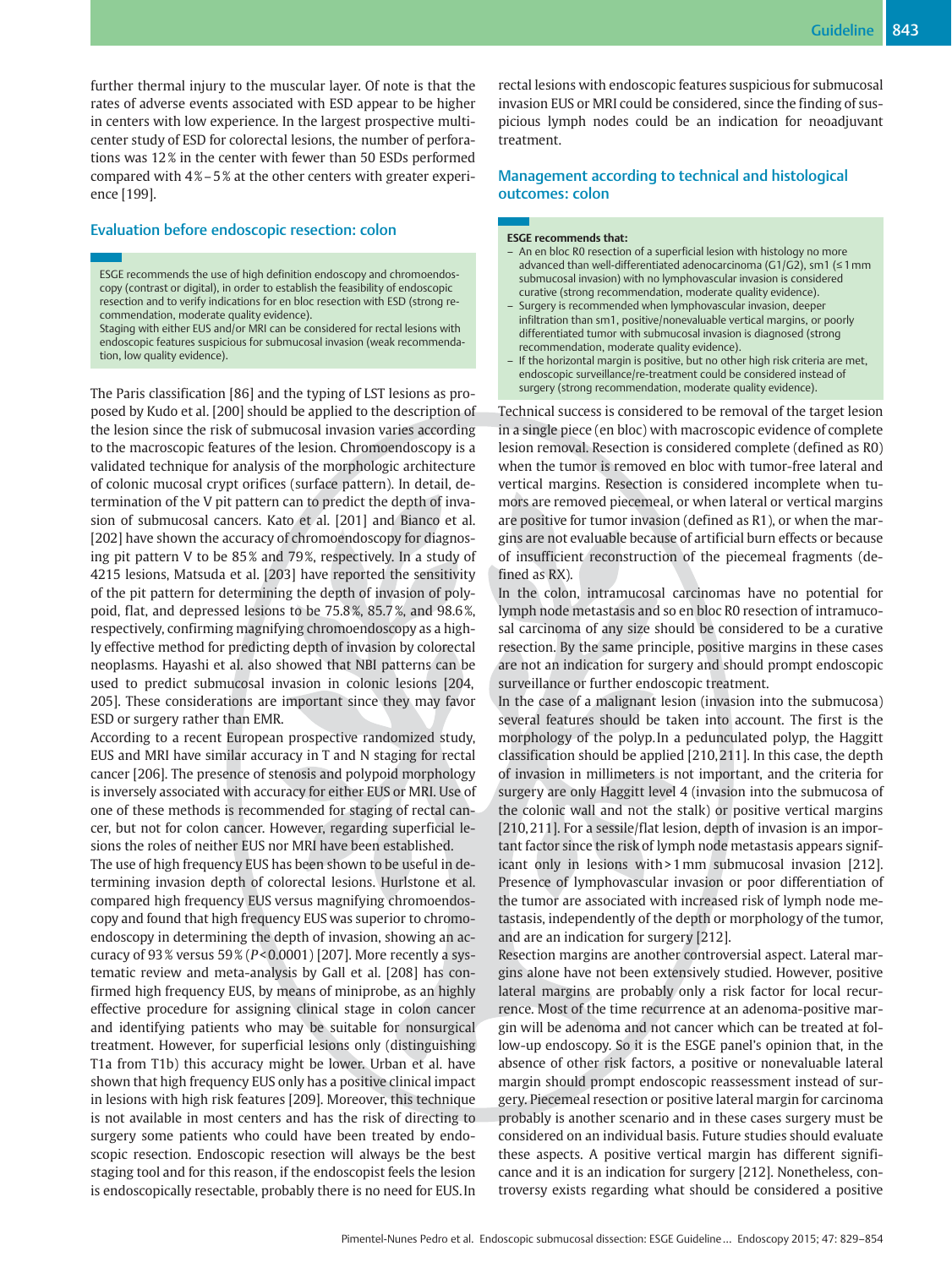vertical margin. Some consider the margin to be clear if there is no tumor at the edge of the resection specimen, but others require a tumor-free specimen margin of more than 2mm. Butte et al. showed that none of the patients with a tumor-free margin > 1mm had residual invasive disease [213]. However, in patients with indeterminate margins or less than 1mm free margins the rate of recurrence was 15 %–20 % [213]. This might be related to tumor budding, another recently proposed prognostic factor [214, 215]. Tumor budding is defined by the presence of clusters of isolated tumor cells ahead of the invasive front. Hence the margin may be free of tumor while other tumor cell clusters may remain in the bowel wall. Taking these considerations into account, the ESGE panel suggests that if the endoscopist feels the resection was complete, and in the absence of tumor budding, when there is no tumor at the edge of the specimen the resection may be considered to be R0. On the other hand if there is any kind of tumor budding, at least 1mm of tumor-free margin should be required for resection to be considered complete while margins with less than 1mm tumor-free are considered to be nonevaluable. Future studies should evaluate these issues in order to establish conclusive recommendations.

Finally, in the cases of invasive carcinoma with massive submucosal invasion (> 1000 μm below the muscularis mucosae), undifferentiated adenocarcinoma, positive or nonevaluable vertical margins, and/or lymphovascular infiltration by cancer cells, additional surgical intervention with removal of regional lymph nodes should be recommended [212, 215].

## Surveillance after curative endoscopic resection: colon

ESGE recommends endoscopic surveillance 3–6 months after the index treatment. If this shows no recurrence, a follow-up total colonoscopy should be done 1 year after that surveillance (strong recommendation, moderate quality evidence).

After piecemeal resection or with presence of positive lateral margins without indication for surgery, colonoscopy with biopsies at 3 months is recommended (low quality evidence).

All the retrospective studies evaluating the issue of outcomes have shown that ESD is associated with lower local recurrence rates, ranging from 0 % to 3 %, as compared with EMR, whose local recurrence rates vary from 0% to 9.1% for en bloc resections, and from 10 % to 23.5 % following piecemeal procedures [55, 190]. Despite this, there is no clear evidence to inform decisions on optimal post-ESD surveillance. Hence, most authors recommend follow-up endoscopy 3 to 6 months after resection in order to verify complete removal based on both endoscopic and pathological assessments. If technical success is confirmed, total colonoscopy at 1 year after this reassessment is suggested, to check for local recurrence or secondary primary tumors before returning to standard surveillance intervals.

● Fig. 1 provides an algorithm for decision-making and ● Fig. 2 synthesizes recommendations based on pathological evaluation of the resection specimen.

ESGE guidelines represent a consensus of best practice based on the available evidence at the time of preparation. They may not apply in all situations and should be interpreted in the light of specific clinical situations and resource availability. Further controlled clinical studies may be needed to clarify aspects of these statements, and revision may be necessary as new data appear. Clinical consideration may justify a course of action at variance to these recommendations. ESGE guidelines are intended to be an educational device to provide information that may assist endoscopists in providing care to patients. They are not rules and should not be construed as establishing a legal standard of care or as encouraging, advocating, requiring, or discouraging any particular treatment.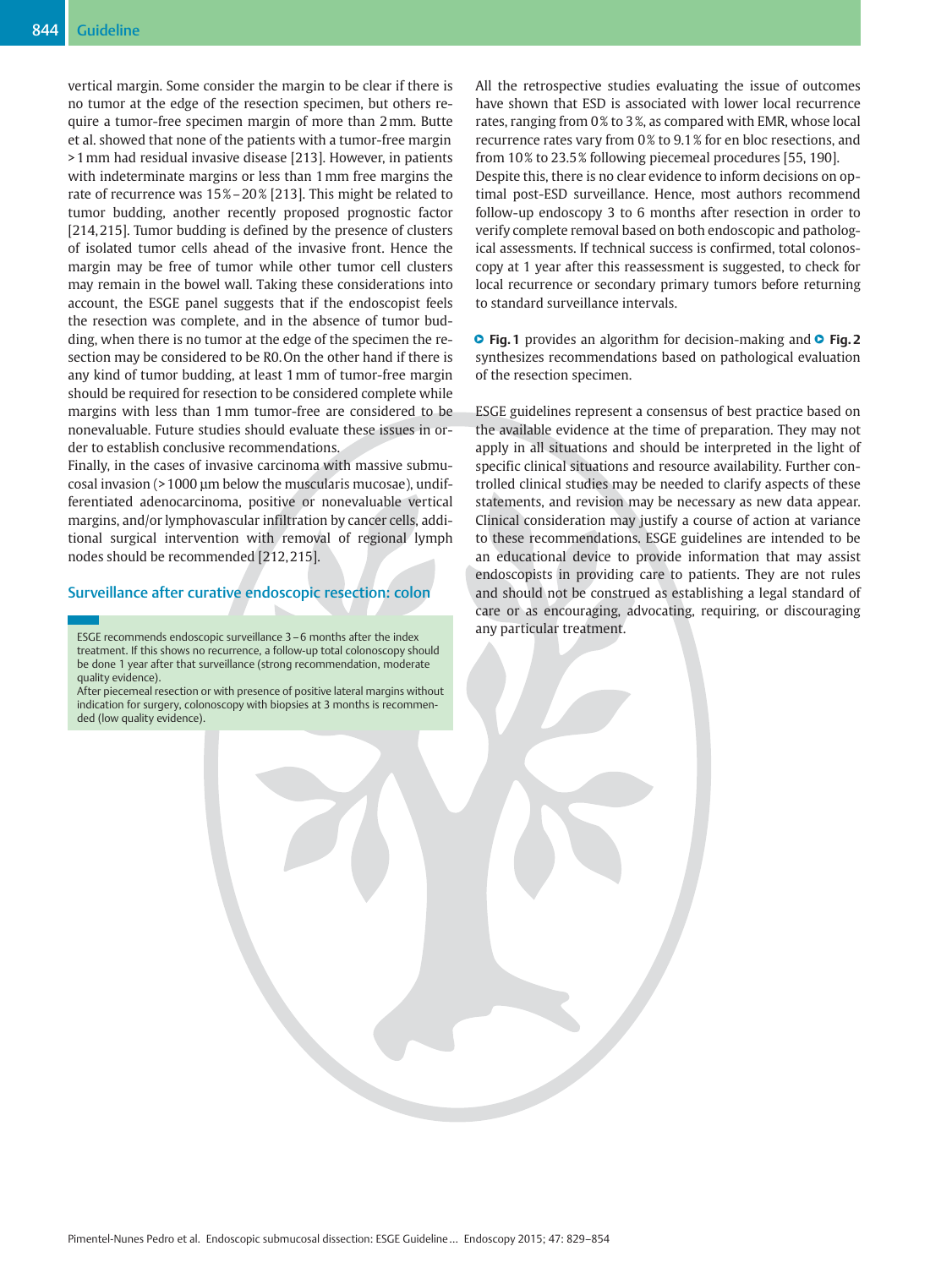## Appendix 1 Endoscopic submucosal dissection (ESD): ESGE Guideline. Key questions for each of the Guideline task forces

#### Task forces and key questions

#### Task force 1: Esophagus

1 What are the clinical indications (if any) for ESD in the esophagus? a Squamous cancer

b HGD/early adenocarcinoma

c Other (GIST, etc)

V,

2 What is the available evidence on the efficacy/safety of ESD for each of these indications?

3 How does such efficacy/safety compare with that of competing techniques or surgery for each of these indications?

4 What pre-ESD staging is needed (EUS, CT, chromoendoscopy, etc.)? 5 What is the management for ESD complications?

6 What is the post-ESD management according to technical and histological outcomes?

7 What is the post-ESD surveillance according to technical and histological outcomes?

8 How far can this evidence be extended to Western endoscopy? 9 What future research is needed for each indication?

#### Task force 2: Stomach

1 What are the clinical indications (if any) for ESD in the stomach? a HGD/early adenocarcinoma

**b** Other (GIST, NET, etc.)

2 What is the available evidence on the efficacy/safety of ESD for each of these indications?

3 How does such efficacy/safety compare with that of competing techniques or surgery for each of these indications?

4 What pre-ESD staging is needed (EUS, CT, chromoendoscopy, etc.)? 5 How to manage the pathological sample?

6 What should be indicated in the pathological report?

7 What is the management of ESD complications?

8 What is the post-ESD management according to technical and histological outcomes?

9 What is the post-ESD surveillance according to technical and histological outcomes?

10 How far can this evidence be extended to Western endoscopy? 11 What future research is needed for each indication?

### Task force 3: Colorectum

1 What are the clinical indications (if any) for ESD in the colon and in the rectum?

#### a LST **b** NET

c Polypoid lesions with suspicious findings

d Scar from previous polypectomy

e Others

2 What is the available evidence on the efficacy/safety of ESD for each of these indications?

3 How does such efficacy/safety compare with that of competing techniques or surgery for each of these indications (including EMR/TEM)?

4 What pre-ESD staging is needed (EUS, CT, chromoendoscopy, etc.)? 5 What is the management of ESD complications?

6 What is the post-ESD management according to technical and histological outcomes?

7 What is the post-ESD surveillance according to technical and histological outcomes?

8 How far can this evidence be extended to Western endoscopy? 9 What future research is needed for each indication?

#### Task forces and key questions

#### Task force 4: Training

1 What is the training required for ESD? 2 What might be possible quality indicators?

#### Task force 5: Pathology

<u>V</u>

1 How to manage the post-ESD pathological sample? 2 What should be indicated in the ESD pathological report?

## Appendix 2 Pathology and definitions

These recommendations are valid for the entire gastrointestinal tract.

Note. The terms "dysplasia" and "intraepithelial neoplasia" can be used synonymously. In this report however the term "dysplasia" is used.

## How to manage the post-endoscopic resection pathological sample?

Tissue derived from endoscopic resections should be pinned on cork or thick paper to avoid shrinkage artifacts. Needles should not stretch the specimen but pin it down very loosely. If the gastroenterologist feels that accurate orientation is necessary, latex colors can be applied to mark the edges to allow orientation of the specimen. Alternatively, colored needles can be used. Needle placement through a suspected lesion or too close to the edges of the specimen should be avoided, as this may hamper proper examination of lesions as well as of resection lines. Circular en bloc resections can be placed over a syringe before fixation for best results.

The specimen should then be placed overnight in 4% neutral buffered formalin. The specimens should completely be covered by formalin. It is important that vials are the correct size and contain enough formalin.

## What should be included in the endoscopic resection pathological report?

The histopathological diagnosis of an endoscopic resection specimen is the basis for the clinical decision on whether the endoscopic resection has been curative or whether the patient needs to undergo surgical resection. Thus, the report on the specimen needs to include all the relevant information needed to make that decision. This information varies throughout the gastrointestinal tract, because of location, type of epithelium, different staging modalities, and tumor aggressiveness. For all neoplasms, however, the following risk factors have to be reported: lymphatic vessel permeation, blood vessel permeation, budding (mandatory due to different staging systems and lacking worldwide acceptance, often graded 0–3), perineural invasion, resection margin involvement (HM = horizontal margin, VM = vertical margin), as well as typing and grading of neoplasia according to the WHO classification. Perineural invasion is, however, mainly identified in deeply invasive carcinomas and its presence should not be expected in early cancers. Information on the distance towards the basal margin (in micrometers) should be included in every report.

Notably, the WHO classification refers to mucosal carcinomas only in the upper gastrointestinal tract and the anal canal. In the colorectum, only tumors that have penetrated through the mus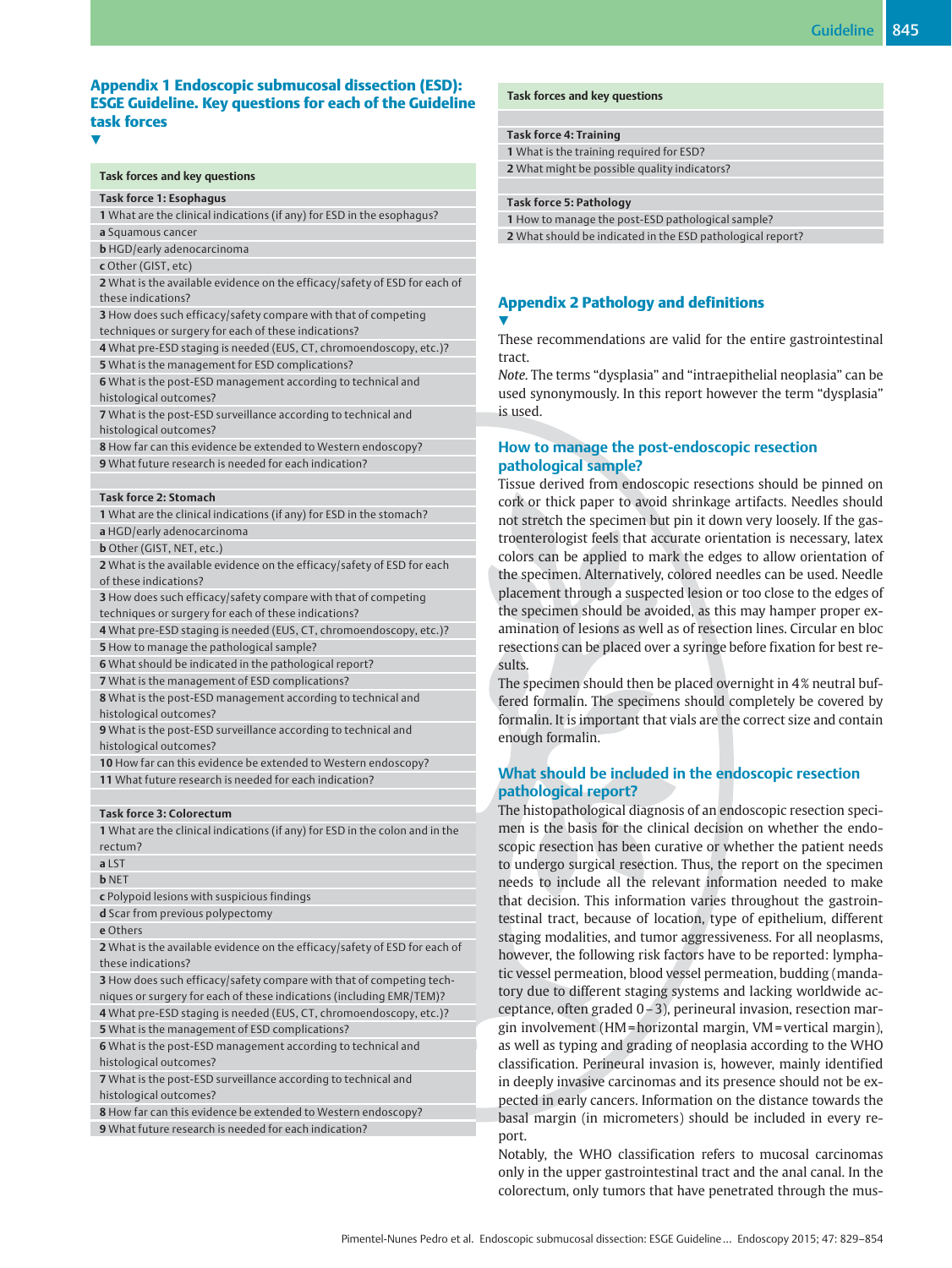cularis mucosae are considered malignant (invasive). A diagnosis of carcinoma in situ should only be made for lesions originating from squamous epithelium. In contrast to the American Joint Committee on Cancer/Union for International Cancer Control (AJCC/UICC) TNM system, the term "carcinoma in situ" therefore should be avoided for lesions originating from columnar epithelium, as the criteria for diagnosis have not been fully established and differentiation from high grade dysplasia is infeasible.

## **Esophagus**

In the esophagus two different types of epithelium may give rise to two different forms of neoplasia: squamous cell neoplasia and neoplasia of columnar epithelium (Barrett's).

Squamous cell neoplasia appears to be more aggressive than Barrett's neoplasia. Furthermore, squamous cell neoplasia tends to show "lateral spread" along the basal cell layer. About two thirds of cases show this type of lateral cancer spread, extending 2mm or more with overlying completely normal squamous epithelium. Endoscopic detection of lateral cancer spread is extremely difficult. Its clinical relevance is still unknown but the finding should be reported.

The report of squamous cell neoplasia should include grading of neoplasia, e. g. low grade dysplasia, high grade dysplasia, carcinoma in situ, invasive squamous cell carcinoma. Information on keratinization is optional. In the case of verrucous carcinoma this should be stated explicitly since verrucous carcinomas do not metastasize in general. In invasive carcinomas information on the depth of infiltration is mandatory. Depth should be classified according to the Japanese guidelines on esophageal cancer, and subdivided into m1 (= carcinoma in situ), m2 (= microinvasive carcinoma into the tunica propria), and m3 (=invasion into muscularis mucosae). Depth of submucosal invasion should be classified as invasion into the upper third (sm1), middle third (sm2), or lower third (sm3). A correct estimation of thirds of submucosal invasion can only be made on surgical specimens and cannot be made on endoscopic resections. Alternatively, the maximum depth of submucosal invasion (in micrometers [microns,  $\mu$ m]) can be measured. In this setting, sm1 invasion is restricted to cancer invasion at equal to or less than 200 micrometers (≤200 µm).

Barrett's neoplasia is also subdivided into low grade dysplasia, high grade dysplasia, and carcinoma. Because of the double muscularis mucosae, two different classification systems are available to substage depth of infiltration following the anatomical structures (those of Westerterp et al. [216] and of Vieth et al. [217]). However, this discrepancy appears to be largely irrelevant, as the clinical impact of tumor substaging is limited in mucosal carcinomas. Hence, substaging of mucosal cancers cannot be regarded as mandatory, while invasion depth of submucosal tumors should be subdivided into thirds as described above (sm1–sm3). When the maximum depth of submucosal invasion is measured (in micrometers), the limit for sm1 in Barretts's carcinoma is to be seen at equal to or less than 500 micrometers (≤500 µm) measured from the bottom fibre of the muscularis mucosae downwards. Probably early and focal submucosal invasion represents a prognosis comparable to that of mucosal carcinoma [74].

### **Stomach**

Neoplasms of the stomach are subdivided into low grade dysplasia, high grade dysplasia, and carcinoma. Carcinoma is subdivided into mucosal carcinoma (m-type) and submucosal carcinoma (sm1–sm3). The limit for sm1 is given as equal to or less than 500 micrometers ( $\leq$ 500  $\mu$ m). The report should type the carcinomas according to the WHO classification and according to the Laurén classification (intestinal type, diffuse type, and mixed type). Information on pathological findings in the adjacent nonneoplastic gastric mucosa (e. g. gastritis status) should be provided.

## Duodenum/small bowel

For the small bowel there are no clear recommendations in the literature that are distinct from those for the stomach, probably because of the small number of primary small-bowel carcinomas. Therefore, probably, the same rules as those for grading and evaluating depth of infiltration in the stomach apply. That means there is the possibility of mucosal carcinoma of the small bowel (m-type) and the upper third of the submucosa is defined as equal to or less than 500 micrometers (≤500 µm). Special attention should be paid at the papilla since adenomas here can show an invasive component in the depth of the pancreatic duct. Special attention should be also paid for papillary lesions on the basis that a main-duct type of intraductal papillary mucinous neoplasia (IPMN) of the pancreas can sometimes protrude into the lumen of the small bowel.

## Large bowel

Neoplasms of the colorectum are subdivided into low grade dysplasia, high grade dysplasia, and carcinoma. As already pointed out above, carcinomas at this site have penetrated through the muscularis mucosae and they are subdivided into sm1–sm3, accordingly. In sessile lesions, depth of infiltration should additionally be measured (in micrometers from the muscularis mucosae), and the limit for sm1 has to be defined as equal to or less than 1000 micrometers ( $\leq 1000 \,\mu$ m). In pedunculated lesions, the stalk always represents the upper third of the submucosal layer. For prognostic stratification of depth of submucosal invasion in pedunculated lesions, the Haggitt levels should be mentioned in the pathology report.

Despite the lack of standardization in its evaluation, tumor cell budding appears to be a promising marker for tumor aggressiveness, particularly in colorectal cancers, and should be included in the report. Special tumor types, such as medullary or micropapillary carcinoma, have been identified and should be reported. Immunohistochemistry may be helpful in differential diagnosis and may also be applied to identify patients with Lynch syndrome (hereditary nonpolyposis colorectal cancer [HNPCC]) [218]. All carcinomas must be classified according to the AJCC/UICC TNM system.

## ESGE recommendations for mandatory data to be shown in the conclusion of endoscopic/pathology reports Before ESD

- ▶ Exact location [organ, distance, position]
- ▶ Paris classification
- $\blacktriangleright$  Ulceration (Y/N)
- $\triangleright$  Size [mm]
- $\blacktriangleright$  Inclusion of images is mandatory, preferably within the endoscopic report

Examples:

Esophagus, 25 cm from incisors, IIc, ulc–, 15mm Stomach, distal lesser curvature, IIc + a, ulc–, 30mm Colon, rectum, granular LST, 30mm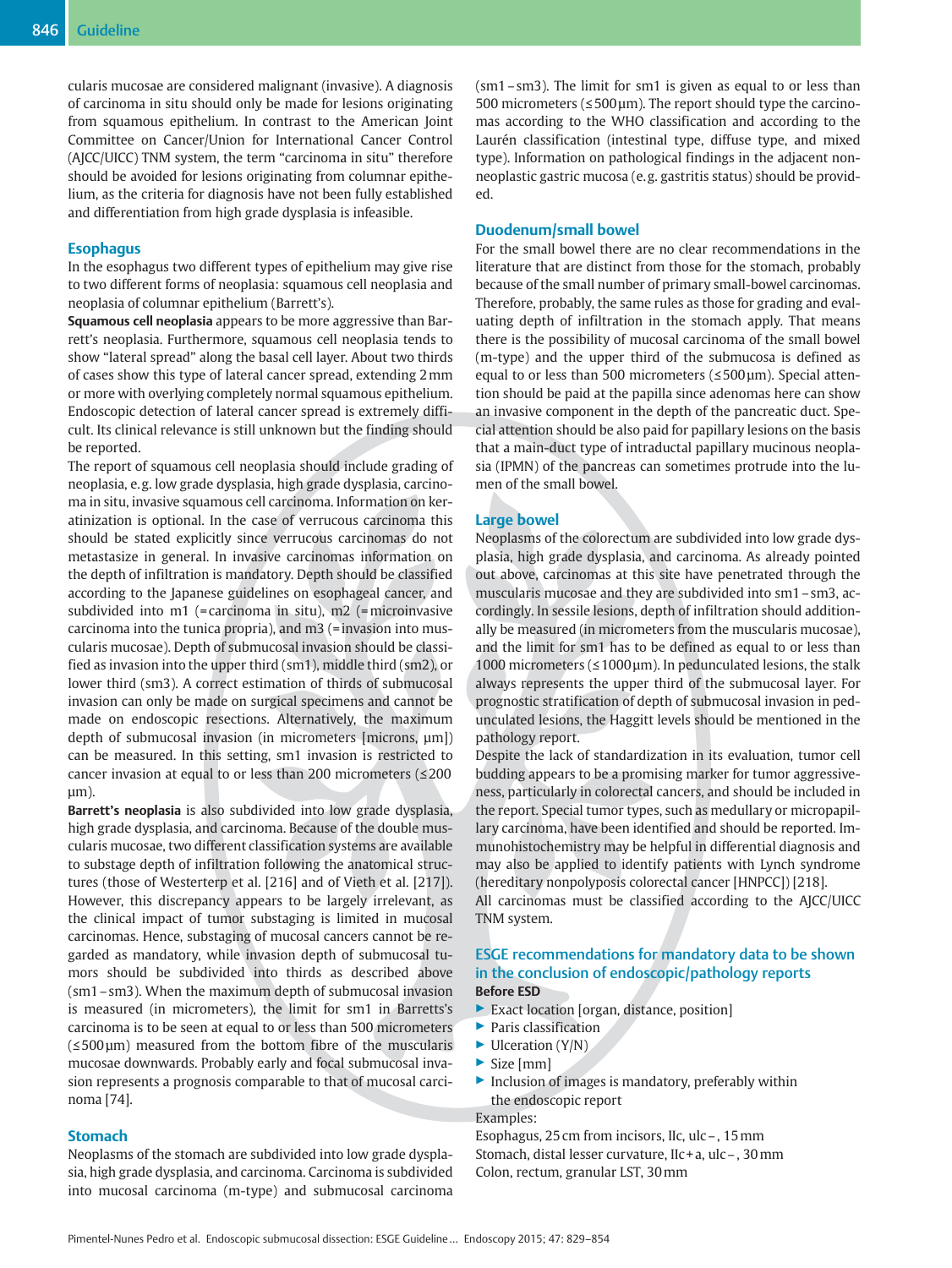## ESD

- $\blacktriangleright$  Exact location
- ▶ Paris classification
- $\blacktriangleright$  Ulceration (Y/N)
- $\triangleright$  Size [mm]
- ▶ En bloc versus piecemeal
- $\blacktriangleright$  Inclusion of images is mandatory, preferably within the endoscopic report

## Examples:

Esophagus, 25 cm from incisors, IIc, ulc–, 15mm Stomach, distal lesser curvature, IIc + a, ulc–, 30mm, en bloc Colon, rectum, granular LST, 30mm, piecemeal

## Pathology

- $\blacktriangleright$  Maximal histology observed and differentiation if applicable [well/moderate versus poorly]
- ▶ Size [mm] [we recommend to include HGD in the complete measurement; and this size will determine the attitude]
- ▶ Horizontal margin [negative if no neoplasia is present in at least 1mm, HM0; positive for carcinoma, HM1c, or dysplasia, HM1d]
- ▶ Vertical margin [negative, VM0 (preferably > 1mm) or positive, VM1; only applicable for carcinoma]
- ▶ Maximum depth of invasion sm [taken from the lowest fiber of the muscularis mucosae; in Barrett's be aware of duplicated muscularis mucosae]
- ▶ Lymphatic and/or venous infiltration [L0, L1; V0, V1]
- ▶ Complete resection or not [R0, RX, R1]
	- $\triangleright$  R0 (complete), if en bloc, and horizontal and vertical margins negative (HM0 & VM0)
	- ▶ RX (non-assessable), if en bloc or piecemeal, and horizontal margin positive (HM1) and vertical margin negative (VM0)
	- ▶ R1, if vertical margin positive (VM1)

Examples:

Well-differentiated carcinoma, 30mm, HM0, VM0, R0

Well-differentiated carcinoma, 20mm, HM1 d, VM0, sm 450 μm, L0, V0, Rx

Poorly differentiated carcinoma, 15mm, HM0, VM0, R0 Tumor budding

Tumor budding or tumor cell dissociation is poorly reproducible and there can be no clear recommendation can be given at present on this feature. In experienced hands a prognostic relevance has been reported.

## Multidisciplinary recommendation

ESGE recommends that patients are seen in multidisciplinary teams, with the following recommendations based on endoscopic and pathology reports.

Low risk resection (i. e., low risk for local or distant recurrence; no further immediate therapy is required) is defined as:

▶ R0, and no poor prognosis features < cutoff invasion, and L0 and V0

High risk resection (i. e., high risk for distant recurrence; further measures are required; case-by-case follow-up): is defined as:

▶ R0 or RX but at least one poor prognosis feature; or R1 Local risk resection (i. e., with risk for local recurrence) is defined as:

▶ RX and no poor prognosis features for distant metastasis See O Fig. 2.

## Appendix 3 Training in endoscopic submucosal dissection

## <u>V</u>

Endoscopic submucosal dissection (ESD) has been developed as a less invasive alternative to surgery. It is a complex time-consuming procedure associated with a high complication rate, and requires systematic training under the supervision of an expert endoscopist. Inexperience in ESD might not only be associated with higher risk for procedure-related complications, but also with the risk of incomplete resection [219]. For these reasons ESD has been restricted to tertiary referral centers, although a multicenter retrospective questionnaire study showed that outcomes of ESD for early gastric neoplasms at low volume centers were as good as those at high volume centers [33, 220].

Farhat et al. reported that with increased endoscopist experience the duration of ESD diminished significantly for the same relative size of lesions. A statistically significant difference in the complication rate was noted for centers with the highest number of ESDs [40]. ESD has gained widespread use in Asia, but not yet in the West, where the main obstacles remain the very flat learning curve and the lack of training resources. In Japan, endoscopic resection is widely performed and training in ESD follows the traditional mentor/apprentice approach over a period of few years. In the West there are not enough sufficient experts and high case volumes to support this approach [221, 222].

Therefore, doing ESD under direct expert supervision is not feasible and the very few cases of early gastric cancer do not provide sufficient opportunities for trainees to begin their experience with ESD in easier locations, such as the gastric antrum [223]. Japanese experts recommend performing ESD on gastric lesions first, as these are technically easier to remove. The curative en bloc resection rate was shown to be significantly higher for the lower part of the stomach compared with the middle and upper parts (upper vs. middle vs. lower, 74 % vs. 77 % vs. 91 %; P< 0.05), as well as for smaller lesions (> 20mm vs. 20mm or less, 59 % vs. 89 %; P< 0.0001). Moreover, the procedure times and perforation rates were shown to be significantly lower in the lower part of the stomach compared with the middle and the upper parts [223].

Once expertise is reached in these locations, endoscopists in training may move to the proximal stomach and finally to the colon and esophagus [42]. Esophageal ESD is considered technically more challenging than gastric or rectal ESD (because the esophageal wall is thinner, luminal space is limited, it is usually not possible to work in retroflexed view, and heartbeat or respiratory movement sometimes impairs the stability needed for submucosal dissection), and it should be attempted only after experience in gastric ESD [30].

In Japan, several reports have analyzed the learning curve for ESD in the stomach. A level of expertise ranging from 30 to 40 performances of gastric ESD has been considered proficient, and the procedural outcomes of ESD done by preceptees who have experience in over 80 cases are similar to those of expert endoscopists [224–226]. Some studies suggest performing at least 20– 40 ESDs in the lower part of the stomach before starting ESD in the proximal stomach, esophagus, and colon. The learning curve for colonic ESD requires performance of at least 40 procedures to acquire the necessary skill to avoid complications and of 80 procedures to remove large colorectal tumors [220]. ESGE supports the necessity and benefit of ESD training using animal models before performance in human patients [47].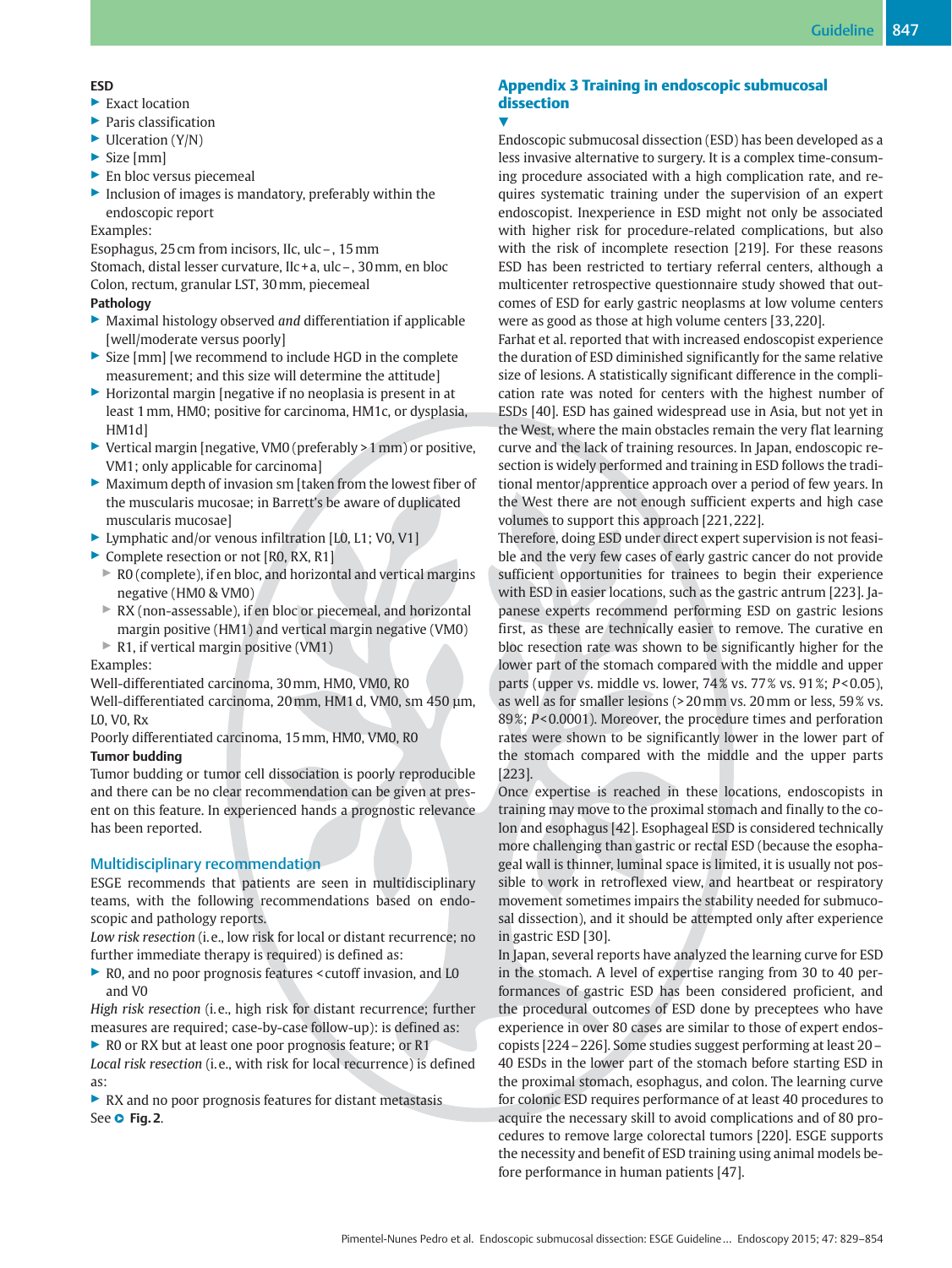More recently, Kato et al. suggest the use of an ex vivo porcine model to lead to a significant improvement in safety and efficiency in performing the ESD technique, this model being cheaper than live pigs. The learning curve in an ex vivo porcine model requires 30 ESD gastric resections [227].

Nevertheless, it is advisable to gain experience in the live pig, with conditions that are similar to those in humans, before moving on to actual patients [228].

An ESD training algorithm for Western endoscopists has been proposed [41], that should include:

- ▶ ESD training offered to endoscopists already skilled in therapeutic endoscopy, particularly EMR
- ▶ Knowledge about technique, instrumentation, and electrosurgical equipment, acquired by self-study and later reinforced by visiting centers with high volumes of ESD
- ▶ Practice on animal models (explanted animal organs and live animal models)
- ▶ Observing experts performing ESD, for a relatively short period (4–5 weeks) in tertiary referral centers
- ▶ Attendance at ESD workshops providing hands-on exposure and expert guidance
- ▶ Commencing performance of ESD in humans on carefully selected lesions. Since early gastric cancer is rare in the West, smaller (20–30mm) rectal laterally spreading tumors can serve as entry point to human ESD

Coda et al. [41] report that at least 30 procedures should be carefully observed for each location; at least 10 ESDs should be performed on animal models before starting with patients (stomach only), and experts should supervise at least 3 initial procedures. Colonic ESD should be performed in the lower rectum first; ESD in the right colon should be attempted only after adequate experience has been gained. Initial experience should be gained at specialized centers. Caution is mandatory, and tight cooperation with a surgical team is advisable.

ESD is a complex procedure that requires considerable endoscopic skills and has relatively high potential for serious adverse events. Moreover ESD for colorectal lesions is even more technically demanding than gastric ESD, thus requiring a higher degree of expertise. The decision-making process for the colon is more difficult than for gastric lesions and must consider more diagnostic items and different therapeutic alternatives. Therefore, dedicated physician training appears to be essential to achieve positive outcomes. In Asian countries, where lesions suitable for ESD are more prevalent mainly in the stomach, there are many medical institutions (i. e., in Japan) providing training in a traditional stepwise approach. This approach has not always been applicable in Western countries, where there has been a lack of widespread official training programs, so that resection rates have not been as high as those from Japanese studies, although a clear learning curve has been shown. Nevertheless, the recent efforts made by Western institutions to organize specific training programs and to produce guidelines permit an expectation that differences with the Eastern world should disappear.

## How far can this evidence be extended to Western endoscopic practice?

- ▶ ESD has disseminated slowly in Western countries because it is technically demanding.
- $\triangleright$  ESD should be initially restricted to a limited number of institutions and it is essential that endoscopists who wish to perform ESD should complete an adequate training program, fol-

lowing the recommendations issued by Eastern and Western experts.

- ▶ Western ESD series present similar results to Eastern ones, with the exception of colorectal ESD where the rates of complete resection are lower and complication rates are higher. For these reasons, colonic ESD should only be attempted by endoscopists with expertise in stomach and esophageal ESD and after significant training in animals.
- $\triangleright$  ESGE supports the full extension of the current guidelines to Western endoscopic practice. ESGE would not expect significant differences from the Eastern world in terms of indications and outcomes of gastrointestinal ESD provided that specific training programs and dedicated guidelines are strictly adhered to in Western countries.
- ▶ After proper training and in referral centers ESD can be considered as a first-line treatment for gastrointestinal superficial neoplastic lesions in Western countries also.
- ▶ Centers performing ESD should keep records on all referred patients, and for those who finally undergo ESD, records should be kept on rates of en bloc and R0 resections, on adverse events rates, and on follow-up.

Even though in Eastern countries EMR and ESD are considered the standard and first-line therapies for several superficial gastrointestinal neoplastic lesions, presenting similar efficacy and survival with a potentially better safety profile when compared with surgery [120, 229], according to Western guidelines, treatment of these lesions, even for initial stages such as high grade intraepithelial neoplasia, generally involves surgery [155]. The problem is that ESD is a technically difficult procedure requiring a high level of endoscopic training and skills and so, in Western countries with a relatively low incidence of early gastric cancer, considered the ideal lesion for beginning ESD, opportunities for proper training are scarce [57, 117, 230–232].

For these reasons only a few Western ESD series from a small number of centers have been described in the literature. Globally, evaluating according to organ, in these Western referral centers ESD for esophageal and gastric lesions appears to have results similar to those of Eastern series.

For the esophagus, only a few series with few cases are described in the literature. Long-term outcomes are rarely described. Nevertheless, all the authors have concluded that esophageal ESD is feasible, and rates of complete resection and complications were not significantly different from Eastern series [16, 24, 28, 33, 38, 40].

For the stomach the scenario is similar. Again, only a few Western series from a small number of centers have been described in the literature [41, 133, 156, 233–236]. Long-term outcomes after endoscopic resection of gastric neoplasias are rarely described [133, 156, 236]. In the Western series with the longest follow-up, that described long-term outcomes following endoscopic resection of gastric superficial lesions [133], rates of en bloc and R0 resection were comparable to those in Eastern meta-analyses of ESD (en bloc rate of 94% vs. 92% in Eastern series, and R0 rate of 91 % vs. 82 %) [118, 119]. Recurrence rates were also comparable (4 % vs. 1 % in Eastern series) [118, 119, 133]. The rates of longterm curative resection in this series, of 86 % after one procedure and 91 % after two procedures, are also remarkable results. Regarding safety, once more the results were comparable to Eastern series, with similar rates of bleeding (8% vs 9%) and of perforation (1% vs. 4%). In fact, the perforation rate of  $1\%$  in the ESD group, without need of surgery, was remarkable and better than most Eastern ESD series [118, 119, 133].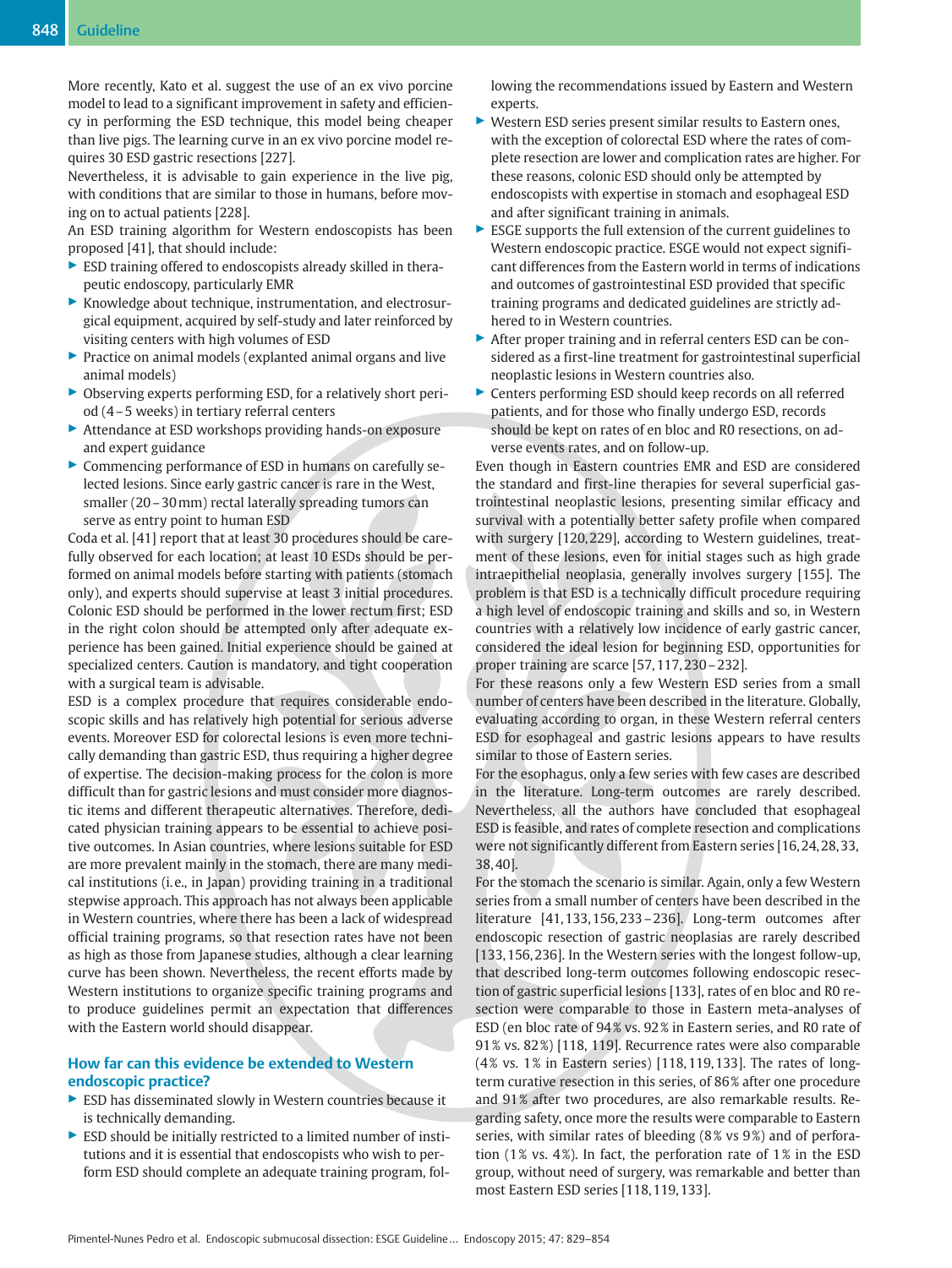However, colorectal ESD in Western series described in the literature presents lower rates of complete resection and higher complication rates. Indeed, a multi-institutional report in France showed that ESD (several organs considered) was associated with lower rates of complete resection (73 %) and higher rates of perforation (18 %) [40]. Probst et al. also achieved lower rates of complete resection (69 %) but with similar complications, even though only rectosigmoid lesions were included [237]. A small series in Sweden also achieved lower rates of complete resection (69%) with a 7% perforation rate [238]. A recent series in France, involving 49 patients and only rectal lesions, achieved even worse results with only a 53 % complete resection rate and an immediate perforation rate of 18 % [196]. Others have achieved results similar to those of Eastern series, suggesting that with proper training and in referral centers it is possible to obtain good results in Western countries also [239–242]. It should be noted that even in Eastern centers the complication rate for colorectal ESD is higher in centers with low experience: in the largest prospective multicenter study of ESD for colorectal lesions, the number of perforations was 12% in the center with fewer than 50 ESDs compared with  $4\% - 5\%$  on the other centers with greater experience [199].

Taking all these points together, it appears that in referral centers and after proper training, as recommended by ESGE [42], ESD is highly efficacious for the treatment of gastrointestinal superficial neoplasias in Western countries also.

#### Competing interests: None

#### Institutions

- <sup>1</sup> Department of Gastroenterology, Instituto Portugues de Oncologia, Porto, Portugal
- <sup>2</sup> Department of Digestive Diseases, Hôpital Edouard Herriot, Lyon, France
- <sup>3</sup> Department of Gastroenterology, Istituto Clinico Humanitas, Milan, Italy
- <sup>4</sup> Institute for Pathology, Klinikum Bayreuth, Bayreuth, Germany
- <sup>5</sup> Department of Gastroenterology, National Cancer Institute, Bari, Italy
- <sup>6</sup> Gastroenterology Unit, Ospedale Valduce, Como, Italy
- <sup>7</sup> University Clinic of Internal Medicine I, Salzburg, Austria
- <sup>8</sup> Department of Gastroenterology, Queen Alexandra Hospital, Portsmouth, UK <sup>9</sup> Pomeranian Medical University, Szczecin, Poland
- <sup>10</sup> Department Gastroenterology and Endoscopy, Ospedale di Sanremo, Sanremo, Italy
- <sup>11</sup> Erasmus Medical Center, Rotterdam, The Netherlands
- <sup>12</sup> Institute of Pathology, Medizinische Universität Graz, Graz, Austria
- <sup>13</sup> Bispebjerg Hospital, Copenhagen, Denmark
- <sup>14</sup> Department of Internal Medicine III, Klinikum Augsburg, Augsburg, Germany
- <sup>15</sup> Department of Surgery, University Hospital of Turin, Turin, Italy
- <sup>16</sup> Department of Internal Medicine, Evangelisches Krankenhaus Düsseldorf, Düsseldorf, Germany
- <sup>17</sup> Cliniques universitaires St-Luc, Université catholique de Louvain, Brussels, Belgium
- <sup>18</sup> Department of Pathology, Università di Padova, Padova, Italy
- <sup>19</sup> Wolfson Unit for Endoscopy, St. Mark's Hospital & Imperial College, London, UK
- <sup>20</sup> Service d'hépato-gastroenterologie, Hôpital de la Cavale-Blanche, Brest, France
- <sup>21</sup> GastroZentrum, Klinik Hirslanden, Zurich, Switzerland
- <sup>22</sup> Endoscopy Department, Yaroslavl Regional Cancer Hospital, Yaroslavl, Russia
- <sup>23</sup> Gedyt Endoscopy Center, Buenos Aires, Argentina
- <sup>24</sup> Department of Gastroenterology, Nuovo Regina Margherita Hospital, Rome, Italy

#### References

- 1 Atkins D, Best D, Eccles M et al. GRADE Working Group. Grading quality of evidence and strength of recommendations. BMJ 2004; 328: 1490
- 2 Dumonceau JM, Hassan C, Riphaus A et al. European Society of Gastrointestinal Endoscopy (ESGE) Guideline Development Policy. Endoscopy 2012; 44: 626–629 Epub 2012 Feb 27 DOI 10.1055/s-0031- 1291747
- 3 Higuchi K, Koizumi W, Tanabe S et al. Current management of esophageal squamous-cell carcinoma in Japan and other countries. Gastrointest Cancer Res 2009; 3: 153–161
- 4 [Anonymous]. Japanese Classification of Esophageal Cancer, 10th edition: part I. Esophagus. 2009: 6 1–25
- 5 Tajima Y, Nakanishi Y, Tachimori Y et al. Significance of involvement by squamous cell carcinoma of the ducts of esophageal submucosal glands. Analysis of 201 surgically resected superficial squamous cell carcinomas. Cancer 2000; 89: 248–254
- 6 Natsugoe S, Baba M, Yoshinaka H et al. Mucosal squamous cell carcinoma of the esophagus: a clinicopathologic study of 30 cases. Oncology 1998; 55: 235–241
- 7 Bollschweiler E, Baldus SE, Schroder W et al. High rate of lymph-node metastasis in submucosal esophageal squamous-cell carcinomas and adenocarcinomas. Endoscopy 2006; 38: 149–156
- 8 Kanzaki H, Ishihara R, Ohta T et al. Randomized study of two endo-knives for endoscopic submucosal dissection of esophageal cancer. Am J Gastroenterol 2013; 108: 1293–1298
- 9 Toyonaga T, Man-i M, East JE et al. 1,635 Endoscopic submucosal dissection cases in the esophagus, stomach, and colorectum: complication rates and long-term outcomes. Surg Endosc 2013; 27: 1000–1008
- 10 Kawahara Y, Hori K, Takenaka R et al. Endoscopic submucosal dissection of esophageal cancer using the Mucosectom2 device: a feasibility study. Endoscopy 2013; 45: 869–875
- 11 Fujinami H, Hosokawa A, Ogawa K et al. Endoscopic submucosal dissection for superficial esophageal neoplasms using the stag beetle knife. Dis Esophagus 2014; 27: 50–54
- 12 Yamashina T, Ishihara R, Uedo N et al. Safety and curative ability of endoscopic submucosal dissection for superficial esophageal cancers at least 50 mm in diameter. Dig Endosc 2012; 24: 220–225
- 13 Yamashita T, Zeniya A, Ishii H et al. Endoscopic mucosal resection using a cap-fitted panendoscope and endoscopic submucosal dissection as optimal endoscopic procedures for superficial esophageal carcinoma. Surg Endosc 2011; 25: 2541–2546
- 14 Mochizuki Y, Saito Y, Tsujikawa T et al. Combination of endoscopic submucosal dissection and chemoradiation therapy for superficial esophageal squamous cell carcinoma with submucosal invasion. Exp Ther Med 2011; 2: 1065–1068
- 15 Takahashi H, Arimura Y, Masao H et al. Endoscopic submucosal dissection is superior to conventional endoscopic resection as a curative treatment for early squamous cell carcinoma of the esophagus (with video). Gastrointest Endosc 2010; 72: 255–264 (264.e 251–252)
- 16 Repici A, Hassan C, Carlino A et al. Endoscopic submucosal dissection in patients with early esophageal squamous cell carcinoma: results from a prospective Western series. Gastrointest Endosc 2010; 71: 715–721
- 17 Chaves DM, Maluf Filho F, de Moura EG et al. Endoscopic submucosal dissection for the treatment of early esophageal and gastric cancer – initial experience of a western center. Clinics (Sao Paulo) 2010; 65: 377–382
- 18 Teoh AY, Chiu PW, Yu Ngo DK et al. Outcomes of endoscopic submucosal dissection versus endoscopic mucosal resection in management of superficial squamous esophageal neoplasms outside Japan. J Clin Gastroenterol 2010; 44: e190–e194
- 19 Nonaka K, Arai S, Ishikawa K et al. Short term results of endoscopic submucosal dissection in superficial esophageal squamous cell neoplasms. World J Gastrointest Endosc 2010; 2: 69–74
- 20 Ono S, Fujishiro M, Niimi K et al. Long-term outcomes of endoscopic submucosal dissection for superficial esophageal squamous cell neoplasms. Gastrointest Endosc 2009; 70: 860–866
- 21 Fujishiro M, Yahagi N, Kakushima N et al. Endoscopic submucosal dissection of esophageal squamous cell neoplasms. Clin Gastroenterol Hepatol 2006; 4: 688–694
- 22 Oyama T, Tomori A, Hotta K et al. Endoscopic submucosal dissection of early esophageal cancer. Clin Gastroenterol Hepatol 2005; 3: 67–70
- 23 Hoteya S, Matsui A, Iizuka T et al. Comparison of the clinicopathological characteristics and results of endoscopic submucosal dissection for esophagogastric junction and non-junctional cancers. Digestion 2013; 87: 29–33
- 24 Neuhaus H, Terheggen G, Rutz EM et al. Endoscopic submucosal dissection plus radiofrequency ablation of neoplastic Barrett's esophagus. Endoscopy 2012; 44: 1105–1113
- 25 Hirasawa K, Kokawa A, Oka H et al. Superficial adenocarcinoma of the esophagogastric junction: long-term results of endoscopic submucosal dissection. Gastrointest Endosc 2010; 72: 960–966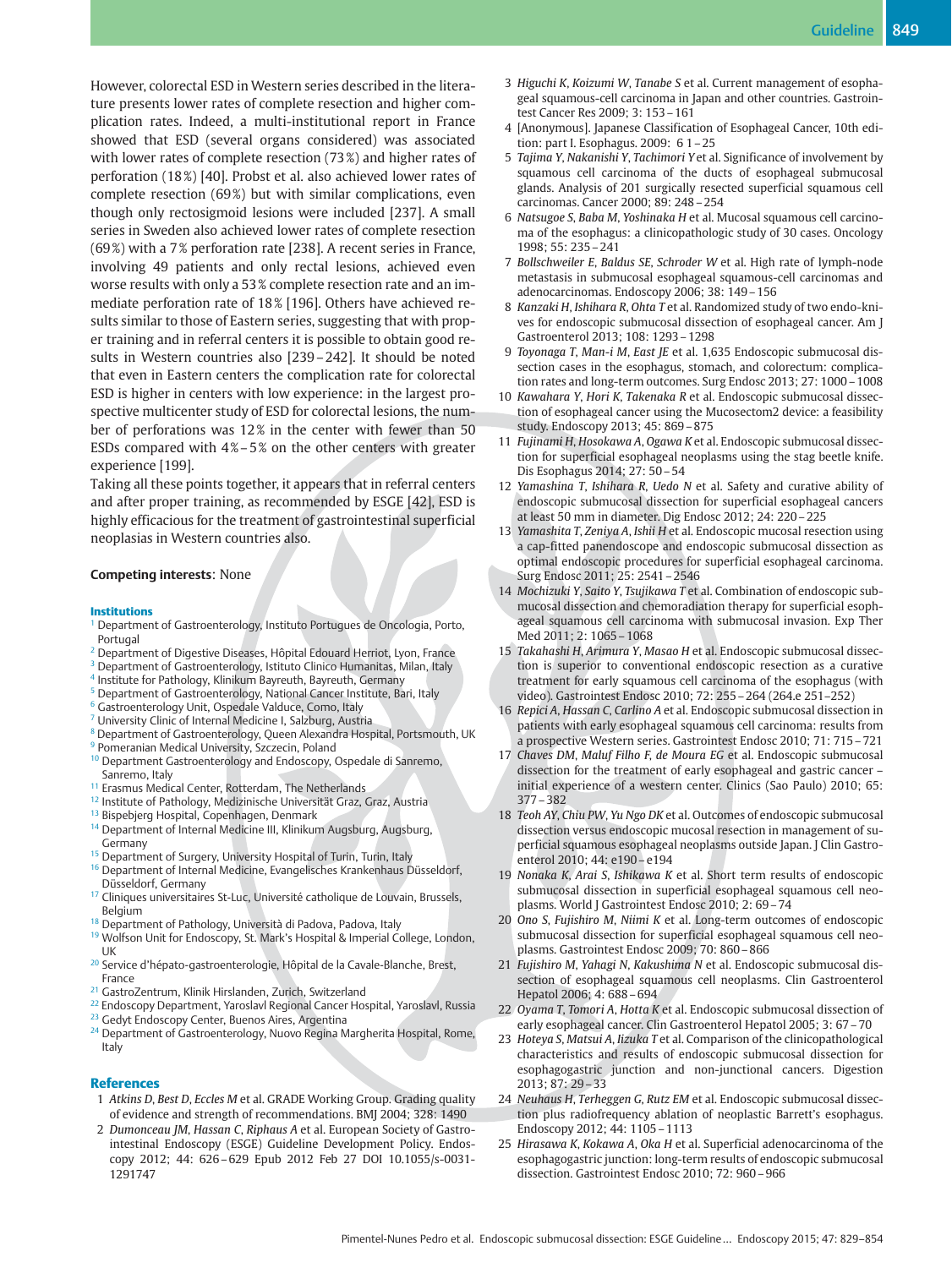- 26 Yoshinaga S, Gotoda T, Kusano C et al. Clinical impact of endoscopic submucosal dissection for superficial adenocarcinoma located at the esophagogastric junction. Gastrointest Endosc 2008; 67: 202–209
- 27 Kakushima N, Yahagi N, Fujishiro M et al. Efficacy and safety of endoscopic submucosal dissection for tumors of the esophagogastric junction. Endoscopy 2006; 38: 170–174
- 28 Chevaux JB, Piessevaux H, Jouret-Mourin A et al. Clinical outcome in patients treated with endoscopic submucosal dissection for superficial Barrett's neoplasia. Endoscopy 2015; 47: 103–112
- 29 Higuchi K, Tanabe S, Azuma M et al. A phase II study of endoscopic submucosal dissection for superficial esophageal neoplasms (KDOG 0901). Gastrointest Endosc 2013; 78: 704–710
- 30 Arantes V, Albuquerque W, Freitas Dias CA et al. Standardized endoscopic submucosal tunnel dissection for management of early esophageal tumors (with video). Gastrointest Endosc 2013; 78: 946–952
- 31 Isomoto H, Yamaguchi N, Minami H et al. Management of complications associated with endoscopic submucosal dissection/endoscopic mucosal resection for esophageal cancer. Dig Endosc 2013; 25: 29–38
- 32 Sato H, Inoue H, Kobayashi Y et al. Control of severe strictures after circumferential endoscopic submucosal dissection for esophageal carcinoma: oral steroid therapy with balloon dilation or balloon dilation alone. Gastrointest Endosc 2013; 78: 250–257
- 33 Chaves DM, Moura EG, Milhomem D et al. Initial experience of endoscopic submucosal dissection in Brazil to treat early gastric and esophagheal cancer: a multi-institutional analysis. Arq Gastroenterol 2013; 50: 148–152
- 34 Lee CT, Chang CY, Tai CM et al. Endoscopic submucosal dissection for early esophageal neoplasia: a single center experience in South Taiwan. J Formos Med Assoc 2012; 111: 132–139
- 35 Kikuchi OMH, Matsueda K, Yamamoto H. Endoscopic submucosal dissection for treatment of patients aged 75 years and over with esophageal cancer. ISRN Gastroenterol 2012: DOI 10.5402/2012/671324
- 36 Ishii N, Uchida S, Itoh T et al. Endoscopic submucosal dissection with a combination of small-caliber-tip transparent hood and flex knife for superficial esophageal neoplasia. Is it safe for elderly patients? Surg Endosc 2010; 24: 2110–2119
- 37 Ishihara R, Iishi H, Takeuchi Y et al. Local recurrence of large squamouscell carcinoma of the esophagus after endoscopic resection. Gastrointest Endosc 2008; 67: 799–804
- 38 Probst A, Aust D, Markl B et al. Early esophageal cancer in Europe: endoscopic treatment by endoscopic submucosal dissection. Endoscopy 2015; 47: 113–121
- 39 Linghu E, Feng X, Wang X et al. Endoscopic submucosal tunnel dissection for large esophageal neoplastic lesions. Endoscopy 2013; 45: 60– 62
- 40 Farhat S, Chaussade S, Ponchon T et al. Endoscopic submucosal dissection in a European setting. A multi-institutional report of a technique in development. Endoscopy 2011; 43: 664–670
- 41 Coda S, Trentino P, Antonellis F et al. AWestern single-center experience with endoscopic submucosal dissection for early gastrointestinal cancers. Gastric Cancer 2010; 13: 258–263
- 42 Motohashi O, Nishimura K, Nakayama N et al. Endoscopic submucosal dissection (two-point fixed ESD) for early esophageal cancer. Dig Endosc 2009; 21: 176–179
- 43 Li QL, Yao LQ, Zhou PH et al. Submucosal tumors of the esophagogastric junction originating from the muscularis propria layer: a large study of endoscopic submucosal dissection (with video). Gastrointest Endosc 2012; 75: 1153–1158
- 44 Gong W, Xiong Y, Zhi F et al. Preliminary experience of endoscopic submucosal tunnel dissection for upper gastrointestinal submucosal tumors. Endoscopy 2012; 44: 231–235
- 45 Shi Q, Zhong YS, Yao LQ et al. Endoscopic submucosal dissection for treatment of esophageal submucosal tumors originating from the muscularis propria layer. Gastrointest Endosc 2011; 74: 1194–1200
- 46 Katada C, Muto M, Momma K et al. Clinical outcome after endoscopic mucosal resection for esophageal squamous cell carcinoma invading the muscularis mucosae – a multicenter retrospective cohort study. Endoscopy 2007; 39: 779–783
- 47 Makuuchi H. Endoscopic mucosal resection for mucosal cancer in the esophagus. Gastrointest Endosc Clin N Am 2001; 11: 445–458
- 48 McCulloch P, Ward J, Tekkis PP. Mortality and morbidity in gastro-oesophageal cancer surgery: initial results of ASCOT multicentre prospective cohort study. BMJ 2003; 327: 1192–1197
- 49 Karl RC, Schreiber R, Boulware D et al. Factors affecting morbidity, mortality, and survival in patients undergoing Ivor Lewis esophagogastrectomy. Ann Surg 2000; 231: 635–643
- 50 Shitara K, Muro K. Chemoradiotherapy for treatment of esophageal cancer in Japan: current status and perspectives. Gastrointest Cancer Res 2009; 3: 66–72
- 51 Shimizu Y, Kato M, Yamamoto J et al. EMR combined with chemoradiotherapy: a novel treatment for superficial esophageal squamous-cell carcinoma. Gastrointest Endosc 2004; 59: 199–204
- 52 Ciocirlan M, Lapalus MG, Hervieu V et al. Endoscopic mucosal resection for squamous premalignant and early malignant lesions of the esophagus. Endoscopy 2007; 39: 24–29
- 53 Kodama M, Kakegawa T. Treatment of superficial cancer of the esophagus: a summary of responses to a questionnaire on superficial cancer of the esophagus in Japan. Surgery 1998; 123: 432–439
- 54 Katada C, Muto M, Manabe T et al. Local recurrence of squamous-cell carcinoma of the esophagus after EMR. Gastrointest Endosc 2005; 61: 219–225
- 55 Cao Y, Liao C, Tan A et al. Meta-analysis of endoscopic submucosal dissection versus endoscopic mucosal resection for tumors of the gastrointestinal tract. Endoscopy 2009; 41: 751–757
- 56 Alvarez Herrero L, Pouw RE, van Vilsteren FG et al. Safety and efficacy of multiband mucosectomy in 1060 resections in Barrett's esophagus. Endoscopy 2011; 43: 177–183
- 57 Deprez PH, Bergman JJ, Meisner S et al. Current practice with endoscopic submucosal dissection in Europe: position statement from a panel of experts. Endoscopy 2010; 42: 853–858
- 58 Goda K, Singh R, Oda I et al. Current status of endoscopic diagnosis and treatment of superficial Barrett's adenocarcinoma in Asia-Pacific region. Dig Endosc 2013; 25: 146–150
- 59 Komanduri S, Deprez PH, Atasoy A et al. Barrett's esophagus: treatments of adenocarcinomas I. Ann N Y Acad Sci 2011; 1232: 248–264
- 60 Liu L, Hofstetter WL, Rashid A et al. Significance of the depth of tumor invasion and lymph node metastasis in superficially invasive (T1) esophageal adenocarcinoma. Am J Surg Pathol 2005; 29: 1079–1085
- 61 Prasad GA, Wu TT, Wigle DA et al. Endoscopic and surgical treatment of mucosal (T1a) esophageal adenocarcinoma in Barrett's esophagus. Gastroenterology 2009; 137: 815–823
- 62 Alvarez Herrero L, Pouw RE, van Vilsteren FG et al. Risk of lymph node metastasis associated with deeper invasion by early adenocarcinoma of the esophagus and cardia: study based on endoscopic resection specimens. Endoscopy 2010; 42: 1030–1036
- 63 Buskens CJ, Westerterp M, Lagarde SM et al. Prediction of appropriateness of local endoscopic treatment for high-grade dysplasia and early adenocarcinoma by EUS and histopathologic features. Gastrointest Endosc 2004; 60: 703–710
- 64 Sepesi B, Watson TJ, Zhou D et al. Are endoscopic therapies appropriate for superficial submucosal esophageal adenocarcinoma? An analysis of esophagectomy specimens J Am Coll Surg 2010; 210: 418–427
- 65 Stein HJ, Feith M, Bruecher BL et al. Early esophageal cancer: pattern of lymphatic spread and prognostic factors for long-term survival after surgical resection. Ann Surg 2005; 242: 566–573 (discussion 573- 565)
- 66 Westerterp M, Koppert LB, Buskens CJ et al. Outcome of surgical treatment for early adenocarcinoma of the esophagus or gastro-esophageal junction. Virchows Arch 2005; 446: 497–504
- 67 Abraham SC, Krasinskas AM, Correa AM et al. Duplication of the muscularis mucosae in Barrett esophagus: an underrecognized feature and its implication for staging of adenocarcinoma. Am J Surg Pathol 2007; 31: 1719–1725
- 68 Barbour AP, Jones M, Brown I et al. Risk stratification for early esophageal adenocarcinoma: analysis of lymphatic spread and prognostic factors. Ann Surg Oncol 2010; 17: 2494–2502
- 69 Dunbar KB, Spechler SJ. The risk of lymph-node metastases in patients with high-grade dysplasia or intramucosal carcinoma in Barrett's esophagus: a systematic review. Am J Gastroenterol quiz 863 2012; 107: 850–862
- 70 Pech O, May A, Manner H et al. Long-term efficacy and safety of endoscopic resection for patients with mucosal adenocarcinoma of the esophagus. Gastroenterology 2014; 146: 652–660 (e651)
- 71 Peters FP, Brakenhoff KP, Curvers WL et al. Histologic evaluation of resection specimens obtained at 293 endoscopic resections in Barrett's esophagus. Gastrointest Endosc 2008; 67: 604–609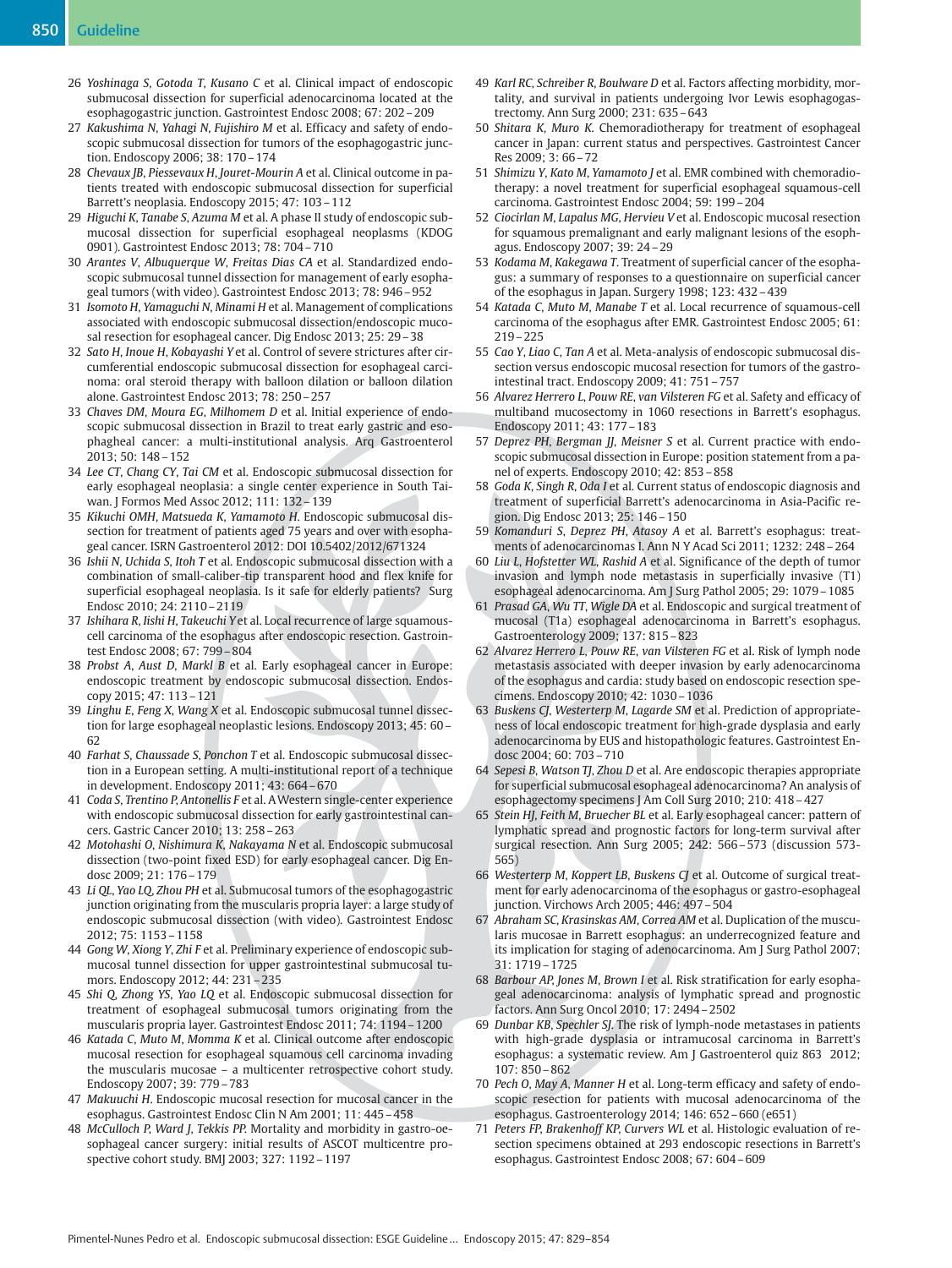- 72 Pech O, Gossner L, Manner H et al. Prospective evaluation of the macroscopic types and location of early Barrett's neoplasia in 380 lesions. Endoscopy 2007; 39: 588–593
- 73 Tharavej C, Hagen JA, Peters JH et al. Predictive factors of coexisting cancer in Barrett's high-grade dysplasia. Surg Endosc 2006; 20: 439– 443
- 74 Manner H, May A, Pech O et al. Early Barrett's carcinoma with "lowrisk" submucosal invasion: long-term results of endoscopic resection with a curative intent. Am J Gastroenterol 2008; 103: 2589–2597
- 75 Sgourakis G, Gockel I, Lang H. Endoscopic and surgical resection of T1a/ T1b esophageal neoplasms: a systematic review. World J Gastroenterol 2013; 19: 1424–1437
- 76 Pech O, Behrens A, May A et al. Long-term results and risk factor analysis for recurrence after curative endoscopic therapy in 349 patients with high-grade intraepithelial neoplasia and mucosal adenocarcinoma in Barrett's oesophagus. Gut 2008; 57: 1200–1206
- 77 Larghi A, Waxman I. State of the art on endoscopic mucosal resection and endoscopic submucosal dissection. Gastrointest Endosc Clin N Am 2007; 17: 441–469
- 78 Ono S, Fujishiro M, Niimi K et al. Predictors of postoperative stricture after esophageal endoscopic submucosal dissection for superficial squamous cell neoplasms. Endoscopy 2009; 41: 661–665
- 79 Mizuta H, Nishimori I, Kuratani Y et al. Predictive factors for esophageal stenosis after endoscopic submucosal dissection for superficial esophageal cancer. Dis Esophagus 2009; 22: 626–631
- 80 Yamaguchi N, Isomoto H, Nakayama T et al. Usefulness of oral prednisolone in the treatment of esophageal stricture after endoscopic submucosal dissection for superficial esophageal squamous cell carcinoma. Gastrointest Endosc 2011; 73: 1115–1121
- 81 Hashimoto S, Kobayashi M, Takeuchi M et al. The efficacy of endoscopic triamcinolone injection for the prevention of esophageal stricture after endoscopic submucosal dissection. Gastrointest Endosc 2011; 74: 1389–1393
- 82 Deprez PH. Esophageal strictures after extensive endoscopic resection: hope for a better outcome? Gastrointest Endosc 2013; 78: 258–259
- 83 Pech O, Bollschweiler E, Manner H et al. Comparison between endoscopic and surgical resection of mucosal esophageal adenocarcinoma in Barrett's esophagus at two high-volume centers. Ann Surg 2011; 254: 67–72
- 84 Das A, Singh V, Fleischer DE et al. A comparison of endoscopic treatment and surgery in early esophageal cancer: an analysis of surveillance epidemiology and end results data. Am J Gastroenterol 2008; 103: 1340– 1345
- 85 Thomas T, Gilbert D, Kaye PV et al. High-resolution endoscopy and endoscopic ultrasound for evaluation of early neoplasia in Barrett's esophagus. Surg Endosc 2010; 24: 1110–1116
- 86 Anonymus. Update on the Paris classification of superficial neoplastic lesions in the digestive tract. Endoscopy 2005; 37: 570–578
- 87 Pohl J, May A, Rabenstein T et al. Comparison of computed virtual chromoendoscopy and conventional chromoendoscopy with acetic acid for detection of neoplasia in Barrett's esophagus. Endoscopy 2007; 39: 594–598
- 88 Longcroft-Wheaton G, Duku M, Mead R et al. Acetic acid spray is an effective tool for the endoscopic detection of neoplasia in patients with Barrett's esophagus. Clin Gastroenterol Hepatol 2010; 8: 843–847
- 89 Fortun PJ, Anagnostopoulos GK, Kaye P et al. Acetic acid-enhanced magnification endoscopy in the diagnosis of specialized intestinal metaplasia, dysplasia and early cancer in Barrett's oesophagus. Aliment Pharmacol Ther 2006; 23: 735–742
- 90 Inoue H, Rey JF, Lightdale C. Lugol chromoendoscopy for esophageal squamous cell cancer. Endoscopy 2001; 33: 75–79
- 91 Lee CT, Chang CY, Lee YC et al. Narrow-band imaging with magnifying endoscopy for the screening of esophageal cancer in patients with primary head and neck cancers. Endoscopy 2010; 42: 613–619
- 92 Takenaka R, Kawahara Y, Okada H et al. Narrow-band imaging provides reliable screening for esophageal malignancy in patients with head and neck cancers. Am J Gastroenterol 2009; 104: 2942–2948
- 93 Mannath J, Subramanian V, Hawkey CJ et al. Narrow band imaging for characterization of high grade dysplasia and specialized intestinal metaplasia in Barrett's esophagus: a meta-analysis. Endoscopy 2010; 42: 351–359
- 94 Curvers WL, Bohmer CJ, Mallant-Hent RC et al. Mucosal morphology in Barrett's esophagus: interobserver agreement and role of narrow band imaging. Endoscopy 2008; 40: 799–805
- 95 Fitzgerald RC, di Pietro M, Ragunath K et al. British Society of Gastroenterology guidelines on the diagnosis and management of Barrett's oesophagus. Gut 2014; 63: 7–42
- 96 Lal N, Bhasin DK, Malik AK et al. Optimal number of biopsy specimens in the diagnosis of carcinoma of the oesophagus. Gut 1992; 33: 724– 726
- 97 Lee IS, Park YS, Lee JH et al. Pathologic discordance of differentiation between endoscopic biopsy and postoperative specimen in mucosal gastric adenocarcinomas. Ann Surg Oncol 2013; 20: 4231–4237
- 98 Thosani N, Singh H, Kapadia A et al. Diagnostic accuracy of EUS in differentiating mucosal versus submucosal invasion of superficial esophageal cancers: a systematic review and meta-analysis. Gastrointest Endosc 2012; 75: 242–253
- 99 Sgourakis G, Gockel I, Lyros O et al. Detection of lymph node metastases in esophageal cancer. Expert Rev Anticancer Ther 2011; 11: 601– 612
- 100 May A, Gunter E, Roth F et al. Accuracy of staging in early oesophageal cancer using high resolution endoscopy and high resolution endosonography: a comparative, prospective, and blinded trial. Gut 2004; 53: 634–640
- 101 Larghi A, Lightdale CJ, Memeo L et al. EUS followed by EMR for staging of high-grade dysplasia and early cancer in Barrett's esophagus. Gastrointest Endosc 2005; 62: 16–23
- 102 Pech O, Gunter E, Dusemund F et al. Value of high-frequency miniprobes and conventional radial endoscopic ultrasound in the staging of early Barrett's carcinoma. Endoscopy 2010; 42: 98–103
- 103 Pech O, May A, Gunter E et al. The impact of endoscopic ultrasound and computed tomography on the TNM staging of early cancer in Barrett's esophagus. Am J Gastroenterol 2006; 101: 2223–2229
- 104 Pech O, Gunter E, Dusemund F et al. Accuracy of endoscopic ultrasound in preoperative staging of esophageal cancer: results from a referral center for early esophageal cancer. Endoscopy 2010; 42: 456–461
- 105 Rampado S, Bocus P, Battaglia G et al. Endoscopic ultrasound: accuracy in staging superficial carcinomas of the esophagus. Ann Thorac Surg 2008; 85: 251–256
- 106 Young PE, Gentry AB, Acosta RD et al. Endoscopic ultrasound does not accurately stage early adenocarcinoma or high-grade dysplasia of the esophagus. Clin Gastroenterol Hepatol 2010; 8: 1037–1041
- 107 Pouw RE, Heldoorn N, Alvarez Herrero L et al. Do we still need EUS in the workup of patients with early esophageal neoplasia? A retrospective analysis of 131 cases Gastrointest Endosc 2011; 73: 662–668
- 108 Moriya H, Ohbu M, Kobayashi N et al. Lymphatic tumor emboli detected by D2–40 immunostaining can more accurately predict lymphnode metastasis. World J Surg 2011; 35: 2031–2037
- 109 Ishii N, Horiki N, Itoh T et al. Endoscopic submucosal dissection with a combination of small-caliber-tip transparent hood and flex knife is a safe and effective treatment for superficial esophageal neoplasias. Surg Endosc 2010; 24: 335–342
- 110 Larghi A, Lightdale CJ, Ross AS et al. Long-term follow-up of complete Barrett's eradication endoscopic mucosal resection (CBE-EMR) for the treatment of high grade dysplasia and intramucosal carcinoma. Endoscopy 2007; 39: 1086–1091
- 111 Peters FP, Kara MA, Rosmolen WD et al. Endoscopic treatment of highgrade dysplasia and early stage cancer in Barrett's esophagus. Gastrointest Endosc 2005; 61: 506–514
- 112 Fleischer DE, Overholt BF, Sharma VK et al. Endoscopic radiofrequency ablation for Barrett's esophagus: 5-year outcomes from a prospective multicenter trial. Endoscopy 2010; 42: 781–789
- 113 Ell C, May A, Pech O et al. Curative endoscopic resection of early esophageal adenocarcinomas (Barrett's cancer). Gastrointest Endosc 2007; 65: 3–10
- 114 Bennett C, Vakil N, Bergman J et al. Consensus statements for management of Barrett's dysplasia and early-stage esophageal adenocarcinoma, based on a Delphi process. Gastroenterology 2012; 143: 336– 346
- 115 Bedi AO, Kwon RS, Rubenstein JH et al. A survey of expert follow-up practices after successful endoscopic eradication therapy for Barrett's esophagus with high-grade dysplasia and intramucosal adenocarcinoma. Gastrointest Endosc 2013; 78: 696–701
- 116 Chung IK, Lee JH, Lee SH et al. Therapeutic outcomes in 1000 cases of endoscopic submucosal dissection for early gastric neoplasms: Korean ESD Study Group multicenter study. Gastrointest Endosc 2009; 69: 1228–1235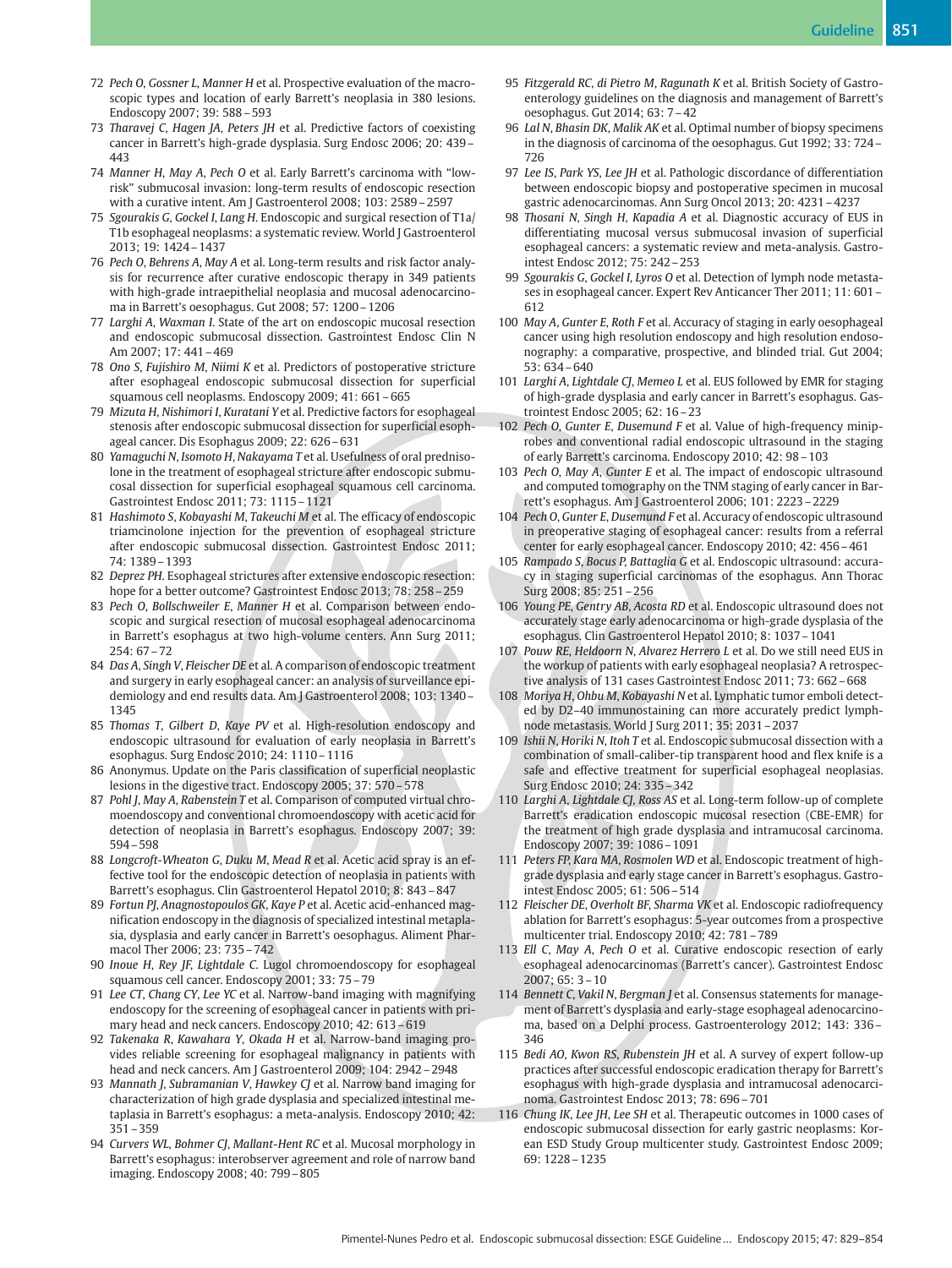- 117 Gotoda T, Jung HY. Endoscopic resection (endoscopic mucosal resection/ endoscopic submucosal dissection) for early gastric cancer. Dig Endosc 2013; 25: 55–63
- 118 Lian J, Chen S, Zhang Y et al. A meta-analysis of endoscopic submucosal dissection and EMR for early gastric cancer. Gastrointest Endosc 2012; 76: 763–770
- 119 Park YM, Cho E, Kang HY et al. The effectiveness and safety of endoscopic submucosal dissection compared with endoscopic mucosal resection for early gastric cancer: a systematic review and metaanalysis. Surg Endosc 2011; 25: 2666–2677
- 120 Japanese Gastric Cancer Association. Japanese gastric cancer treatment guidelines 2010 (ver. 3). Gastric Cancer 2011; 14: 113–123
- 121 Gotoda T, Iwasaki M, Kusano C et al. Endoscopic resection of early gastric cancer treated by guideline and expanded National Cancer Centre criteria. Br J Surg 2010; 97: 868–871
- 122 Gotoda T, Yanagisawa A, Sasako M et al. Incidence of lymph node metastasis from early gastric cancer: estimation with a large number of cases at two large centers. Gastric Cancer 2000; 3: 219–225
- 123 Ahn JY, Jung HY, Choi KD et al. Endoscopic and oncologic outcomes after endoscopic resection for early gastric cancer: 1370 cases of absolute and extended indications. Gastrointest Endosc 2011; 74: 485– 493
- 124 Park CH, Shin S, Park JC et al. Long-term outcome of early gastric cancer after endoscopic submucosal dissection: expanded indication is comparable to absolute indication. Dig Liver Dis 2013; 45: 651–656
- 125 Takekoshi T, Baba Y, Ota H et al. Endoscopic resection of early gastric carcinoma: results of a retrospective analysis of 308 cases. Endoscopy 1994; 26: 352–358
- 126 Hiki Y, Shimao H, Mieno H et al. Modified treatment of early gastric cancer: evaluation of endoscopic treatment of early gastric cancers with respect to treatment indication groups. World J Surg 1995; 19: 517–522
- 127 Uedo N, Iishi H, Tatsuta M et al. Longterm outcomes after endoscopic mucosal resection for early gastric cancer. Gastric Cancer 2006; 9: 88–92
- 128 Nagano H, Ohyama S, Fukunaga T et al. Indications for gastrectomy after incomplete EMR for early gastric cancer. Gastric Cancer 2005; 8: 149–154
- 129 Gotoda T. A large endoscopic resection by endoscopic submucosal dissection procedure for early gastric cancer. Clin Gastroenterol Hepatol 2005; 3: 71–73
- 130 Takeuchi Y, Uedo N, Iishi H et al. Endoscopic submucosal dissection with insulated-tip knife for large mucosal early gastric cancer: a feasibility study (with videos). Gastrointest Endosc 2007; 66: 186–193
- 131 Facciorusso A, Antonino M, Di Maso M et al. Endoscopic submucosal dissection vs endoscopic mucosal resection for early gastric cancer: A meta-analysis. World J Gastrointest Endosc 2014; 6: 555–563
- 132 Tanabe S, Ishido K, Higuchi K et al. Long-term outcomes of endoscopic submucosal dissection for early gastric cancer: a retrospective comparison with conventional endoscopic resection in a single center. Gastric Cancer 2014; 17: 130–136
- 133 Pimentel-Nunes P, Mourao F, Veloso N et al. Long-term follow-up after endoscopic resection of gastric superficial neoplastic lesions in Portugal. Endoscopy 2014; 46: 933–940
- 134 Abe N, Gotoda T, Hirasawa T et al. Multicenter study of the long-term outcomes of endoscopic submucosal dissection for early gastric cancer in patients 80 years of age or older. Gastric Cancer 2012; 15: 70– 75
- 135 Gotoda T, Yamamoto H, Soetikno RM. Endoscopic submucosal dissection of early gastric cancer. J Gastroenterol 2006; 41: 929–942
- 136 Lee DW, Jeon SW. Management of complications during gastric endoscopic submucosal dissection. Diagn Ther Endosc 2012; 2012: 624835
- 137 Takizawa K, Oda I, Gotoda T et al. Routine coagulation of visible vessels may prevent delayed bleeding after endoscopic submucosal dissection–an analysis of risk factors. Endoscopy 2008; 40: 179–183
- 138 Jeon SW, Jung MK, Kim SK et al. Clinical outcomes for perforations during endoscopic submucosal dissection in patients with gastric lesions. Surg Endosc 2010; 24: 911–916
- 139 Kim HS, Lee DK, Baik SK et al. Endoscopic mucosal resection with a ligation device for early gastric cancer and precancerous lesions: comparison of its therapeutic efficacy with surgical resection. Yonsei Med J 2000; 41: 577–583
- 140 Etoh T, Katai H, Fukagawa T et al. Treatment of early gastric cancer in the elderly patient: results of EMR and gastrectomy at a national referral center in Japan. Gastrointest Endosc 2005; 62: 868–871
- 141 Choi KS, Jung HY, Choi KD et al. EMR versus gastrectomy for intramucosal gastric cancer: comparison of long-term outcomes. Gastrointest Endosc 2011; 73: 942–948
- 142 Chiu PW, Teoh AY, To KF et al. Endoscopic submucosal dissection (ESD) compared with gastrectomy for treatment of early gastric neoplasia: a retrospective cohort study. Surg Endosc 2012; 26: 3584–3591
- 143 Zeng YK, Yang ZL, Peng JS et al. Laparoscopy-assisted versus open distal gastrectomy for early gastric cancer: evidence from randomized and nonrandomized clinical trials. Ann Surg 2012; 256: 39–52
- 144 Zhang CD, Chen SC, Feng ZF et al. Laparoscopic versus open gastrectomy for early gastric cancer in Asia: a meta-analysis. Surg Laparosc Endosc Percutan Tech 2013; 23: 365–377
- 145 Jung H, Bae JM, Choi MG et al. Surgical outcome after incomplete endoscopic submucosal dissection of gastric cancer. Br J Surg 2011; 98: 73–78
- 146 Kwon HY, Hyung WJ, Lee JH et al. Outcomes of laparoscopic gastrectomy after endoscopic treatment for gastric cancer: a comparison with open gastrectomy. J Gastric Cancer 2013; 13: 51–57
- 147 Choi J, Kim SG, Im JP et al. Endoscopic prediction of tumor invasion depth in early gastric cancer. Gastrointest Endosc 2011; 73: 917–927
- 148 Choi J, Kim SG, Im JP et al. Comparison of endoscopic ultrasonography and conventional endoscopy for prediction of depth of tumor invasion in early gastric cancer. Endoscopy 2010; 42: 705–713
- 149 Ezoe Y, Muto M, Uedo N et al. Magnifying narrowband imaging is more accurate than conventional white-light imaging in diagnosis of gastric mucosal cancer. Gastroenterology 2011; 141: 2017–2025 e2013
- 150 Nagahama T, Yao K, Maki S et al. Usefulness of magnifying endoscopy with narrow-band imaging for determining the horizontal extent of early gastric cancer when there is an unclear margin by chromoendoscopy (with video). Gastrointest Endosc 2011; 74: 1259–1267
- 151 Repici BE, Kim GH, Park do Y et al. Acetic acid-indigo carmine chromoendoscopy for delineating early gastric cancers: its usefulness according to histological type. BMC Gastroenterol 2010; 10: 97
- 152 Taghavi SA, Membari ME, Eshraghian A et al. Comparison of chromoendoscopy and conventional endoscopy in the detection of premalignant gastric lesions. Can J Gastroenterol 2009; 23: 105–108
- 153 Cardoso R, Coburn N, Seevaratnam R et al. A systematic review and meta-analysis of the utility of EUS for preoperative staging for gastric cancer. Gastric Cancer 2012; 15: 19–26
- 154 Mocellin S, Marchet A, Nitti D. EUS for the staging of gastric cancer: a meta-analysis. Gastrointest Endosc 2011; 73: 1122–1134
- 155 Ajani JA, Bentrem DJ, Besh S et al. Gastric cancer, version 2.2013: featured updates to the NCCN Guidelines. J Natl Compr Canc Netw 2013; 11: 531–546
- 156 Probst A, Pommer B, Golger D et al. Endoscopic submucosal dissection in gastric neoplasia – experience from a European center. Endoscopy 2010; 42: 1037–1044
- 157 Folli S, Morgagni P, Roviello F et al. Risk factors for lymph node metastases and their prognostic significance in early gastric cancer (EGC) for the Italian Research Group for Gastric Cancer (IRGGC). Jpn J Clin Oncol 2001; 31: 495–499
- 158 Son SY, Park JY, Ryu KW et al. The risk factors for lymph node metastasis in early gastric cancer patients who underwent endoscopic resection: is the minimal lymph node dissection applicable? A retrospective study Surg Endosc 2013; 27: 3247–3253
- 159 Soetikno R, Kaltenbach T, Yeh R et al. Endoscopic mucosal resection for early cancers of the upper gastrointestinal tract. J Clin Oncol 2005;  $23 \cdot 4490 - 4498$
- 160 Ohgami M, Otani Y, Kumai K et al. [Laparoscopic surgery for early gastric cancer]. Nihon Geka Gakkai Zasshi 1996; 97: 279–285
- 161 Yamao T, Shirao K, Ono H et al. Risk factors for lymph node metastasis from intramucosal gastric carcinoma. Cancer 1996; 77: 602–606
- 162 Hirasawa T, Gotoda T, Miyata S et al. Incidence of lymph node metastasis and the feasibility of endoscopic resection for undifferentiatedtype early gastric cancer. Gastric Cancer 2009; 12: 148–152
- 163 Choi MK, Kim GH, Park DY et al. Long-term outcomes of endoscopic submucosal dissection for early gastric cancer: a single-center experience. Surg Endosc 2013; 27: 4250–4258
- 164 Kosaka T, Endo M, Toya Y et al. Long-term outcomes of endoscopic submucosal dissection for early gastric cancer: A single-center retrospective study. Dig Endosc 2013: DOI 10.1111/den.12099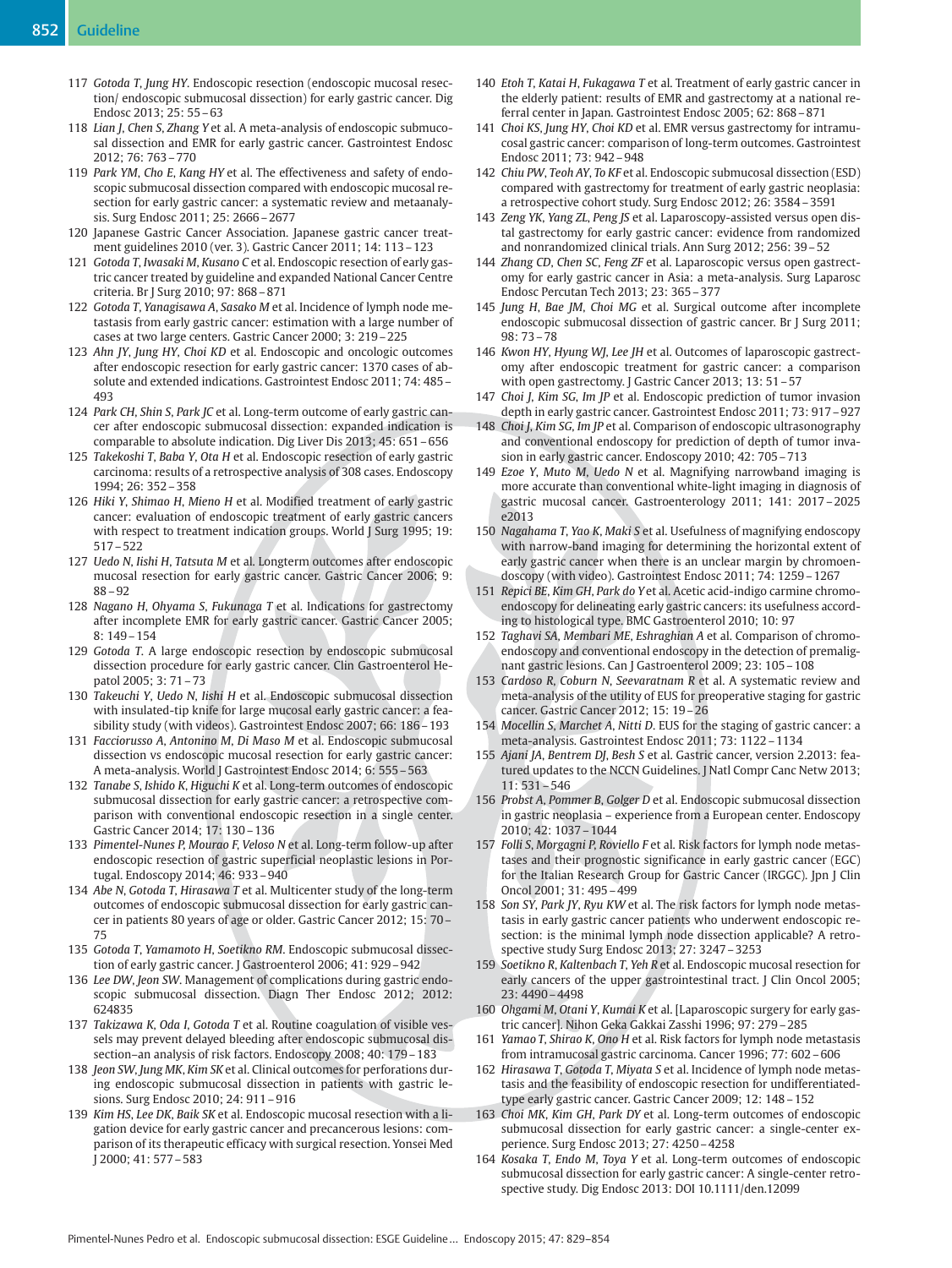- 165 Horiki N, Omata F, Uemura M et al. Risk for local recurrence of early gastric cancer treated with piecemeal endoscopic mucosal resection during a 10-year follow-up period. Surg Endosc 2012; 26: 72–78
- 166 Sekiguchi M, Suzuki H, Oda I et al. Risk of recurrent gastric cancer after endoscopic resection with a positive lateral margin. Endoscopy 2014: DOI 10.1055/s-0034–1364938
- 167 Ahn JY, Jung HY, Choi JY et al. Natural course of noncurative endoscopic resection of differentiated early gastric cancer. Endoscopy 2012; 44: 1114–1120
- 168 Yokoi C, Gotoda T, Hamanaka H et al. Endoscopic submucosal dissection allows curative resection of locally recurrent early gastric cancer after prior endoscopic mucosal resection. Gastrointest Endosc 2006; 64: 212–218
- 169 Oda I, Gotoda T, Sasako M et al. Treatment strategy after non-curative endoscopic resection of early gastric cancer. Br J Surg 2008; 95: 1495–1500
- 170 Yoon H, Kim SG, Choi J et al. Risk factors of residual or recurrent tumor in patients with a tumor-positive resection margin after endoscopic resection of early gastric cancer. Surg Endosc 2013; 27: 1561–1568
- 171 Kato M, Nishida T, Yamamoto K et al. Scheduled endoscopic surveillance controls secondary cancer after curative endoscopic resection for early gastric cancer: a multicentre retrospective cohort study by Osaka University ESD study group. Gut 2013; 62: 1425–1432
- 172 Mitsuhashi T, Lauwers GY, Ban S et al. Post-gastric endoscopic mucosal resection surveillance biopsies: evaluation of mucosal changes and recognition of potential mimics of residual adenocarcinoma. Am J Surg Pathol 2006; 30: 650–656
- 173 Nonaka S, Oda I, Tada K et al. Clinical outcome of endoscopic resection for nonampullary duodenal tumors. Endoscopy 2015; 47: 129–135
- 174 Abbass R, Rigaux J, Al-Kawas FH. Nonampullary duodenal polyps: characteristics and endoscopic management. Gastrointest Endosc 2010; 71: 754–759
- 175 Alexander S, Bourke MJ, Williams SJ et al. EMR of large, sessile, sporadic nonampullary duodenal adenomas: technical aspects and longterm outcome (with videos). Gastrointest Endosc 2009; 69: 66–73
- 176 Conio M, De Ceglie A, Filiberti R et al. Cap-assisted EMR of large, sporadic, nonampullary duodenal polyps. Gastrointest Endosc 2012; 76: 1160–1169
- 177 Matsumoto S, Miyatani H, Yoshida Y. Endoscopic submucosal dissection for duodenal tumors: a single-center experience. Endoscopy 2013; 45: 136–137
- 178 Jung JH, Choi KD, Ahn JY et al. Endoscopic submucosal dissection for sessile, nonampullary duodenal adenomas. Endoscopy 2013; 45: 133–135
- 179 Repici A, Pellicano R, Strangio G et al. Endoscopic mucosal resection for early colorectal neoplasia: pathologic basis, procedures, and outcomes. Dis Colon Rectum 2009; 52: 1502–1515
- 180 Zorzi M, Senore C, Da Re F et al. Quality of colonoscopy in an organised colorectal cancer screening programme with immunochemical faecal occult blood test: the EQuIPE study (Evaluating Quality Indicators of the Performance of Endoscopy). Gut 2014: DOI 10.1136/gutjnl-2014– 307954
- 181 Moss A, Bourke MJ, Williams SJ et al. Endoscopic mucosal resection outcomes and prediction of submucosal cancer from advanced colonic mucosal neoplasia. Gastroenterology 2011; 140: 1909–1918
- 182 Hassan C, Repici A, Sharma P et al. Efficacy and safety of endoscopic resection of large colorectal polyps: a systematic review and meta-analysis. Gut 2015: DOI 10.1136/gutjnl-2014–308481
- 183 Moss A, Williams SJ, Hourigan LF et al. Long-term adenoma recurrence following wide-field endoscopic mucosal resection (WF-EMR) for advanced colonic mucosal neoplasia is infrequent: results and risk factors in 1000 cases from the Australian Colonic EMR (ACE) study. Gut 2015; 64: 57–65
- 184 Bosch SL, Teerenstra S, de Wilt JH et al. Predicting lymph node metastasis in pT1 colorectal cancer: a systematic review of risk factors providing rationale for therapy decisions. Endoscopy 2013; 45: 827–834
- 185 Horiuchi Y, Chino A, Matsuo Yet al. Diagnosis of laterally spreading tumors (LST) in the rectum and selection of treatment: characteristics of each of the subclassifications of LST in the rectum. Dig Endosc 2013; 25: 608–614
- 186 Uraoka T, Saito Y, Matsuda T et al. Endoscopic indications for endoscopic mucosal resection of laterally spreading tumors in the colorectum. Gut 2006; 55: 1592–1597
- 187 Saito Y, Yamada M, So E et al. Colorectal endoscopic submucosal dissection: Technical advantages compared to endoscopic mucosal resection and minimally invasive surgery. Dig Endosc 2014; 26: 52–61
- 188 Kim ES, Cho KB, Park KS et al. Factors predictive of perforation during endoscopic submucosal dissection for the treatment of colorectal tumors. Endoscopy 2011; 43: 573–578
- 189 Arezzo A, Passera R, Saito Y et al. Systematic review and meta-analysis of endoscopic submucosal dissection versus transanal endoscopic microsurgery for large noninvasive rectal lesions. Surg Endosc 2014; 28: 427–438
- 190 Repici A, Hassan C, De Paula Pessoa D et al. Efficacy and safety of endoscopic submucosal dissection for colorectal neoplasia: a systematic review. Endoscopy 2012; 44: 137–150
- 191 Niimi K, Fujishiro M, Kodashima S et al. Long-term outcomes of endoscopic submucosal dissection for colorectal epithelial neoplasms. Endoscopy 2010; 42: 723–729
- 192 Hisabe T, Nagahama T, Hirai F et al. Clinical outcomes of 200 colorectal endoscopic submucosal dissections. Dig Endosc 2012; 24: 105– 109
- 193 Takeuchi Y, Ohta T, Matsui F et al. Indication, strategy and outcomes of endoscopic submucosal dissection for colorectal neoplasm. Dig Endosc 2012; 24: 100–104
- 194 Lee EJ, Lee JB, Lee SH et al. Endoscopic submucosal dissection for colorectal tumors – 1,000 colorectal ESD cases: one specialized institute's experiences. Surg Endosc 2013; 27: 31–39
- 195 Repici A, Hassan C, Pagano N et al. High efficacy of endoscopic submucosal dissection for rectal laterally spreading tumors larger than 3 cm. Gastrointest Endosc 2013; 77: 96–101 DOI 10.1016/j. gie.2012.08.03
- 196 Rahmi G, Hotayt B, Chaussade S et al. Endoscopic submucosal dissection for superficial rectal tumors: prospective evaluation in France. Endoscopy 2014; 46: 670–676
- 197 Oka S, Tanaka S, Kanao H et al. Current status in the occurrence of postoperative bleeding, perforation and residual/local recurrence during colonoscopic treatment in Japan. Dig Endosc 2010; 22: 376– 380
- 198 Terasaki M, Tanaka S, Shigita K et al. Risk factors for delayed bleeding after endoscopic submucosal dissection for colorectal neoplasms. Int J Colorectal Dis 2014; 29: 877–882
- 199 Saito Y, Uraoka T, Yamaguchi Y et al. A prospective, multicenter study of 1111 colorectal endoscopic submucosal dissections (with video). Gastrointest Endosc 2010; 72: 1217–1225
- 200 Kudo S, Tamura S, Nakajima T et al. Diagnosis of colorectal tumorous lesions by magnifying endoscopy. Gastrointest Endosc 1996; 44: 8– 14
- 201 Kato S, Fujii T, Koba I et al. Assessment of colorectal lesions using magnifying colonoscopy and mucosal dye spraying: can significant lesions be distinguished? Endoscopy 2001; 33: 306–310
- 202 Bianco MA, Rotondano G, Marmo R et al. Predictive value of magnification chromoendoscopy for diagnosing invasive neoplasia in nonpolypoid colorectal lesions and stratifying patients for endoscopic resection or surgery. Endoscopy 2006; 38: 470–476
- 203 Matsuda T, Fujii T, Saito Y et al. Efficacy of the invasive/non-invasive pattern by magnifying chromoendoscopy to estimate the depth of invasion of early colorectal neoplasms. Am J Gastroenterol 2008; 103: 2700–2706
- 204 Hayashi N, Tanaka S, Hewett DG et al. Endoscopic prediction of deep submucosal invasive carcinoma: validation of the narrow-band imaging international colorectal endoscopic (NICE) classification. Gastrointest Endosc 2013; 78: 625–632
- 205 Hayashi N, Tanaka S, Kanao H et al. Relationship between narrowband imaging magnifying observation and pit pattern diagnosis in colorectal tumors. Digestion 2013; 87: 53–58
- 206 Fernandez-Esparrach G, Ayuso-Colella JR, Sendino O et al. EUS and magnetic resonance imaging in the staging of rectal cancer: a prospective and comparative study. Gastrointest Endosc 2011; 74: 347–354
- 207 Hurlstone DP, Brown S, Cross SS et al. High magnification chromoscopic colonoscopy or high frequency 20 MHz mini probe endoscopic ultrasound staging for early colorectal neoplasia: a comparative prospective analysis. Gut 2005; 54: 1585–1589
- 208 Gall TM, Markar SR, Jackson D et al. Mini-probe ultrasonography for the staging of colon cancer: a systematic review and meta-analysis. Colorectal Dis 2014; 16: 1–8